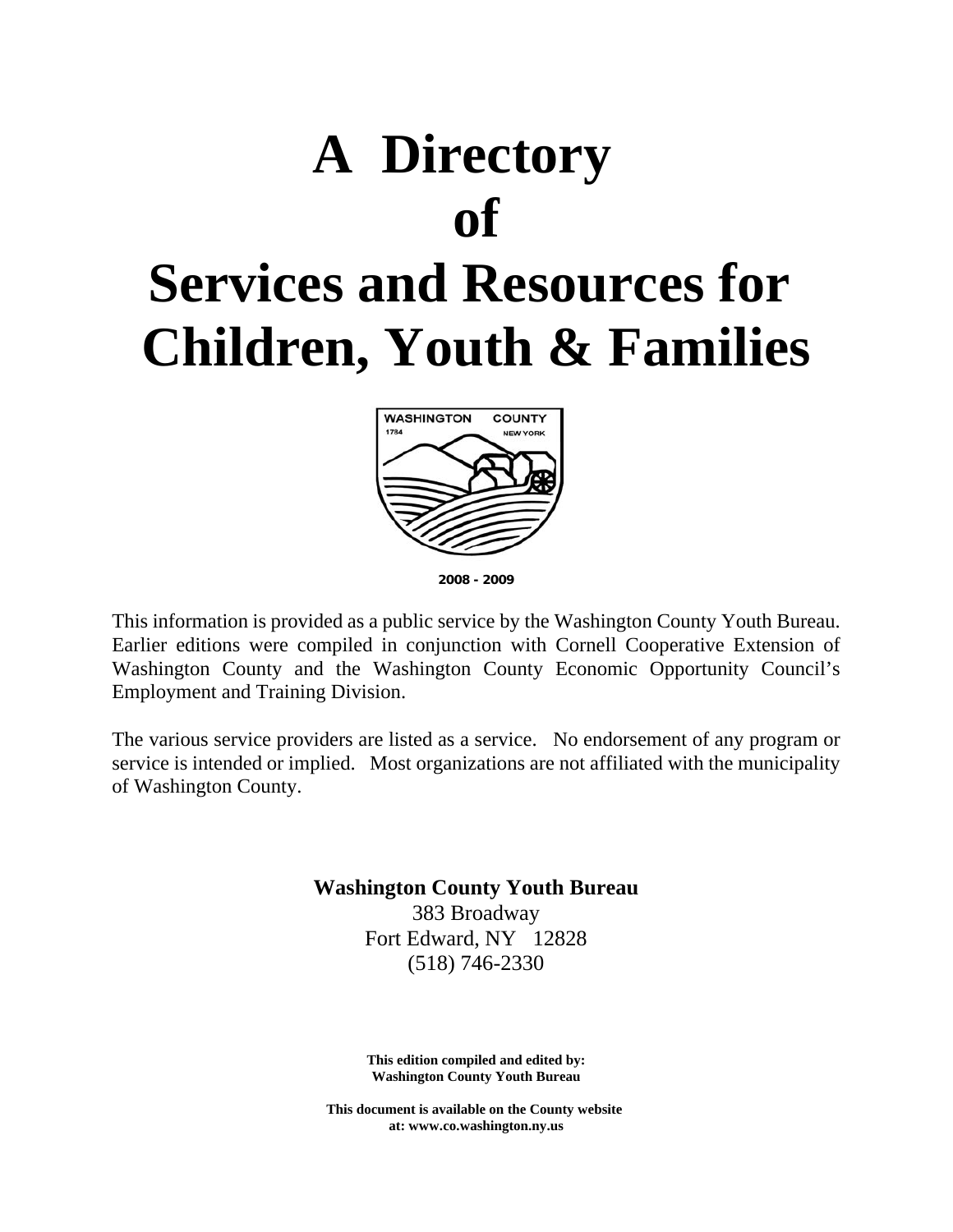# **Table of Contents**

|                                          | 1  |
|------------------------------------------|----|
| <b>Recreational Opportunities</b>        |    |
| Mentoring                                |    |
| Children/Youth Groups                    |    |
| <b>Cultural/Enrichment Opportunities</b> |    |
| <b>Summer Camps</b>                      |    |
|                                          | 11 |
|                                          | 12 |
| Prevention and Education                 |    |
| <b>Treatment and Counseling</b>          |    |
|                                          |    |
|                                          | 14 |
| Clothing<br>Food                         |    |
| Housing                                  |    |
| <b>Financial Assistance</b>              |    |
| Runaway/Homeless Youth Services          |    |
| <b>Other Services</b>                    |    |
|                                          |    |
|                                          | 28 |
| <b>Support Groups</b>                    |    |
|                                          | 35 |
| Prevention                               |    |
|                                          |    |
| Legal Intervention                       |    |
|                                          | 40 |
|                                          | 45 |
|                                          | 49 |
| Parenting                                |    |
| Child Care                               |    |
| <b>Families in Conflict</b>              |    |
|                                          | 53 |
| <b>Health Services</b>                   |    |
| <b>Nutrition Education</b>               |    |
|                                          |    |
|                                          | 60 |
|                                          |    |
|                                          | 63 |
|                                          | 70 |
|                                          |    |
|                                          | 71 |
|                                          |    |
|                                          | 72 |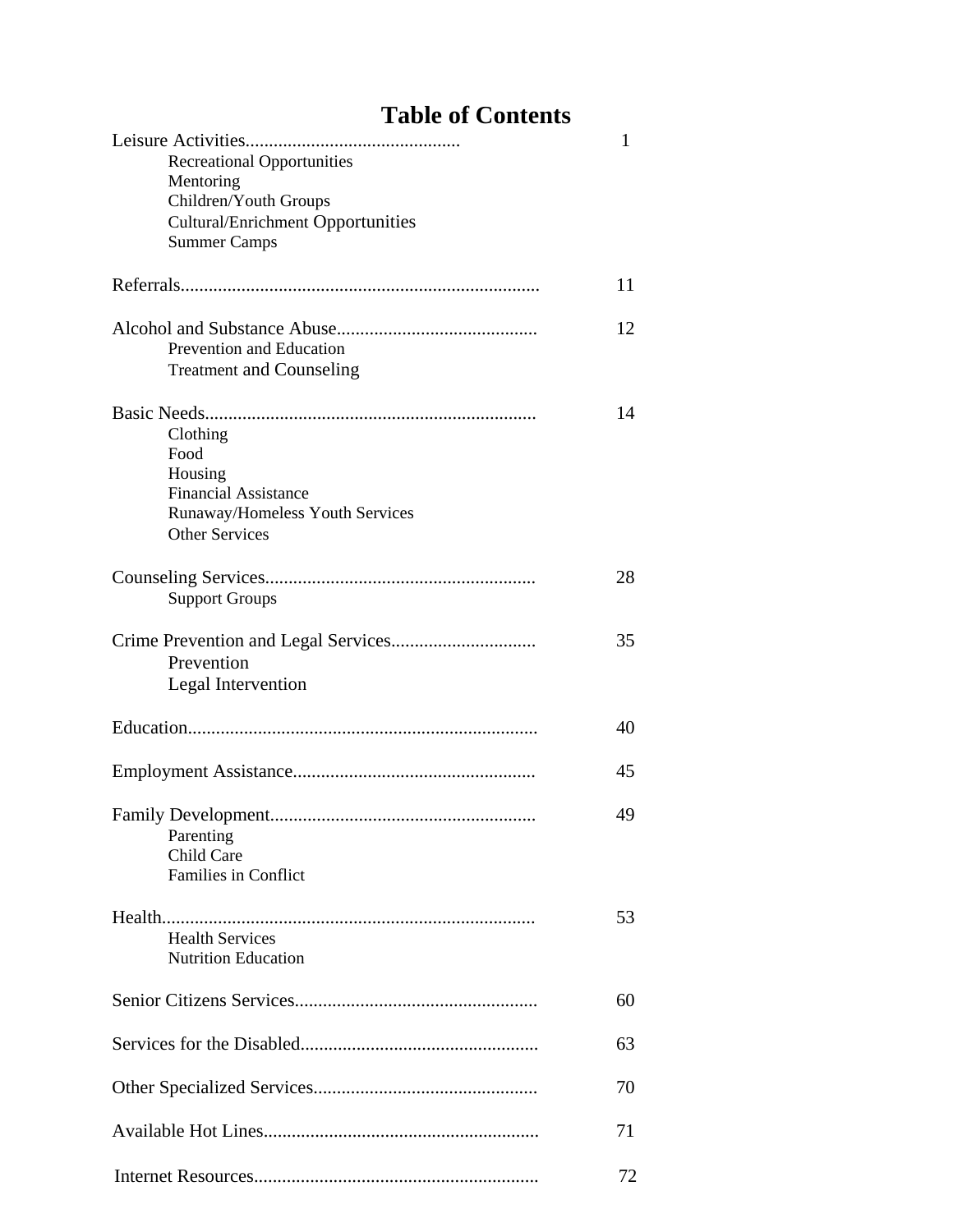# **LEISURE TIME ACTIVITIES**

#### **RECREATION PROGRAMS**

#### **Municipal Recreation Programs:**

(For more information contact the Town or Village Office )

| Municipality                            | <b>Structured Activities</b>                        |
|-----------------------------------------|-----------------------------------------------------|
| Town of Argyle: 638-8681                | Swimming, Softball, Baseball, Basketball, Soccer    |
| Village of Cambridge: 677-2622          | Playground Activities, Arts & Crafts, Swimming,     |
| (Town of Cambridge, White Creek         | Basketball, Tennis, Soccer, Field Hockey, Field     |
| and Jackson included)                   | <b>Trips</b>                                        |
| Town of Easton: 692-2678                | Field Trips, Playground Activities, Arts &          |
|                                         | Crafts, Swimming, Skiing, Dance                     |
| Town & Village of Fort Ann: 639-8929(T) | Field Trips, Playground Activities, Arts &          |
| $639 - 4416(V)$                         | Crafts, Swimming, Basketball, Hiking                |
| Town of Fort Edward: 747-5212           | Swimming                                            |
| Village of Fort Edward: 747-4023        | Playground Activities, Field Trips, Arts & Crafts,  |
|                                         | Softball, Baseball, Basketball, Golf, Tennis,       |
|                                         | Bowling, Swimming                                   |
| Town of Granville: 642-1500             | Playground Activities, Arts & Crafts, T-Ball,       |
|                                         | Softball, Baseball, Basketball, Ice Skating,        |
|                                         | Tennis, Track & Field, Girls & Boys Jr. Basketball, |
|                                         | Soccer, Hebron Nature Preserve                      |
| Village of Granville: 642-2640          | Swimming, Little League                             |
| Town of Greenwich: 692-7611             | Field Trips, Playground Activities, Arts &          |
|                                         | Crafts, Swimming, Tennis, Skiing                    |
| Town of Hartford: 632-9151              | Field Trips, Swimming, Skiing, Baseball,            |
|                                         | Soccer                                              |
| Town of Hebron: 854-3384                | Playground Activities, Arts & Crafts,               |
|                                         | Swimming, (Hebron Camp)                             |
| Town of Kingsbury: 747-2188 (ext. 3001) | Playground Activities, Arts & Crafts, PeeWee        |
|                                         | Wrestling, Swimming, Basketball, Ice Skating,       |
|                                         | Tennis, Soccer, Field Hockey, Jr. Golf, X- Country  |
|                                         | Skiing, 5K Race                                     |
| Town of Putnam: 547-8317                | Playground Activities, Swimming, Skiing, Tennis     |
| Town & Village of Salem: $854-3277(T)$  | Swimming, Baseball, Little League                   |
| $854 - 3433(V)$                         |                                                     |
| Town of Whitehall: 499-1535             | Recreation Center, Playground Activities,           |
|                                         | Arts & Crafts, Baseball, Basketball,                |
|                                         | Football, Volleyball, Hockey, Tennis,               |
|                                         | Wrestling, Soccer, Skating                          |

This list was created prior to the final notification of the Office of Children & Family Services funding; therefore, activities may have been adjusted depending on the state aid available.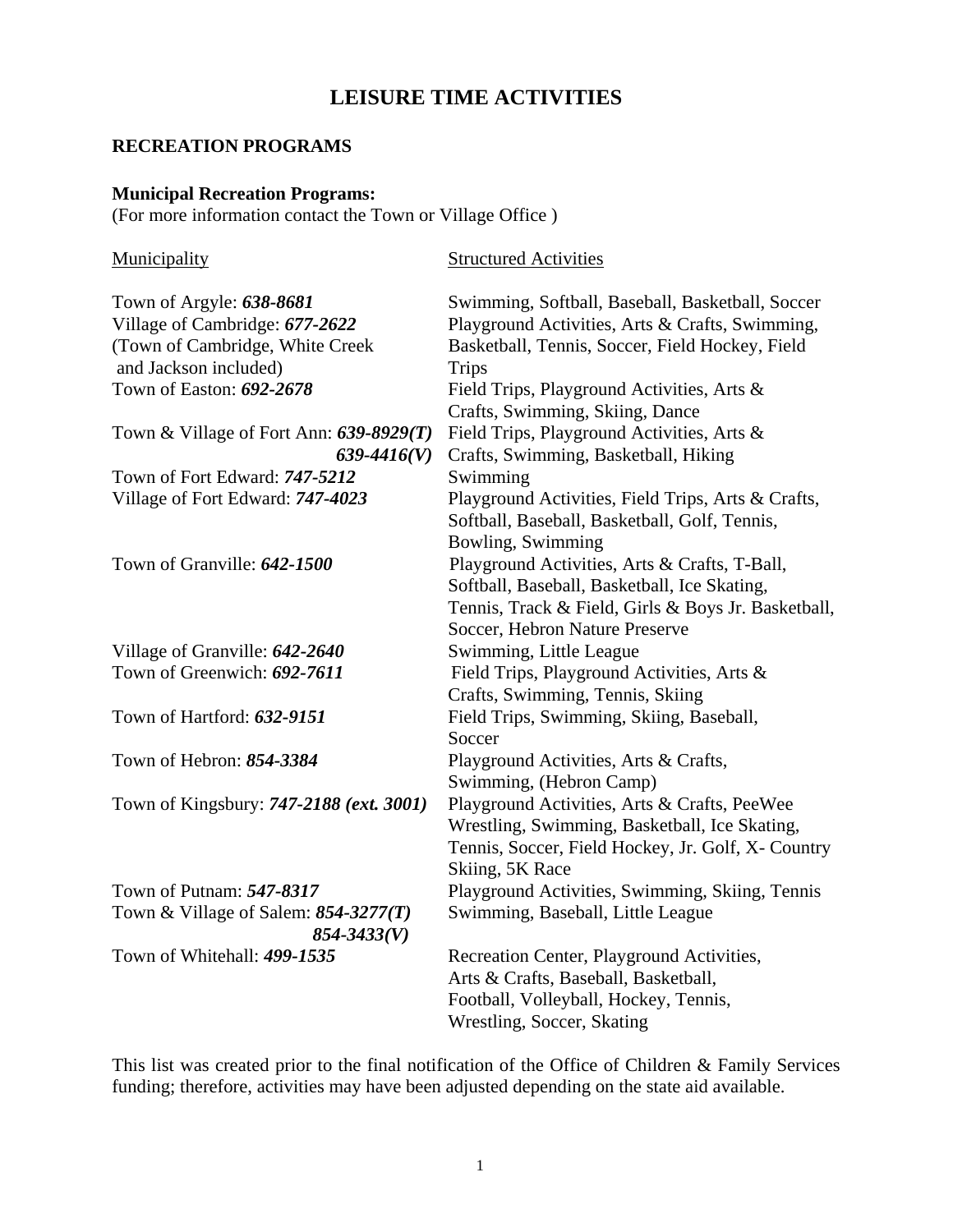#### **RECREATIONAL OPPORTUNITIES**

#### **Glens Falls Area Youth Center** 793-5932

60 Montcalm St., Glens Falls, NY 12801 Matthew Congdon, Executive Director

The Youth Center is many things to many young people. Locally, it is the only drop-in Center that provides a recreation and life skills component to adolescents. The Glens Falls Area Youth Center's purpose is to prevent delinquency. They accomplish this task by offering "...a well supervised atmosphere where positive social behavior is stressed. It gives teens the opportunity to interact, learn, relax and enjoy." The Youth Center serves youth ages 12-18 who are enrolled in school, a vocational training program or working towards their GED.

**Washington County Parks** 746-2440 Washington County Buildings and Grounds Ext. 2444 (Linda Plisko) County Municipal Center, Building A Ext. 2451 (bldgs & grounds) 383 Broadway, Fort Edward, NY 12828 Linda Plisko, contact person

> Lake Lauderdale Huletts Landing Route 22 Route 6B, Sunset Bay Road Town of Jackson Town of Dresden Beach: 10:00 am – 7:30 pm Beach: 10:00 am – 7:30 pm Picnic Area: 8:00 am - 8:00 pm Picnic Area: 8:00 am - 8:00 pm

These are carry-in, carry-out facilities. The pavilion is available by rental.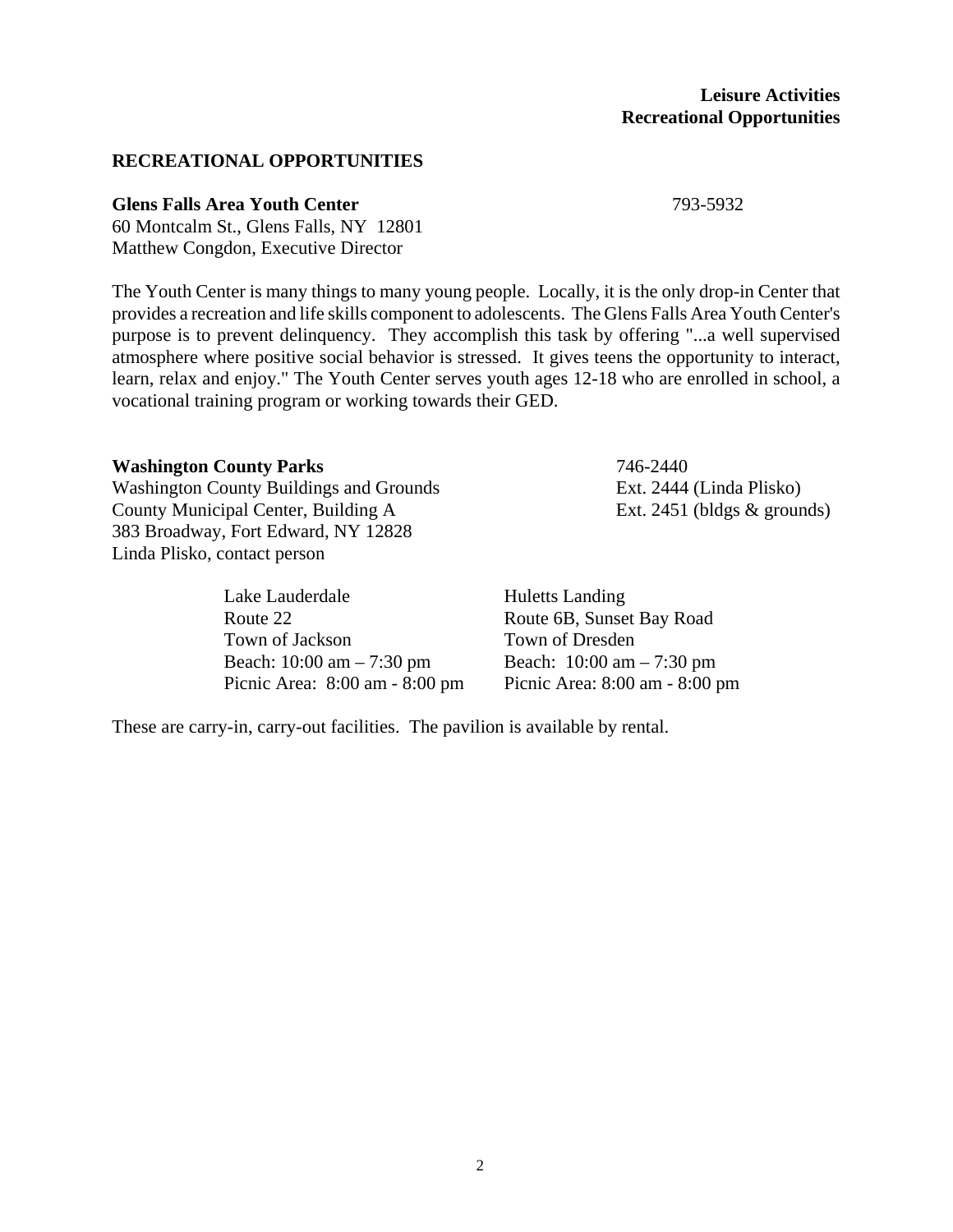#### **MENTORING PROGRAMS**

# **Big Brothers-Big Sisters of the Southern Adirondacks** 798-1010

65 Ridge St., Glens Falls, NY 12801 Amanda Mody, Director e-mail: *info@bbbssadk* website: www.bbbssadk.org

Since Since 1975, Big Brothers Big Sisters of the Southern Adirondacks has created mentoring friendships that change lives. An affiliate of Big Brothers Big Sisters of America, this agency currently serves over 300 children and strives to provide a caring mentor to every child who needs and wants one. Volunteer mentors are interviewed, screened, and trained to be the best friends they can be to children ages 6 - 18 who have been enrolled by a parent or guardian. The agency supports children, families, and mentors by providing activities and keeping in touch with the Bigs and Littles.

At BBBSSADK there are two kinds of matches. The first are community based. Mentors ages 18 and up (or younger with an adult partner in the match) spend a few days a month with their Little. Community matches have fun doing anything they would like, with permission from the Little's parent or guardian. The second are school based matches. Anyone, ages 14+, can be a mentor in a school match. School programs meet for about an hour, once a week at the Little's school, for games, projects and time to talk. School matches do not meet outside of school, but are encouraged to keep in contact by phone and mail during the summer months. Fort Ann, Granville, Argyle and Hudson Falls Central Schools all currently host school programs.

There are also several special programs throughout the year that people can get involved with. For more information, please call 798-1010.

**Washington County Building Bridges Mentoring Program** 746-2317 383 Broadway, Fort Edward, NY 12828 Michael J. Gray, Director Tammy Jursza, Program Coordinator e-mail: *tjursza@co.washington.ny.us* website: www.co.washington.ny.us / youth bureau / building bridges mentoring

Be a Mentor! Have fun and make a difference!

This program's mission is to match youth with an adult volunteer to strengthen positive youth development and nurture personal growth of a youth in need through the difficult process of growing up by providing guidance, encouragement, friendship and fun.

A mentor commits to spending 2-4 hours a week for at least one year. Training, support and monthly activities are provided. Youth are between the ages of 7-17 and must be referred to the program from the juvenile justice system, youth/social agency or school. Volunteers/mentors needed...please join us. Please call/email to volunteer or for more information.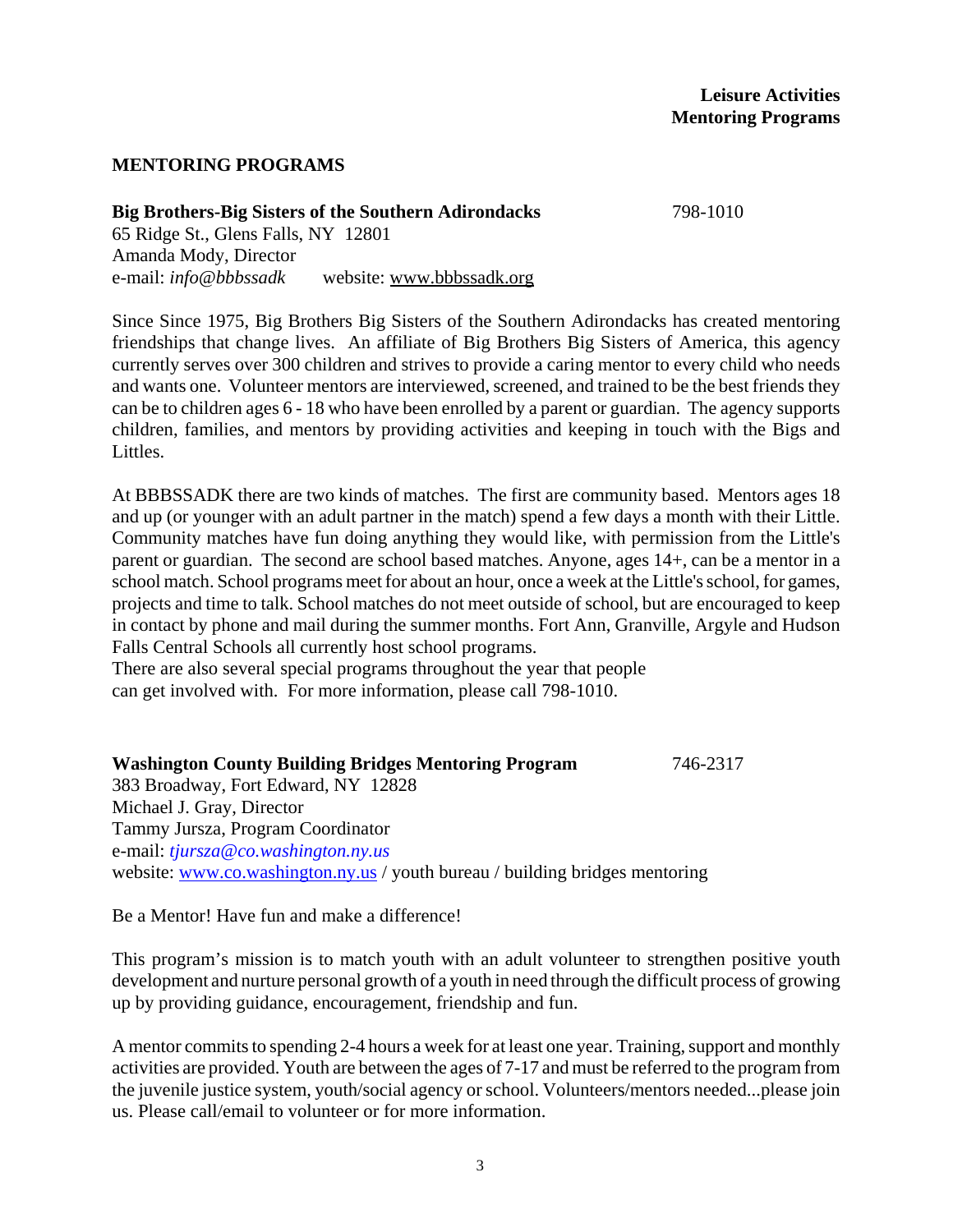#### **CHILDREN / YOUTH GROUPS**

In addition to the clubs listed below, many school and church sponsored youth groups exist locally. We have listed only a few of the universal groups.

#### **Area Churches**

Area churches often sponsor active youth groups. Call churches in your area.

| <b>Boy Scouts of America Twin Rivers Council</b> | 792-5433          |
|--------------------------------------------------|-------------------|
| 15 Pearl St., Glens Falls, NY 12801              | 1-800-734-2721    |
| Scott Hayden, Senior District Executive          | (Albany) 869-6436 |

The Twin Rivers Council serves youngsters in Warren, Washington, Rensselaer, Columbia, Albany, Schenectady, Fulton, Saratoga and Montgomery counties and parts of Essex and Hamilton counties. Washington County is the home of Camp Wakpominee; a Scout Camp that is often available for retreats or other youth development programs.

| <b>Girl Scouts of Northeastern New York</b>                        | 792-0947 |
|--------------------------------------------------------------------|----------|
| 213 Meadowbrook Rd., Queensbury, NY 12804                          |          |
| Kerry Connoly, CEO and Heather Kisselback, Chief Operation Officer | 489-8110 |
| e-mail: <i>identon@gsneny.org</i><br>website: www.gsneny.org       |          |

On June 1, 2007, Girl Scouts of the Adirondack Council, Girl Scouts, Hudson Valley Council, Girl Scouts, Mohawk Pathways Council and Girl Scouts of the North Country Council merged to become Girl Scouts of Northeastern New York. Girl Scouts of Northeastern New York will serve over 16,000 Girl Scouts and 6,000 adult volunteers in 16 counties including Albany, Clinton, Columbia, Greene, Essex, Franklin, Fulton, Hamilton, Montgomery, Rensselaer, Saratoga, Schenectady, Schoharie, Warren, Washington and a portion of St. Lawrence County. A young girl between the ages of 5 and 17 can become a girl scout.

**4-H Youth Development Program** 746-2560 Cornell Cooperative Extension 415 Lower Main St., Hudson Falls, NY 12839 Chrys Nestle, Extension Issue Leader e-mail: *washington@cornell.edu* website: www.cce.cornell.edu/washington

4-H is the largest informal youth educational program in the United States. It is the youth component of Cornell Cooperative Extension. 4-H offers numerous ways for kids to make new friends, gain knowledge, learn new skills, explore careers and most of all feel good about themselves. Our pledge nicely summarizes what 4-H is about: *"I pledge my head to clearer thinking, my heart to greater loyalty, my hands to larger service and my health to better living for my Club, my Community and my World."*

Who can join? If you are entering kindergarten through grade 12 you can become involved in 4-H as a member. It doesn't matter where you live; 4-H exists in both rural and urban areas.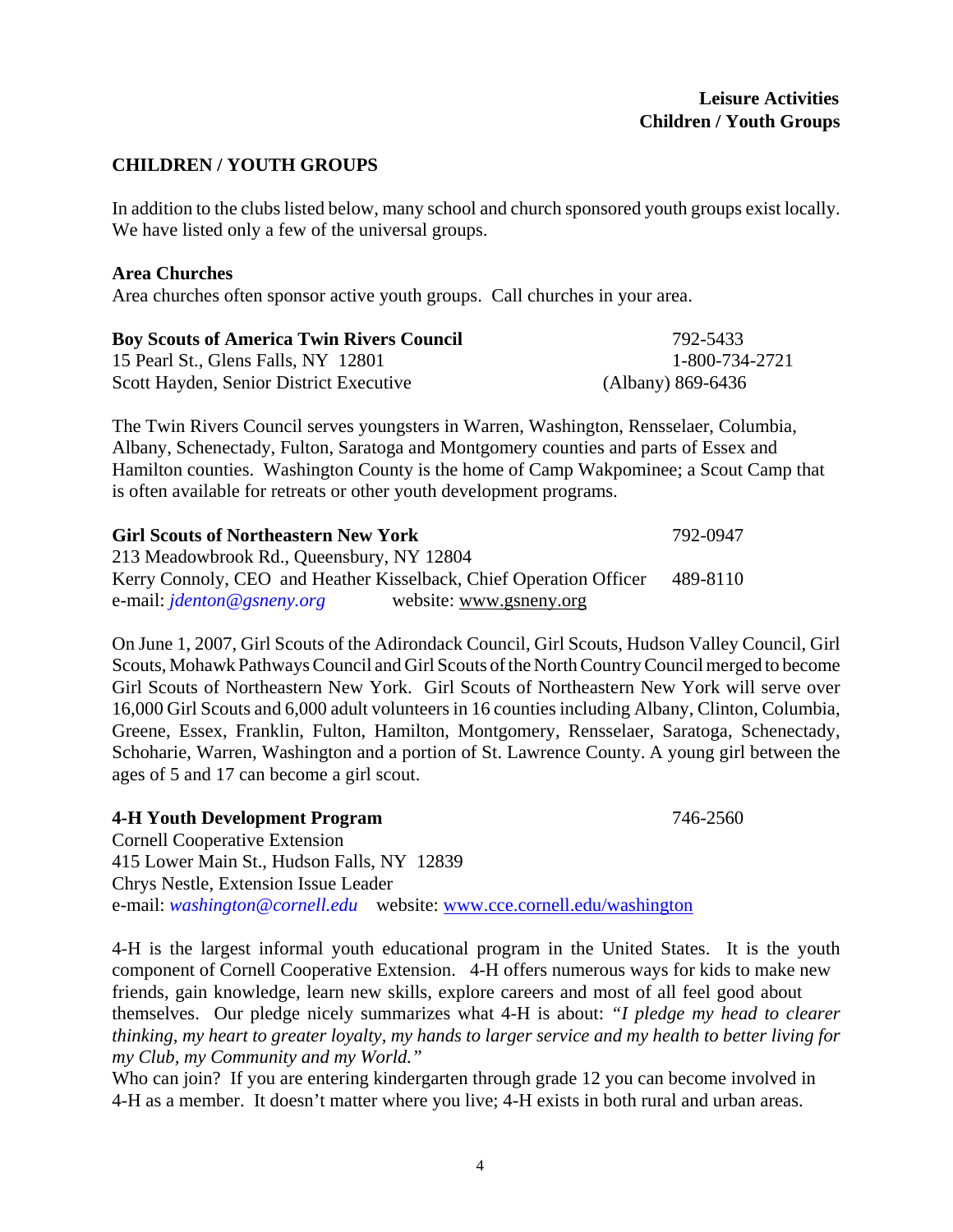#### **CULTURAL / ENRICHMENT OPPORTUNITIES**

#### **Summer Programming:**

#### **Dionondehowa Wildlife Sanctuary and School** 854-7764

148 Stanton Rd., Shushan, NY 12873 Bonnie Hoag, Co-founder, Director Geoffrey Ovington, Co-founder website: www.dionondehowa.org

The Sanctuary is a refuge and recharge area located on 217 acres bordering the Battenkill. The school is dedicated to nature studies and to the healing and expressive arts, using them to engender social and environmental responsibility in an atmosphere both joyful and contemplative. Call for current course listings.

| Georgi Museum                              | 677-2598  |
|--------------------------------------------|-----------|
| Adams Ln.                                  | or        |
| Shushan, NY 12873                          | 854-3773  |
| e-mail: the georgi@yahoo.com               |           |
| <b>Learning is Fun This Summer (LIFTS)</b> | 692-9542  |
| <b>Greenwich Central School</b>            | Ext. 2202 |
| Sherman Parker, Greenwich Superintendent   |           |

LIFTS is an academically oriented program which provides a structured learning experience designed to increase youth knowledge and promote a positive attitude toward learning. Because the classes are hands-on, interest oriented, and very atypical of normal schools, it is a popular summer program for parents and children alike.

| <b>Old Fort House Museum</b>            | 747-9600 |
|-----------------------------------------|----------|
| 22 - 31 Broadway, Fort Edward, NY 12828 |          |
| R. Paul McCarty, Executive Director     |          |
| Elizabeth O'leary, Education Director   |          |
| e-mail: <i>oldfort</i> @localnet.com    |          |

The Educational Study Program of the Fort Edward Historical Museum provides power point, tours, in house presentations, a walk to Lock 7 to see how it operates (seasonal for school grades) and other

 educational presentations at your school or your group - or you can visit the Museum. Call for more information. Program is free of charge to Washington County youth. Year round by appointment.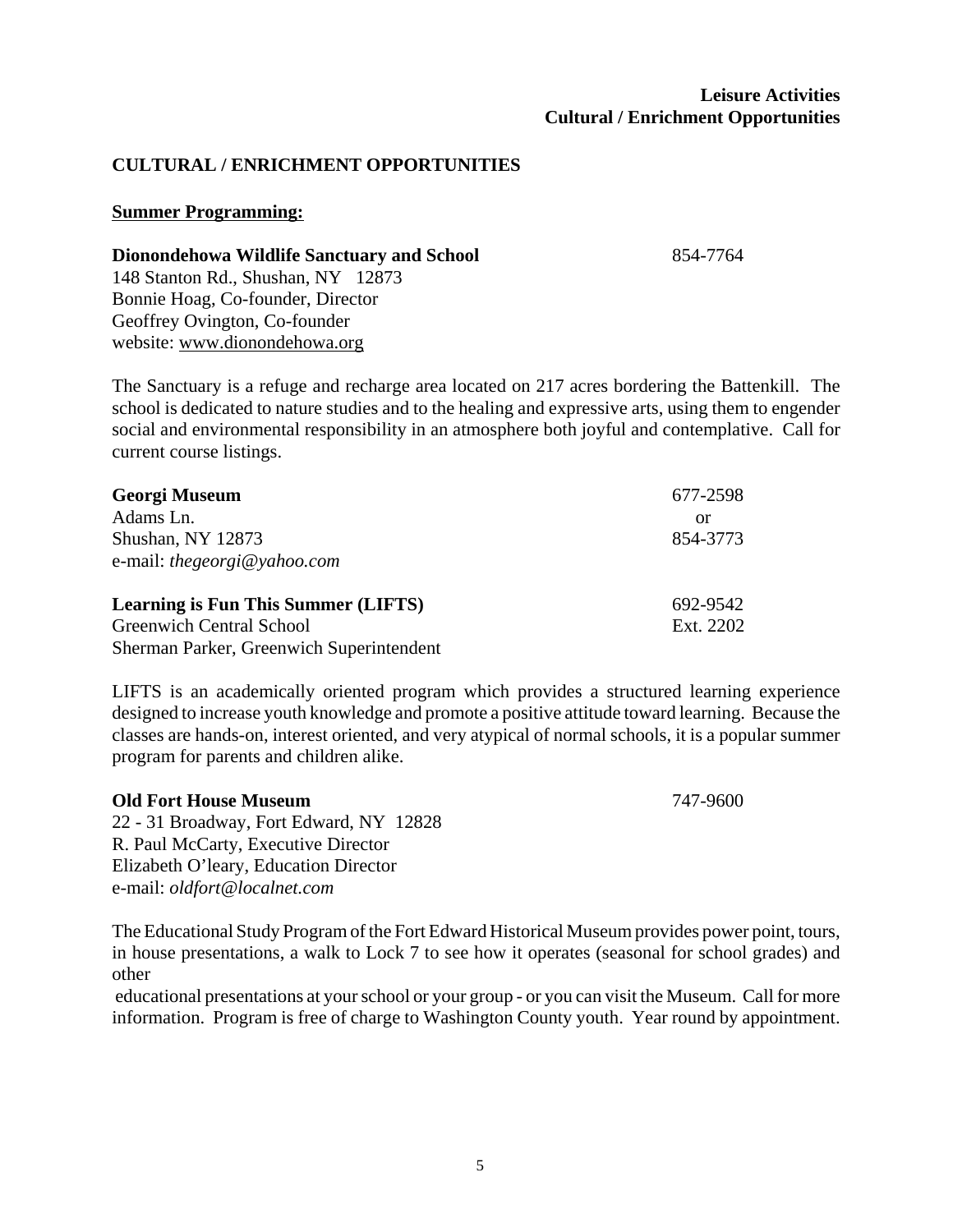# **Leisure Activities Cultural/Enrichment Opportunities**

#### **Pember Museum of Natural History** 642-1515

33 West Main St., Granville, NY 12832 Patricia Wesner, Director Hours: Tuesday-Friday 1-5 and Saturday 10-3 e-mail: *pember@roadrunner.com* website: www.pembermuseum.com

The Pember Museum offers activities year round, admission is free of charge for Washington County youth, excluding school groups for whom there is a fee. The Pember will bring a presentation to a school or group site, or attendants can visit either the Museum in Granville, or the Nature Preserve in Hebron. Also available are loan kits; a youth group leader, teacher, etc., may borrow any of the twelve hands-on educational kits. Group program by appointment.

| <b>Hebron Nature Preserve</b>                                 |                                                   |
|---------------------------------------------------------------|---------------------------------------------------|
| Grimes Hill Rd., Hebron, NY 12865                             |                                                   |
| Open every Day, Dawn to Dusk                                  |                                                   |
| Nature Walks 2 times a month, look for listings in the paper. |                                                   |
| Summer camp                                                   |                                                   |
| For kids grades k-6                                           | $1st$ session- July 24-28                         |
| ask Beth for details                                          | $2nd$ session- July 31- August 4                  |
| * dates may change                                            |                                                   |
| <b>Pompanuck Farms</b>                                        | 677-5552                                          |
| 494 Chestnut Hill Rd.                                         |                                                   |
| Cambridge, NY 12816                                           |                                                   |
| website: www.pompanuck.org                                    |                                                   |
| <b>Shushan Covered Bridge Museum</b>                          | 677-8251                                          |
| 20 Dobbin Hill Rd.                                            | or                                                |
| Shushan, NY 12873                                             | 854-7220                                          |
| <b>Slate Valley Museum</b>                                    | 642-1417                                          |
| 17 Water St.                                                  |                                                   |
| Granville, NY. 12832                                          |                                                   |
| Marylou Willits, Director                                     | Hours are: Tuesday - Friday 1-5 & Saturday 10 - 4 |

Museum tells the story of the early slate industry and the ethnic groups that came there to work in the slate industry. Fee: \$5.00 for adults. Children under 12 are free.

#### **Summer Enrichment Program** 743-2238

Adirondack Community College 640 Bay Rd., Queensbury, NY 12804 Patricia Carte, Program Coordinator

This 3-week program for children completing grades 3-9 is designed to enrich and complement the learning that each student experiences at the home school. Eligibility criteria and a course listing are available by contacting the college.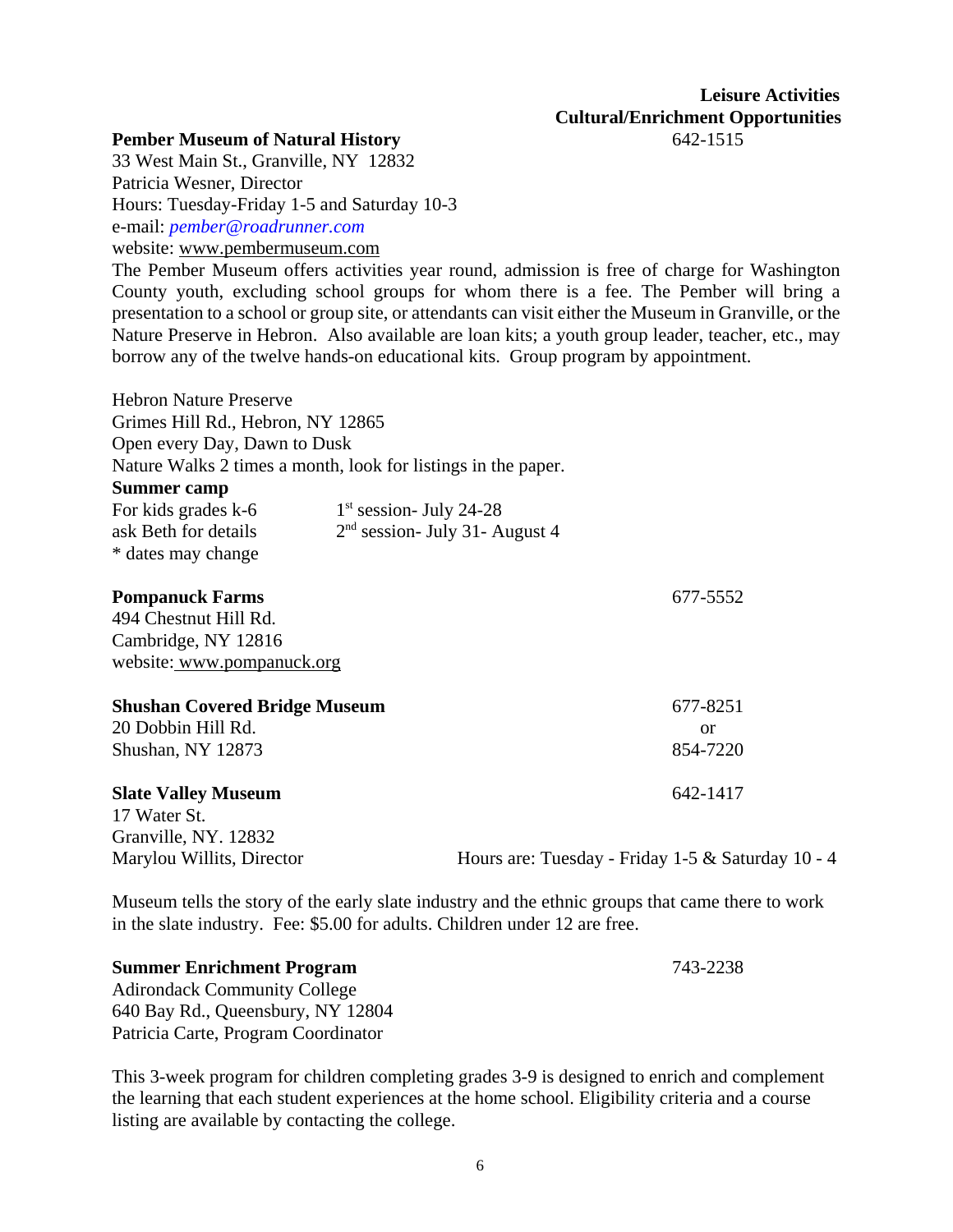#### **Washington County Libraries**

Argyle Free Library Bancroft Public Library 21 Sheridan St., Argyle, NY 12809 181 So. Main St., Salem, NY 12865 Sue McWhorter, Librarian 638-8911 Peg Culver, Director 854-7463

Cambridge Public Library Easton Library Judy B. Center, Director 677-2443 Helen C. Brownell, Director 692-2253

Fort Edward Free Library Greenwich Free Library

Hudson Falls Free Library **Pember Library & Museum** 220 Main St., Hudson Falls, NY 12839 33 West Main St., Granville, NY 12832 Marie L. Gandron, Director 747-6406 Judy B. Center, Director 677-2443

Southern Adirondack Library System (SALS) Whitehall Central Library 22 Whitney Pl., Saratoga Springs, NY 12866 12 Williams St. Sara Dallas, Director Whitehall, NY 12887 499-1366 Elaine Baker, Assistant Director website: www.sals.edu 584-7300

21 West Main St., Cambridge, NY 12816 1074 State Rte. 40, Greenwich, NY 12834

23 East St., Fort Edward, NY 12828 148 Main St., Greenwich, NY 12834 Vicki Plude, Director 747-6743 Claudia Blackler, Director 692-7157

Most of the libraries offer programs that feature professional artists and crafts people who live in the area, and provide entertainment such as storytelling, songs and magic shows. For more information on libraries in the Southern Adirondack Region go to the following website: www.sals.edu : member library directory.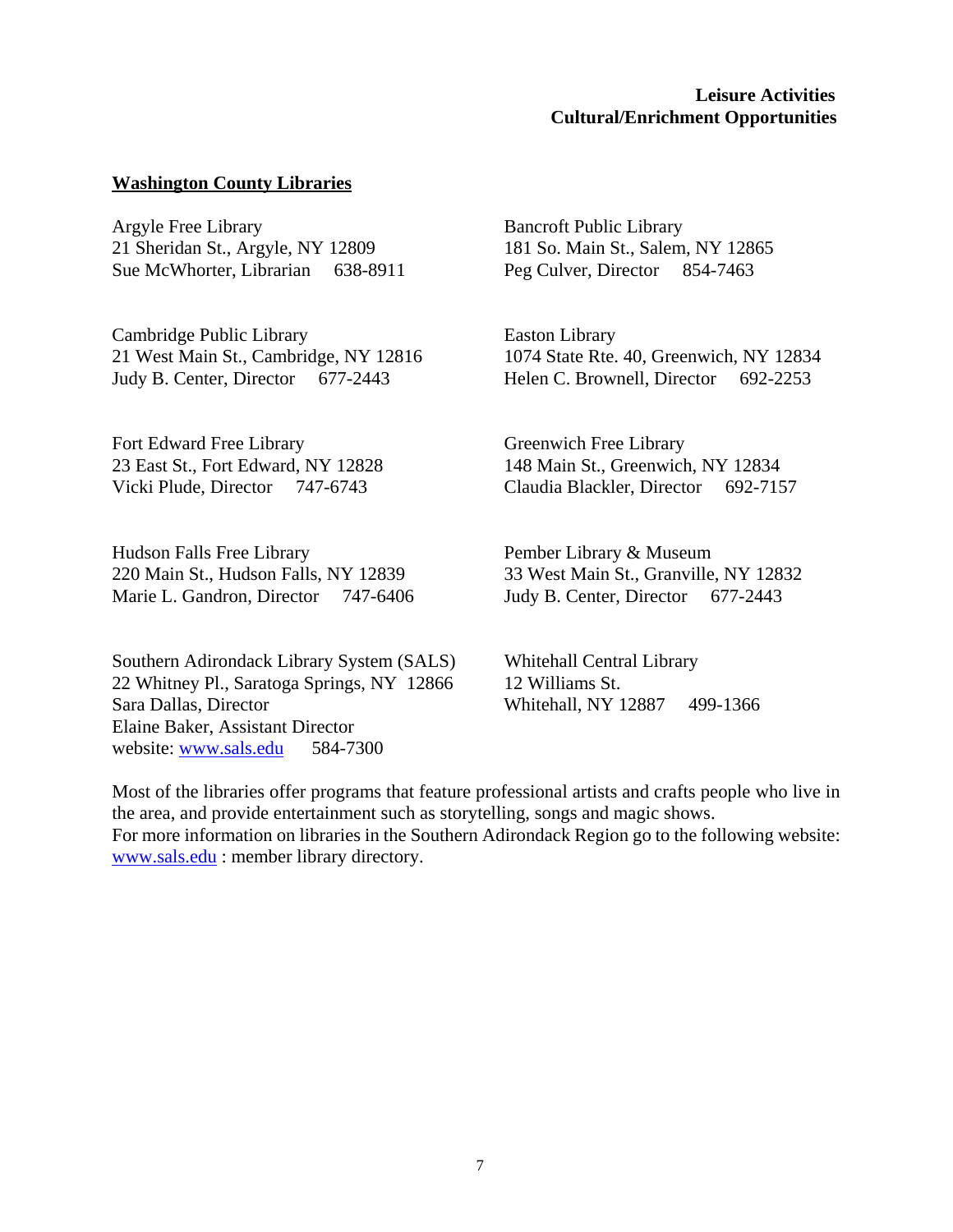#### **SUMMER CAMPS**

A number of civic groups, businesses and individuals sponsor in whole or part, children's summer camp tuition. Washington County Children's Committee, Hudson Falls Rotary, Sheriff's Benevolent, are just a few.

| <b>Boy Scouts of America Twin Rivers Council</b> | 792-5433 |
|--------------------------------------------------|----------|
| 15 Pearl St., Glens Falls, NY 12801              |          |
| Scott Hayden, Council Executive                  |          |
|                                                  |          |
| <b>Camp Chingachgook</b>                         | 656-9462 |

1872 Pilot Knob Rd., Kattskill Bay, NY 12844 George Painter, Executive Director

Type: Residential. Two-week and one-week sessions are available to YMCA members and non-members. Dates: There are 3 two-week sessions and 3 one-week sessions. Specialty Camps: Teen Adventure Trips, Summer Camp, Day Camp, School Outdoor Camp, Adult Team Building, Family Programs and Reunions, Women's Programs, Girl Scout Badge

Days, Y-Knot Sailing Programs

For all information go to website: www.capitaldistrictymca.com/branches/chingachgook

#### **Camp Meadowbrook**

Open to scouts and non-scouts; girls ages 5-11. 6 weekly sessions through the summer. Hours are generally 9:00-4:00, with one overnight on Thursday only. There is an early drop-off at 7:45 am and late pickup at 5:15 pm.

#### **Camp Sacandaga**

Ages: 8-19 Week long summer camp. Activities include: nature crafts, woodworking, swimming, out of camp activities, etc. Youth do not need to be enrolled in 4-H to attend.

#### **Camp Wakpominee (Fort Ann)** 792-8849

Type: Day Camp Ages: Boys only; ages 7-10 ½ Hours: 8:30 am - 4:30 pm; 4 weekly sessions throughout the summer. Other: Youth must be a registered scout or become a scout. Must provide own transportation and bring lunch. Activities include aquatics, arts & crafts, etc.

#### **Camp Wakpominee (Fort Ann)**

Type: Residential Camp Dates: Sunday to Saturday 6 Weekly sessions each summer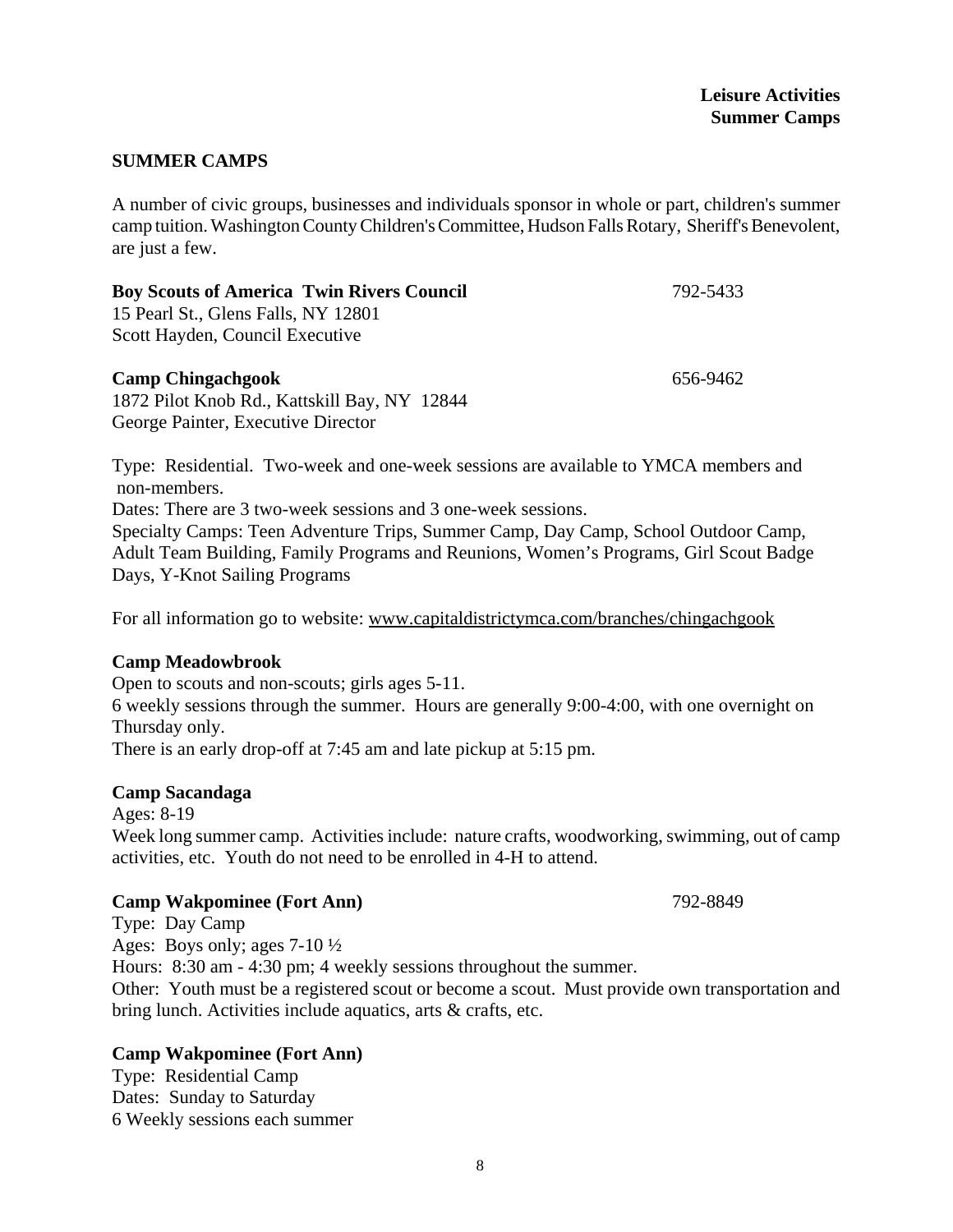#### **Girl Scouts of Northeastern New York** 792-0947

213 Meadowbrook Rd., Queensbury, NY 12804 Kerry Connoly, CEO Heather Kisselback, Chief Operation Officer

**Glens Falls YMCA** 793-3878

600 Glen St., Glens Falls, NY 12801 David Kisselback, Executive Director

Camp Chippy Type: Day Camp Ages: 3-5 (must be toilet trained) Full and half-day sessions are available. Dates/Hours: Monday - Friday, 9:00 am to 4:00 pm (full days) Monday - Friday, 9:00 am to Noon (half days) Weekly sessions through the summer

Swimming, crafts, games, etc.

Camp Chepontuc

Type: Day camp Ages: 6-13 Dates/Hours: Monday - Friday, 9:00 am to 4:00 pm (Before and after camp care is available from 7:30 to 9:00 am and from 4:00 to 6:00 pm.)

#### **Glens Falls YMCA Sports Camps:**

Wrestling Camp: Boys ages 7 and up. Soccer Camp: Boys and girls ages  $3 - 12$ . Field Hockey Camp: Open to elementary, junior and senior high players. Basketball Clinic Basketball Shooting Clinic Gymnastics Camp Karate Camp Football Camp Baseball Camp (Before and after camp care is available from 7:30 to 9:00 am and from 4:00 to 6:00 pm)

Call the Glens Falls YMCA (793-3878) to get more information on any of the above programs that they have to offer, plus:

Child Care Program Parenting Program Youth Aquatics Program Adult Aquatics Program

YMCA Youth Programs United Way Youth Programs Adult Programs **Fitness Programs and Classes**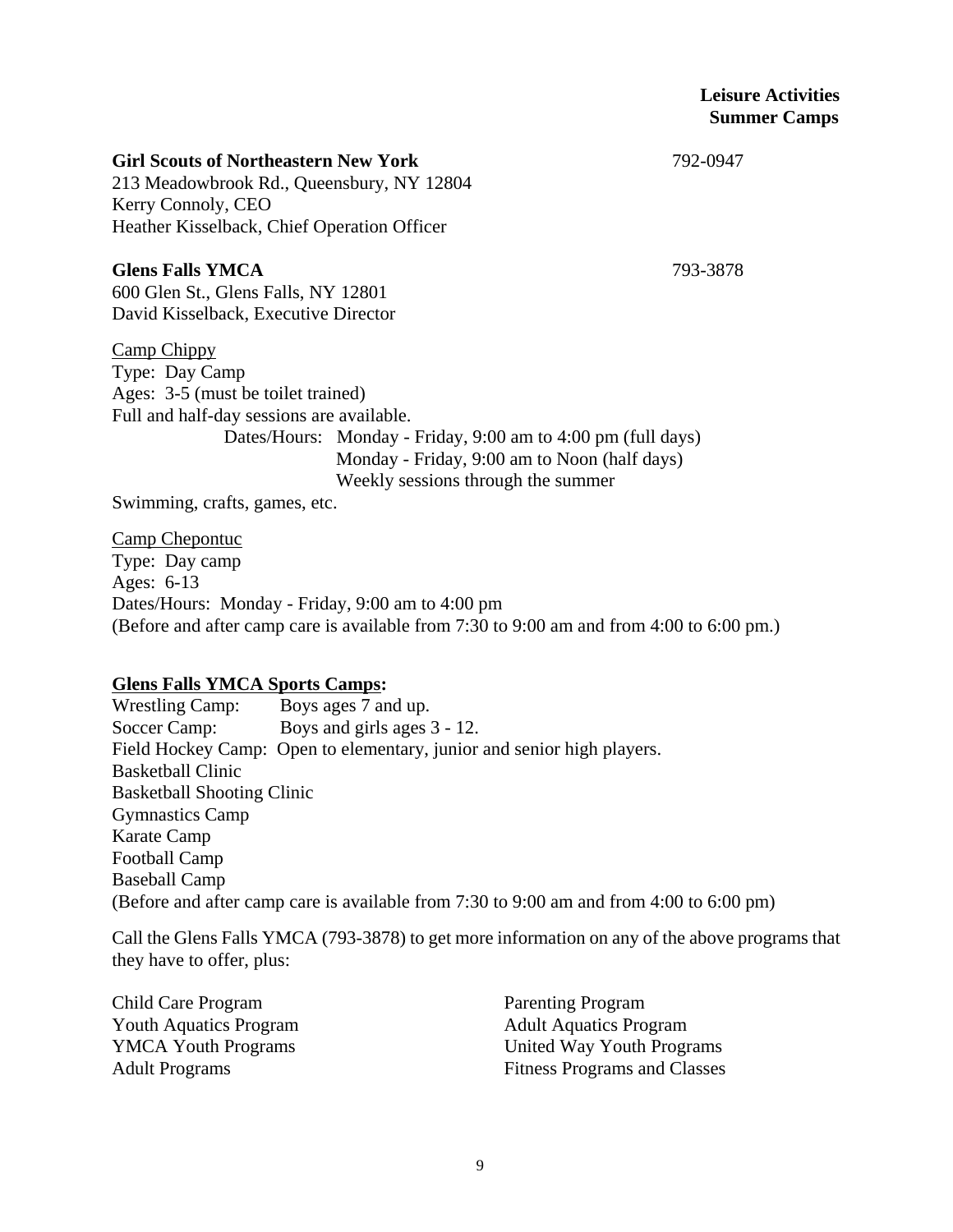10

 **Leisure Activities Summer Camps**

**Hebron Camp** 854-3338

40 Presbytery Ln. Hebron, NY 12865 Jerry McKinney, Director

Ages: Various weeks devoted to various ages, ranging from children who have completed second grade through high school.

Activities: A camp where the program activities are designed to help children discover their uniqueness and value as children of God.

Swimming, nature study, arts & crafts, confidence course, bible study and worship.

#### **NYS Summer Institutes** 474-8773

NYS Education Department Room 866 EBA, Albany, NY Mary Daley, contact person website: www.emsc.nysed.gov/nysssa

General info: Residential summer programs for high school students are operated by State Ed, and take place in colleges in NYS. Each program has different selection criteria, application requirements and deadlines. Call anytime after December 1st for information.

#### **Skye Farm Christian Camp 194-2137**

1884 E. Schroon River Rd. Warrensburg, NY 12885-5018 Summer: 494-3432 Winter: 494-7170 e-mail: *campdir@netheaven.com* website: www.gbgm-umc.org/troycamping

Pre-school and adult programs are available Ages: Elementary - day and residential camp programs are available. Jr. High: 7th-9th graders Senior High: 9th-12th graders

Activities: Swimming, nature study, arts & crafts, bible study and worship, aquatics, canoeing, bike trips, off-site trips, horseback riding, & sailing.

| <b>Warren-Washington ARC</b>                                  | 793-4204 |
|---------------------------------------------------------------|----------|
| 375 Bay Rd., Suite 200, Queensbury, NY 12804                  |          |
| Dawn Bell, Case Manager for Washington and Warren Co. Respite | 692-7464 |
| Krista Morehouse, Director                                    | 761-0471 |
| website: www.wwarc.org                                        |          |

ARC serves developmentally disabled persons and their families. School Vacation Day Care and weekend respite are available on an hourly rate basis. Dates/Hours: School vacations; 7:30 am - 5:30 pm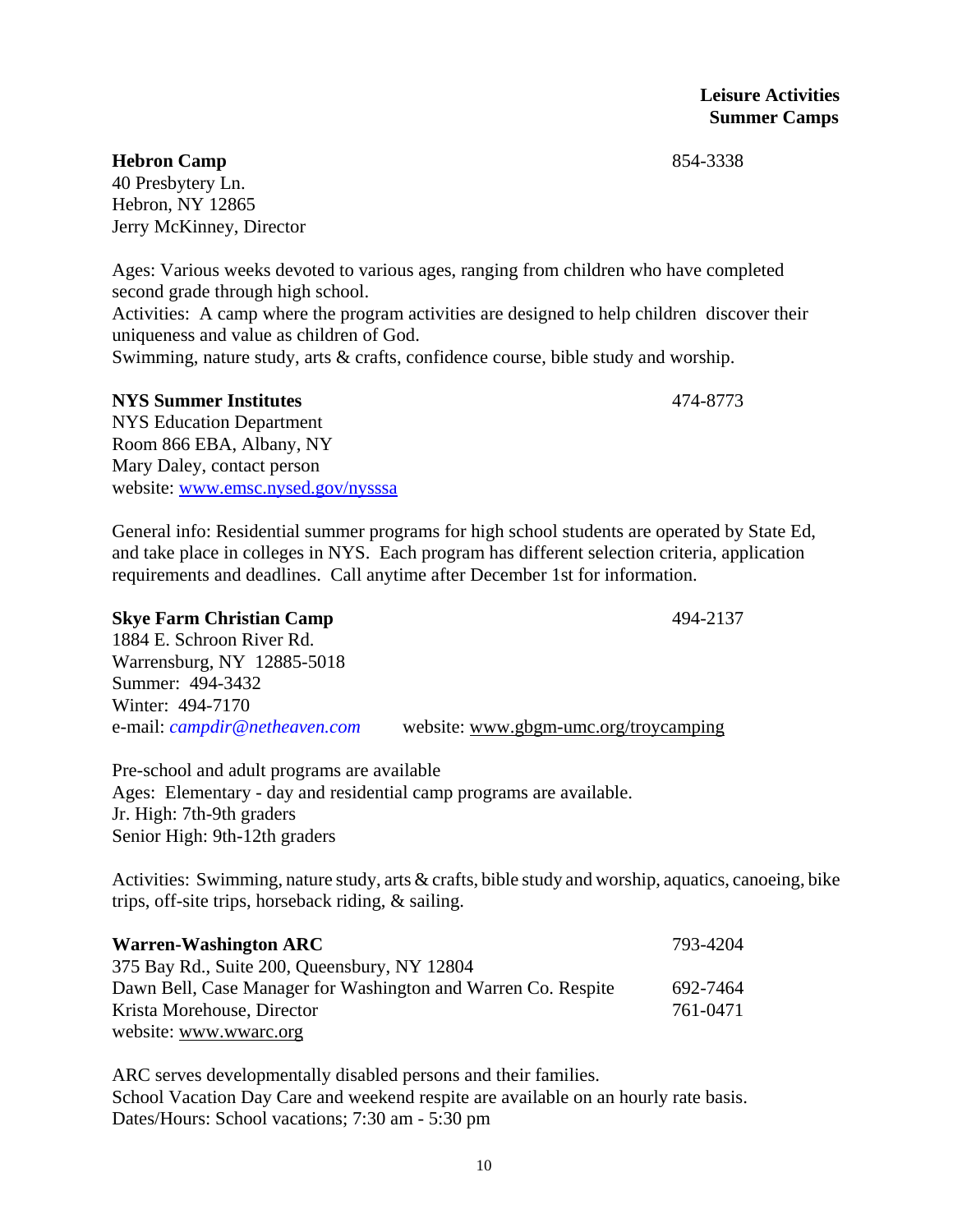# **REFERRALS**

**American Red Cross - Adirondack Saratoga Chapter** 792-6545

74 Warren St., Glens Falls, NY 12801 Eileen Reiden, Director

The Adirondack Saratoga Chapter of the American Red Cross covers Warren, Washington, Hamilton, Southern Essex, and the entire Saratoga County Chapters. They train in health and safety, CPR and first-aid. Their primary aid service is for disaster victims, such as families and individuals who have been burned out. Red Cross financially assists the victims through vouchers if they meet eligibility requirements of income and have no insurance, etc.. Often they act as advocates, linking those in need with DSS and other programs such as thrift shops. They also provide service to military families.

#### **Retired and Senior Volunteer Program (RSVP)** 743-9685

696 Upper Glen St. Queensbury, NY 12804 Amy Collins, Executive Director of United Way e-mail: *tcuwny@adelphia.net* - part of United Way website: RSVP@tcuwny.org

Central clearinghouse for individuals 55+ who are interested in volunteering. Also a resource for non-profit agencies in the effective use of volunteers. Information and referrals are also available for individuals who need contact names/phone numbers for services.

### **Southern Adirondack Child Care Network, Inc.**

88 Broad St. 383 Broadway Glens Falls, NY 12801 Fort Edward, NY 12828 798-7972 746-2349 Lynn Sickles, Executive Director e-mail address and website: *saccn.org*

Provides information and referrals to assist parents seeking care for their children in Washington, Warren, and Hamilton Counties. Also, SACCN provides certification for Day Care Providers.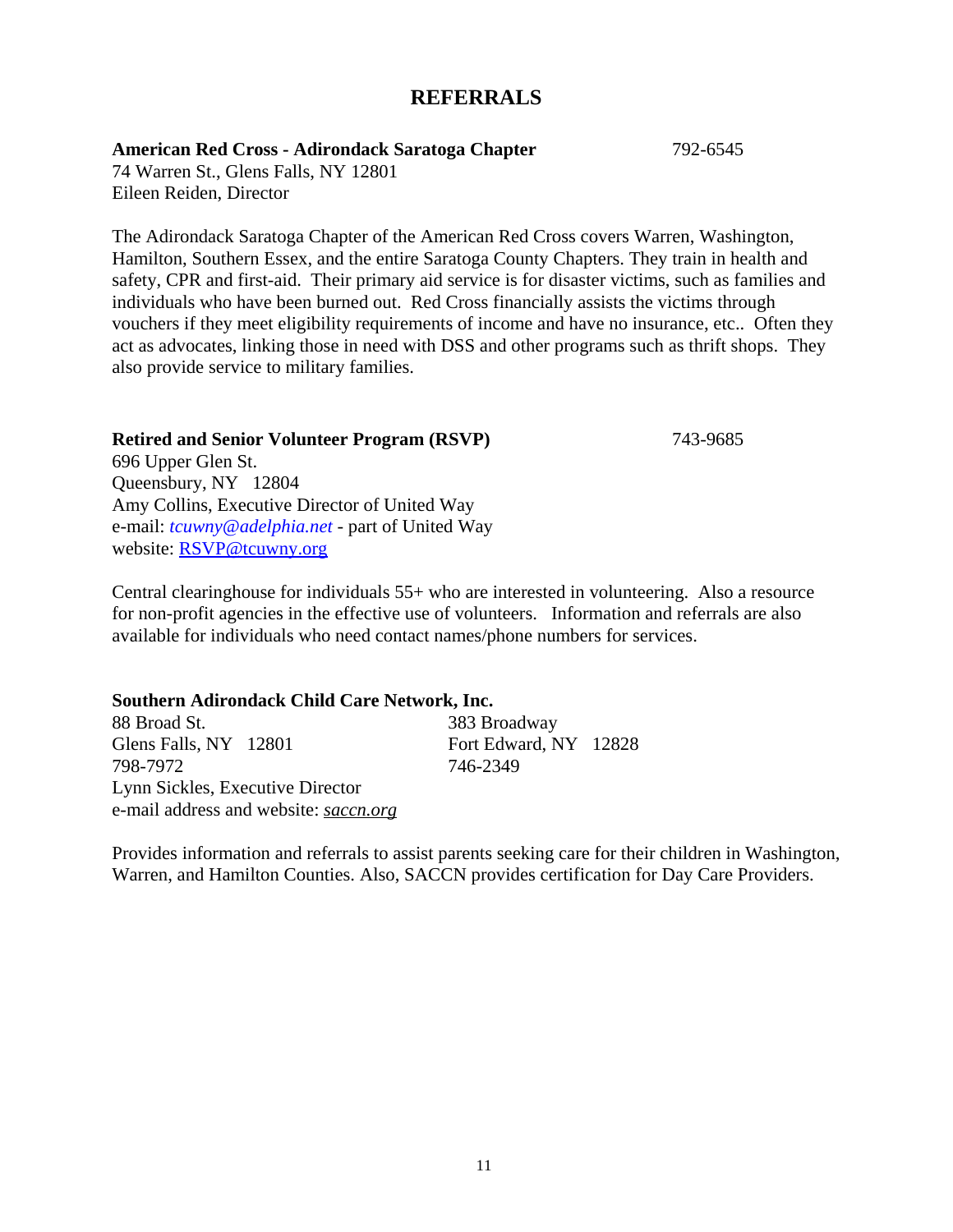# **ALCOHOL AND SUBSTANCE ABUSE**

#### **PREVENTION AND EDUCATION**

| $AI-A-Non (24 hours)$<br>Family groups meeting information line. Mutual support group for people<br>affected by someone else's drinking.                                                                                                                                                 |                          | (national) 1-800-344-2666 |
|------------------------------------------------------------------------------------------------------------------------------------------------------------------------------------------------------------------------------------------------------------------------------------------|--------------------------|---------------------------|
| <b>Alcoholics Anonymous (24 hours)</b><br>Call for meeting information. Some volunteers answering phones are recovering addicts.                                                                                                                                                         |                          | 793-1113                  |
| Council for Prevention of Alcohol and Substance Abuse, Inc.<br>10 LaCrosse Street<br>Hudson Falls, NY 12839                                                                                                                                                                              |                          | 746-1527                  |
| David Saffer, Executive Director<br>e-mail: <i>davidsaffer@albany.twcbc.com</i> website: www.councilforprevention.org                                                                                                                                                                    |                          | 1-800-498-7044            |
| The Council's goal is to raise public awareness about alcohol, tobacco and other drug use and the<br>options available for the user and their families. The Council accomplishes this through its<br>education, prevention and referral services.<br>(Some fees may accompany services). |                          |                           |
| <b>DARE</b> (Drug Abuse Resistance Education)<br>Granville Police Department has trained DARE Officers                                                                                                                                                                                   |                          | 642-1414                  |
| <b>Granville Police Department</b><br>51 Quaker St.<br>Granville, NY 12832<br>Greg Bourne, Dare Officer                                                                                                                                                                                  | (Granville Police Dept.) | 642-2946                  |
| <b>Substance Abuse Hotline (24 hours)</b>                                                                                                                                                                                                                                                |                          | 1-800-522-5353            |
| Washington County Alt. Sent. Agency/Alcohol and Substance Abuse Services<br>383 Broadway<br>Fort Edward, NY 12828<br>Michael J. Gray, Director<br>Shelley Turnbaugh, Coordinator                                                                                                         |                          | 746-2333                  |

The Washington County Alternative Sentencing Agency Alcohol/Substance Abuse Program provides alcohol and substance abuse evaluations and treatment recommendations, referrals and case management for County residents and individuals with a criminal complaint lodged against them within the boundaries of Washington County. This program serves in and out-of-jail clients who: (l.) demonstrate that alcohol/substances were a contributing factor to their arrest, or (2.) have a problem with alcohol or other drugs. Services are free to eligible individuals.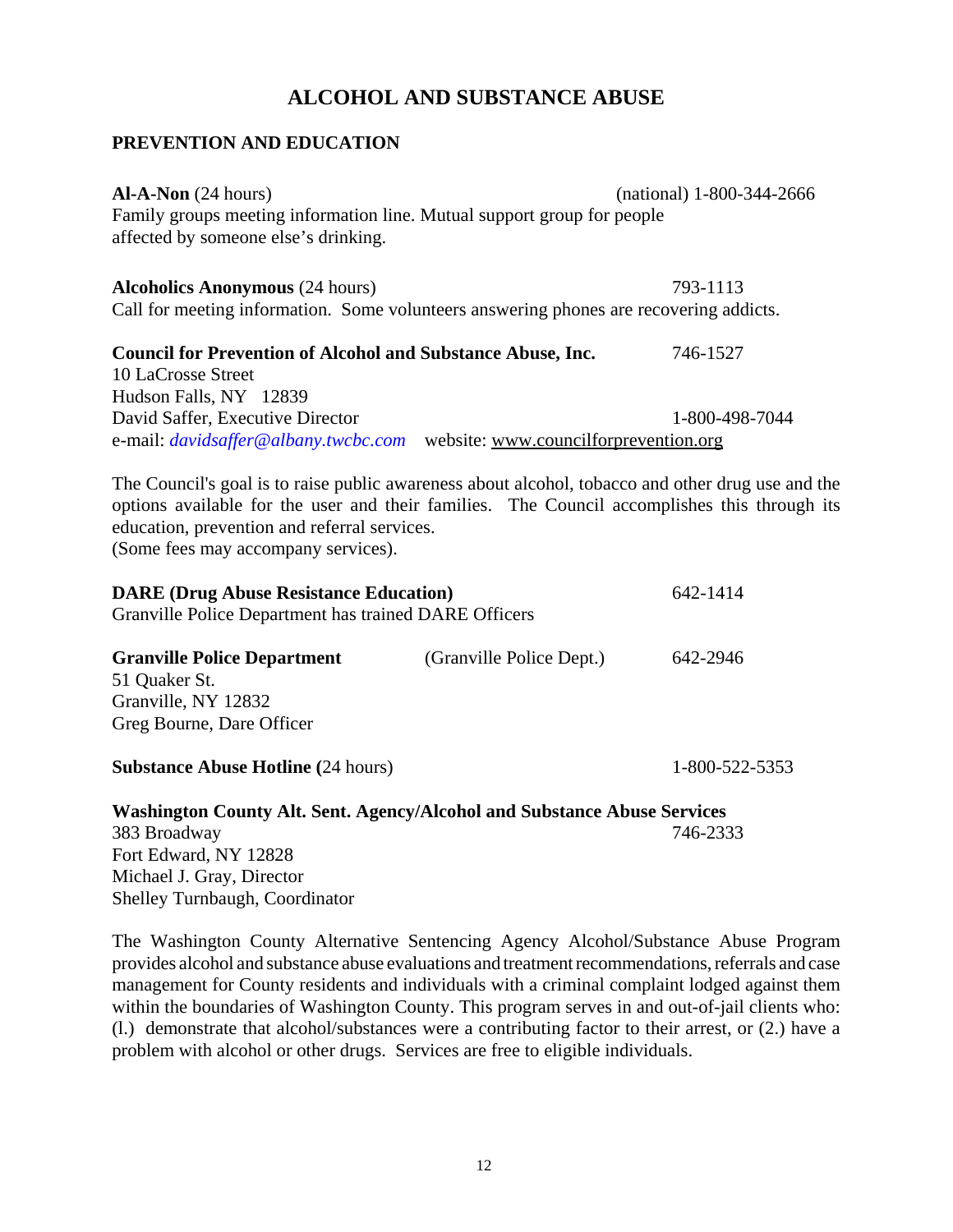#### **Alcohol and Substance Abuse Treatment and Counseling**

#### **TREATMENT AND COUNSELING**

OASAS (New York State Office of Alcoholism and Substance Abuse)

| <b>Baywood</b>             | 798-4221                            |
|----------------------------|-------------------------------------|
| 551 Bay Rd.                |                                     |
| Queensbury, NY 12804       |                                     |
| Leo Guariglia, Director    |                                     |
| <b>Center for Recovery</b> | 926-7200                            |
| 101 Ridge St.              |                                     |
| Glens Falls, NY 12801      |                                     |
| Kara Fanniff, Director     |                                     |
| 340 Main St.               | 747-8001                            |
| Hudson Falls, NY 12839     |                                     |
| Kara Fanniff, Director     | e-mail: kfanniff@glensfallshosp.org |

#### **Outpatient Services are also available at:** (please call the Hudson Falls office to be referred to)

| <b>Family Health Center</b><br>79 North St.<br>Granville, NY 12832 | 642-0612 |
|--------------------------------------------------------------------|----------|
|                                                                    |          |
|                                                                    |          |
| <b>GFH Behavioral Health Center</b>                                | 677-3441 |
| 35 Gilbert St.<br>Cambridge, NY 12816                              |          |
|                                                                    |          |
| <b>Whitehall Health Center</b>                                     | 499-2444 |
| 65 Poultney St.                                                    |          |

Whitehall, NY 12887

This is an outpatient evaluation and treatment program of the Glens Falls Hospital. Outpatient services include: Evaluation to determine the presence of alcohol dependence, alcohol abuse and/or alcoholism in the family. These diagnoses are necessary for admission to that outpatient clinic. This program also evaluates for other drugs. Depending on severity, the Center can provide its own services ( such as individual, family or group counseling ) or refer to an appropriate level of care, such as detoxification, inpatient rehabilitation, mental health services, etc.

**Conifer Park Outpatient** 793-7273 55 Elm St. Glens Falls, NY 12801 Marilyn Bryan, Director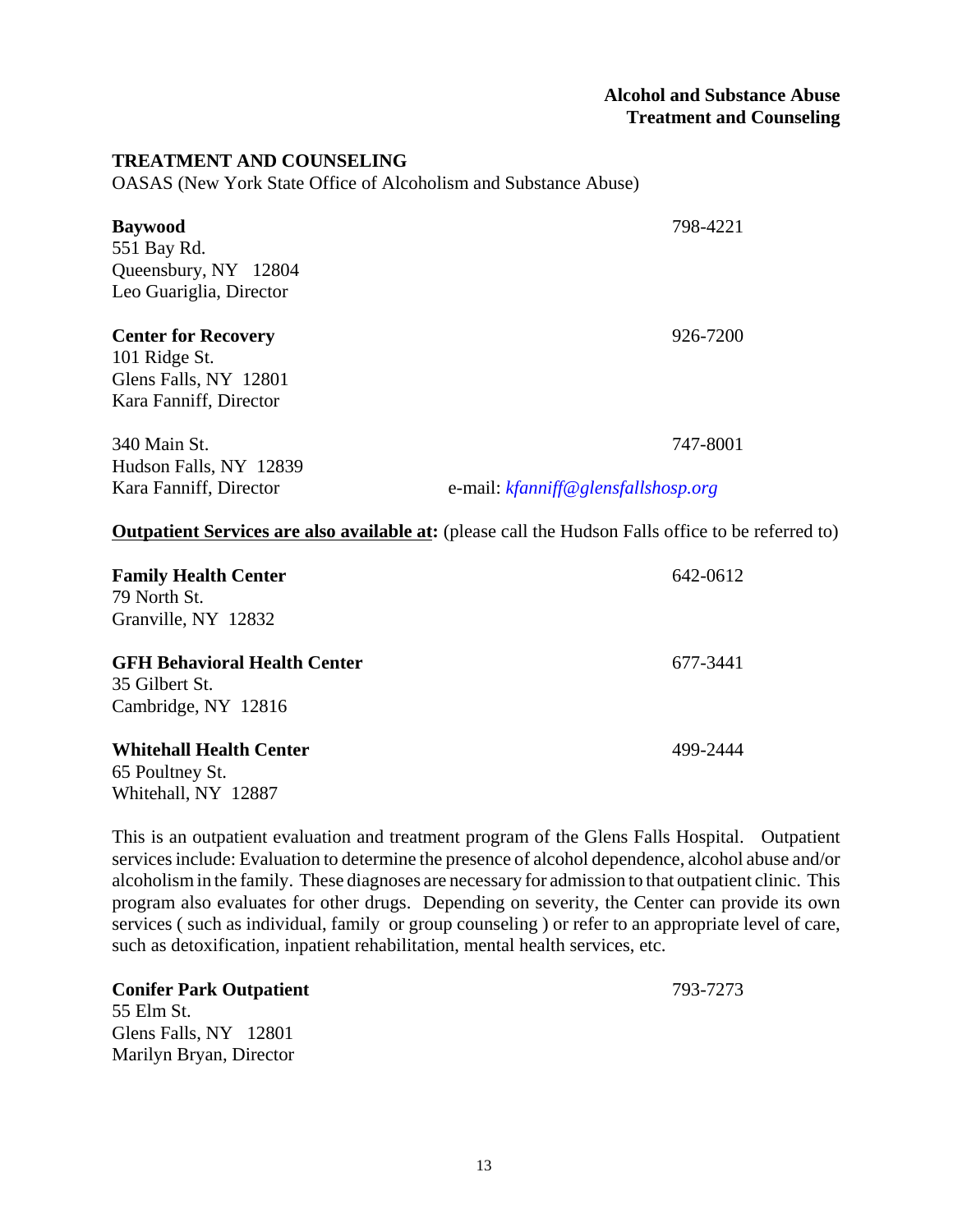# **BASIC NEEDS**

Families that do not have adequate income to maintain basic needs are offered assistance through government programs such as New York State Department of Social Services and private organizations.

#### **American Red Cross - Adirondack Saratoga Chapter** 792-6545

74 Warren St. Glens Falls, NY 12801 Eileen Reardon, Executive Director

The Adirondack Saratoga Chapter of the American Red Cross covers Warren, Washington, Hamilton, Southern Essex, and the entire Saratoga County Chapters. They train in health and safety, CPR and first-aid. Their primary aid service is for disaster victims, such as families and individuals who have been burned out. Red Cross financially assists the victims through vouchers if they meet eligibility requirements of income and have no insurance, etc.. Often they act as advocates, linking those in need with DSS and other programs such as thrift shops. They also provide service to military families.

| <b>Consumer Credit Counseling Service</b>                       | 1-800-388-2227 |
|-----------------------------------------------------------------|----------------|
| Free or low cost counseling to help get your finances in order. | 224-6593       |
| <b>Consumer Fraud Protection</b>                                | 474-5481       |
| $8:30$ am to $5:00$ pm:                                         | 1-800-771-7755 |
| website: www.oag.state.ny.us                                    |                |

Deal with complaints such as false advertising claims, non-delivery mail order, home improvement problems, landlord, tenants, security deposit problems, automobile lemon law complaints and general consumer assistance.

|  | <b>NYS Office of Temporary Assistance &amp; Disability Assistance</b> | 1-800-342-3009 |
|--|-----------------------------------------------------------------------|----------------|
|--|-----------------------------------------------------------------------|----------------|

Information on how to get involved with the DSS programs in your county. Information on Food Stamps, Public Assistance, Cash Assistance, etc.

#### **Public Service Commission** 1-800-342-3355

Information on gas and electric shut-off.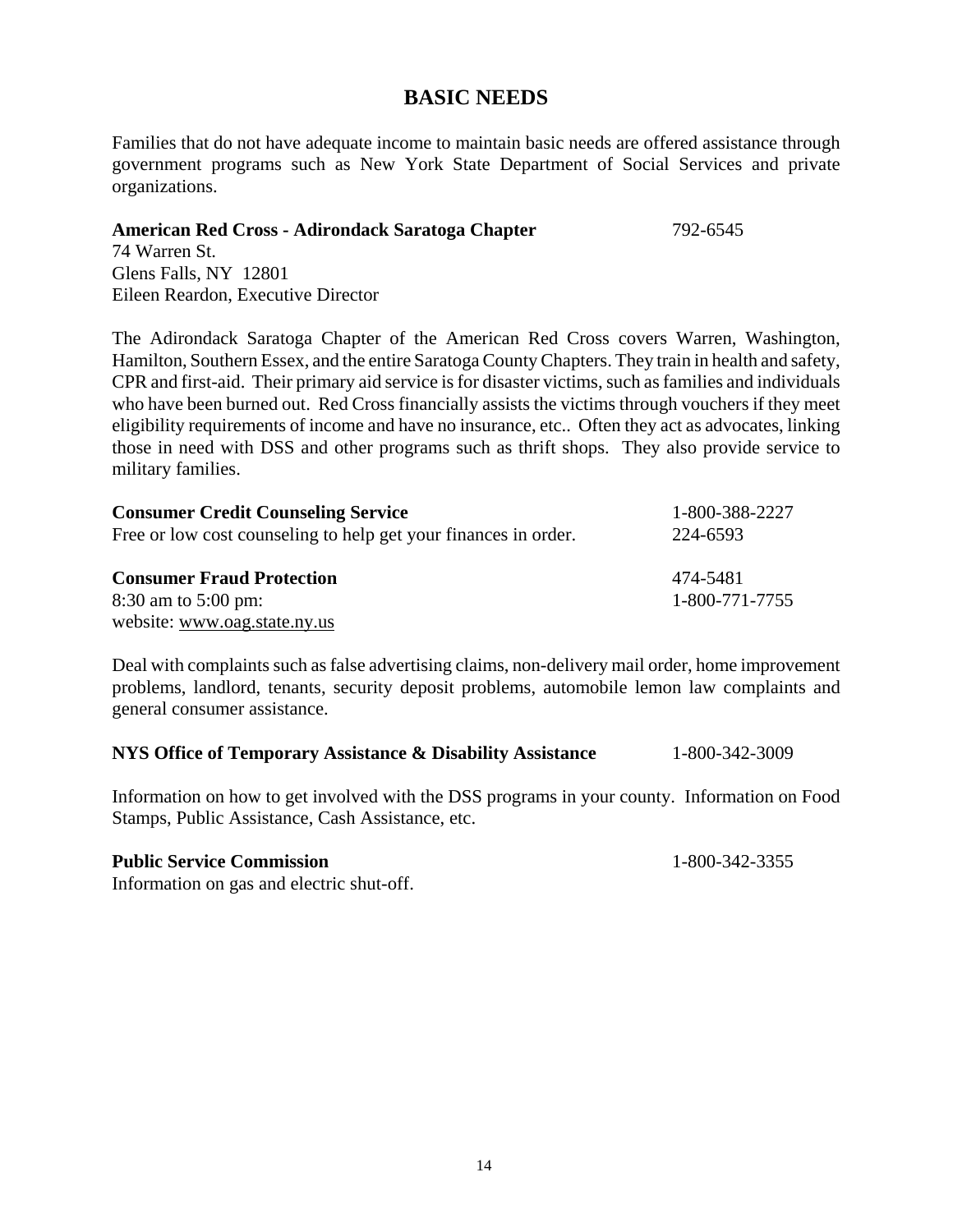# **CLOTHING**

Many area churches operate informal thrift shops that provide free clothing and other essential items. Community service providers such as Head Start, Community Maternity Services, DSS operate either free clothing or a low cost thrift shop primarily for their clients.

#### **Baptist Church Thrift Store**

Everyone is eligible. Low cost clothing, can obtain a fee waiver if needed.. Thrift stores at:

| <b>Baptist Church</b><br>100 Maple St.<br>Glens Falls, NY 12801<br>Hours: Monday - Saturday 9:30-12:00pm                                                                                                                                                                                      | 793-1335                                           |
|-----------------------------------------------------------------------------------------------------------------------------------------------------------------------------------------------------------------------------------------------------------------------------------------------|----------------------------------------------------|
| <b>Hudson Falls Baptist Church</b><br>118 Main St., Hudson Falls, NY 12839<br>Open: Monday through Friday 9:00 to 12:00                                                                                                                                                                       | 747-7036                                           |
| <b>Coats for Kids</b><br>Economic Opportunity Council, Inc.<br>383 Broadway, Fort Edward 12828<br>Joan Tarantino, Executive Director<br>Monday-Friday 8:30am-4:00pm                                                                                                                           | 746-2390                                           |
| <b>Community Action Agency</b><br>190 Maple Street<br>Glens Falls, NY 12801                                                                                                                                                                                                                   | 793-0636                                           |
| <b>Town of Kingsbury Re-Use Center</b><br>Dix Ave., Hudson Falls at the Town Highway Department<br>Hours Open: 1 <sup>st</sup> Saturday of every month 10 am to 2 pm<br><b>Every Monday</b><br>2 pm to 6 pm<br>Winter hours: January 14 - April 5 - closed<br>Stephanie Safka, contact person | 499-1935 or 639-8806<br>(numbers to call for info) |
| <b>Washington County Children's Committee</b><br>Contact Wilda MacKnight, Co-Chairman                                                                                                                                                                                                         | 792-5084                                           |
| Nancy Vernold, Co-Chairman                                                                                                                                                                                                                                                                    | 746-1358                                           |
| Rebecca Hatch, Secretary                                                                                                                                                                                                                                                                      | 746-2425                                           |

The Washington County Children's Committee provides financial support for a variety of children's needs. The Children's Committee accepts requests for assistance from County schools and agencies involved with youth.

**Contact a Church in your location, they may have a supply of clothing.**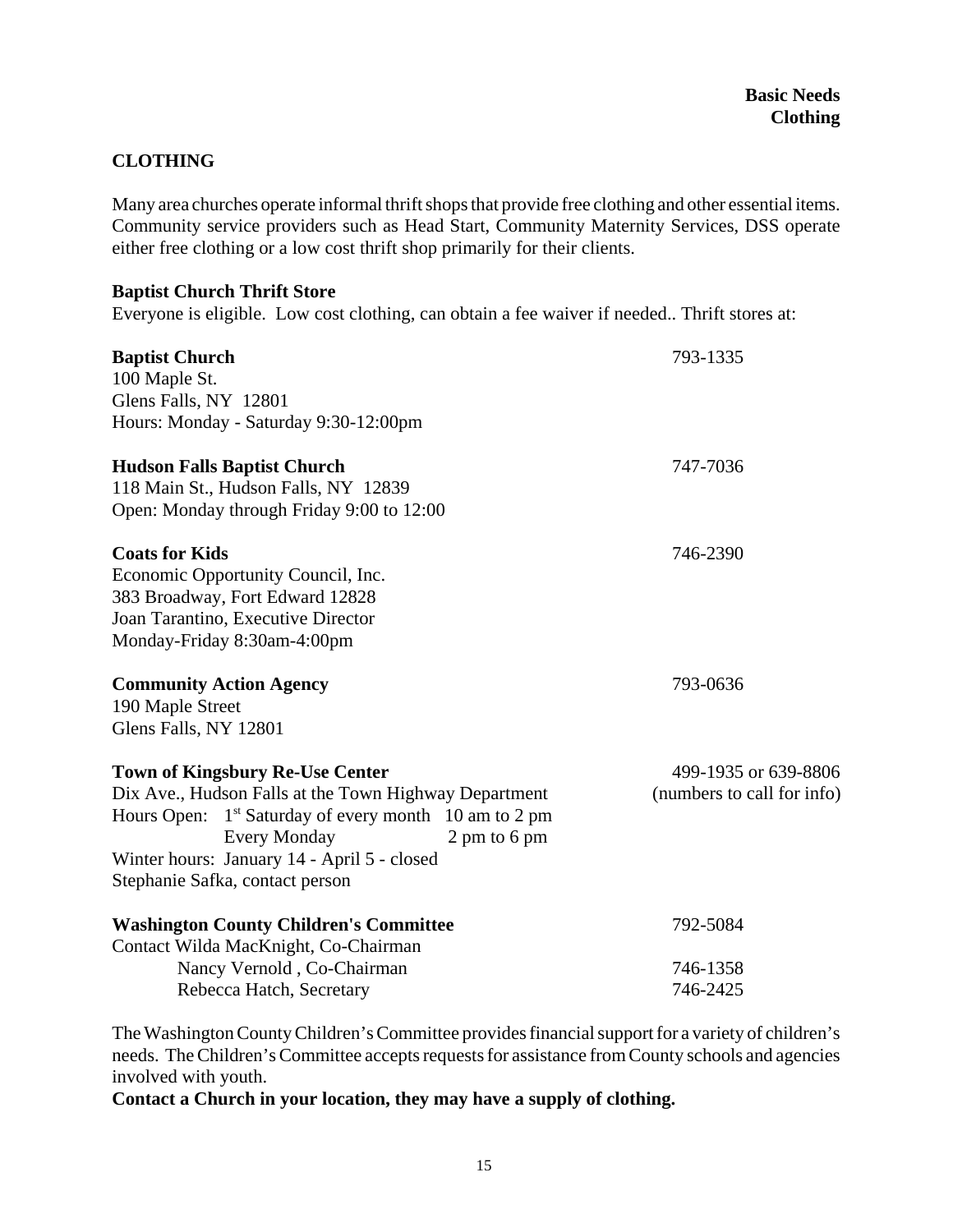# **Basic Needs Food**

**Warren-Hamilton Community Action Agency** 793-0636

190 Maple St., Glens Falls, NY 12801 Lynn Ackershoek, Executive Director Florence Sherman, Pantry and Clothing Hours: Monday-Friday 8:00am-4:30pm

**Soup Kitchens**

**FOOD** 

**Cornell Cooperative Extension** 746-2560 **Nutrition Education Program (NEP)** 1-800-548-0881 415 Lower Main St. Hudson Falls, NY 12839 Brian Gilchrist, Director

e-mail: *washington@cornell.edu*

The Nutrition Education Program provides a Nutrition Program Assistant (NPA) to work with participants who are living on limited resources. The Nutrition Education Program offers hands-on learning experiences in the areas of nutrition, health, food safety, shopping skills, meal management and budgeting. Meetings can be held in participant's homes, community centers or agencies. For information or to make referrals please contact Debbie Kelleher

#### **Cornerstone Soup Kitchen** 747-9042

293 ½ Main St., Hudson Falls, NY 12839 Doreen Koch, Director

Kitchen is opened 5 days a week (Monday, Tuesday and Wednesday from 12pm-2pm and Thursday from 4pm-6pm. Approximately 70-90 attend the meals daily (seconds served); often children stop in without their parents.

| <b>Hunger Action Network of New York State</b> | 434-7371 |
|------------------------------------------------|----------|
| 275 State St.                                  |          |
| Albany, NY 12206                               |          |
| Vich Hapham, Executive Director                |          |
|                                                |          |

**Open Door** 792-5900 24 South St., Glens Falls, NY 12801 Bruce Hersey, contact person

This interdenominational project is paid for completely through community-based donations. The kitchen offers hot meals on Monday, Wednesday, Thursday and Friday evenings, at 5:15. Lunch is served on Saturdays. The Salvation Army serves dinner on Tuesdays; therefore, the Open Door does not. Everyone is welcome.

16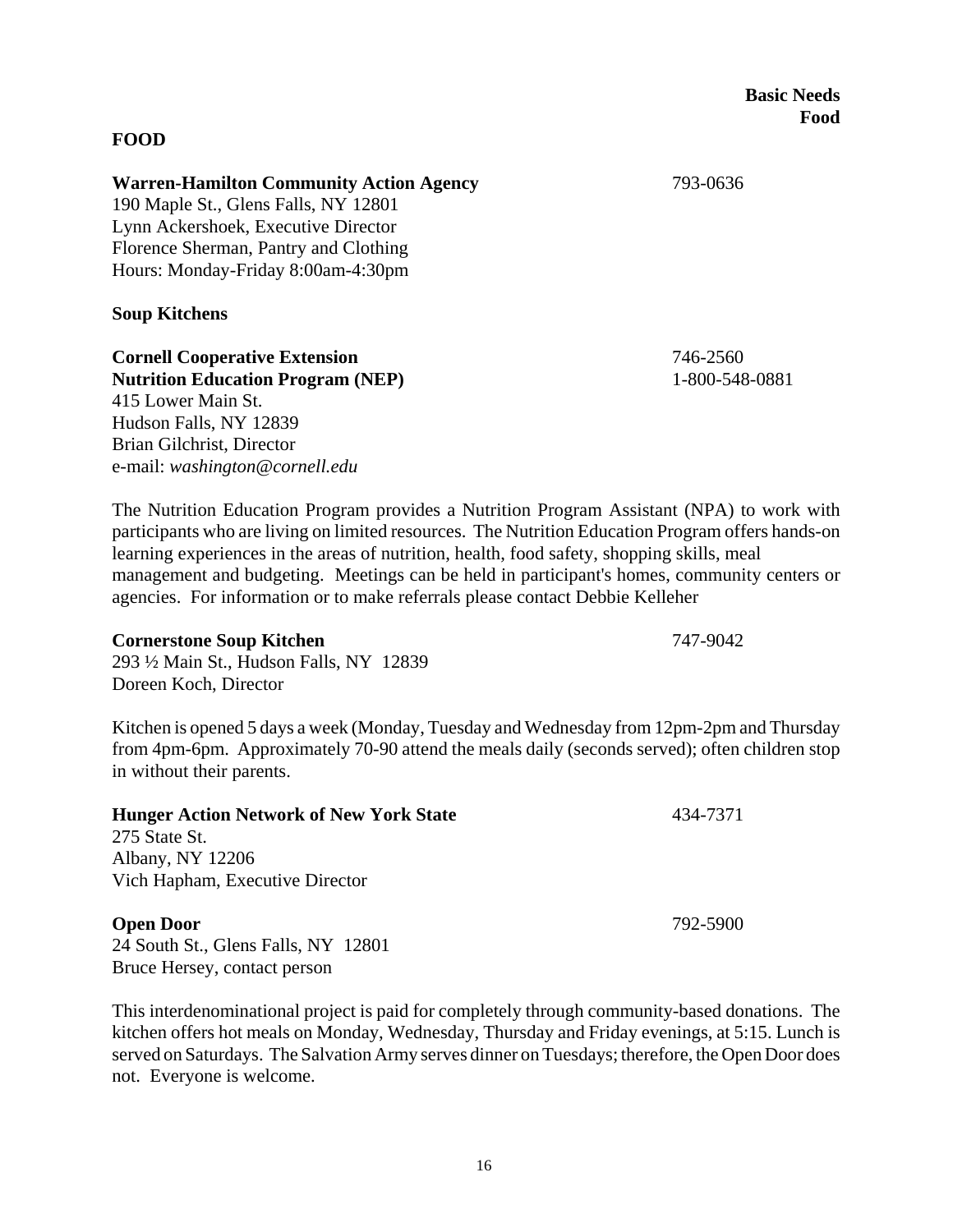# **Food Pantries:**

| <u>Argyle</u>                                                       | 638-8072                                                                                     |  |
|---------------------------------------------------------------------|----------------------------------------------------------------------------------------------|--|
| United Presbyterian Church                                          | Hours: Mon-Fri 9am-12pm                                                                      |  |
| 6269 Main St.                                                       | food pantry Wed 9am-11:30am                                                                  |  |
|                                                                     |                                                                                              |  |
| <b>Cambridge</b>                                                    | 677-8592                                                                                     |  |
| 5 Park Pl.                                                          |                                                                                              |  |
| Margaret Haigh                                                      |                                                                                              |  |
|                                                                     |                                                                                              |  |
| Fort Edward                                                         | 747-5939                                                                                     |  |
| <b>Village Baptist Church</b>                                       | (leave message & someone will call back)                                                     |  |
| 131 Broadway                                                        |                                                                                              |  |
| Open Tuesday, Thursday, & Saturday                                  |                                                                                              |  |
| (Call before noon on day of pickup. Limited to one time per month.) |                                                                                              |  |
|                                                                     |                                                                                              |  |
| Granville                                                           | 642-1262                                                                                     |  |
| St. Mary's Rectory                                                  |                                                                                              |  |
|                                                                     | Joanne Holland (Call in advance during the week before. Pick up Saturday only 11am-11:30am.) |  |
|                                                                     |                                                                                              |  |
| Greenwich                                                           | 692-7611                                                                                     |  |
| <b>Town Hall</b>                                                    | Hours: Mon-Wed 9am-12pm and 1pm-4pm                                                          |  |
| Diane Mosso                                                         | Thurs 12pm-4pm and 6pm-8pm<br>FAX: 692-7137                                                  |  |
| <b>Marlin Rogers</b>                                                | Fri 9am-12pm and 1pm-4pm<br>692-7270                                                         |  |
|                                                                     |                                                                                              |  |
| Salem                                                               | 854-7563                                                                                     |  |
| Presbyterian Church                                                 |                                                                                              |  |
| Seth Pitts, contact person                                          | (Call for appointment)<br>854-4930                                                           |  |
|                                                                     |                                                                                              |  |
| Whitehall                                                           | 499-1826                                                                                     |  |
| United Methodist Church                                             | Hours: Thurs 10am-3pm                                                                        |  |
| Rev. Don Wheeler                                                    | call ahead on Thursdays                                                                      |  |
| Mark Koebele, contact person                                        | 499-2039                                                                                     |  |
|                                                                     |                                                                                              |  |
| <b>Public Assistance/Food Stamps</b>                                | 746-2300                                                                                     |  |
| Washington County Dept. of Social Services                          |                                                                                              |  |
| 383 Broadway, Fort Edward, NY 12828                                 |                                                                                              |  |
|                                                                     |                                                                                              |  |
| <b>Salvation Army</b>                                               | 792-1960                                                                                     |  |
| 13 Chester St., Glens Falls, NY 12801                               |                                                                                              |  |
| Captain Mike Knepp, contact person                                  |                                                                                              |  |
|                                                                     |                                                                                              |  |

The Salvation Army operates a soup kitchen, on Tuesday evenings at 5:30. Open to the public in their Chester Street Center. The soup kitchen provides a hot meal, fellowship and sharing.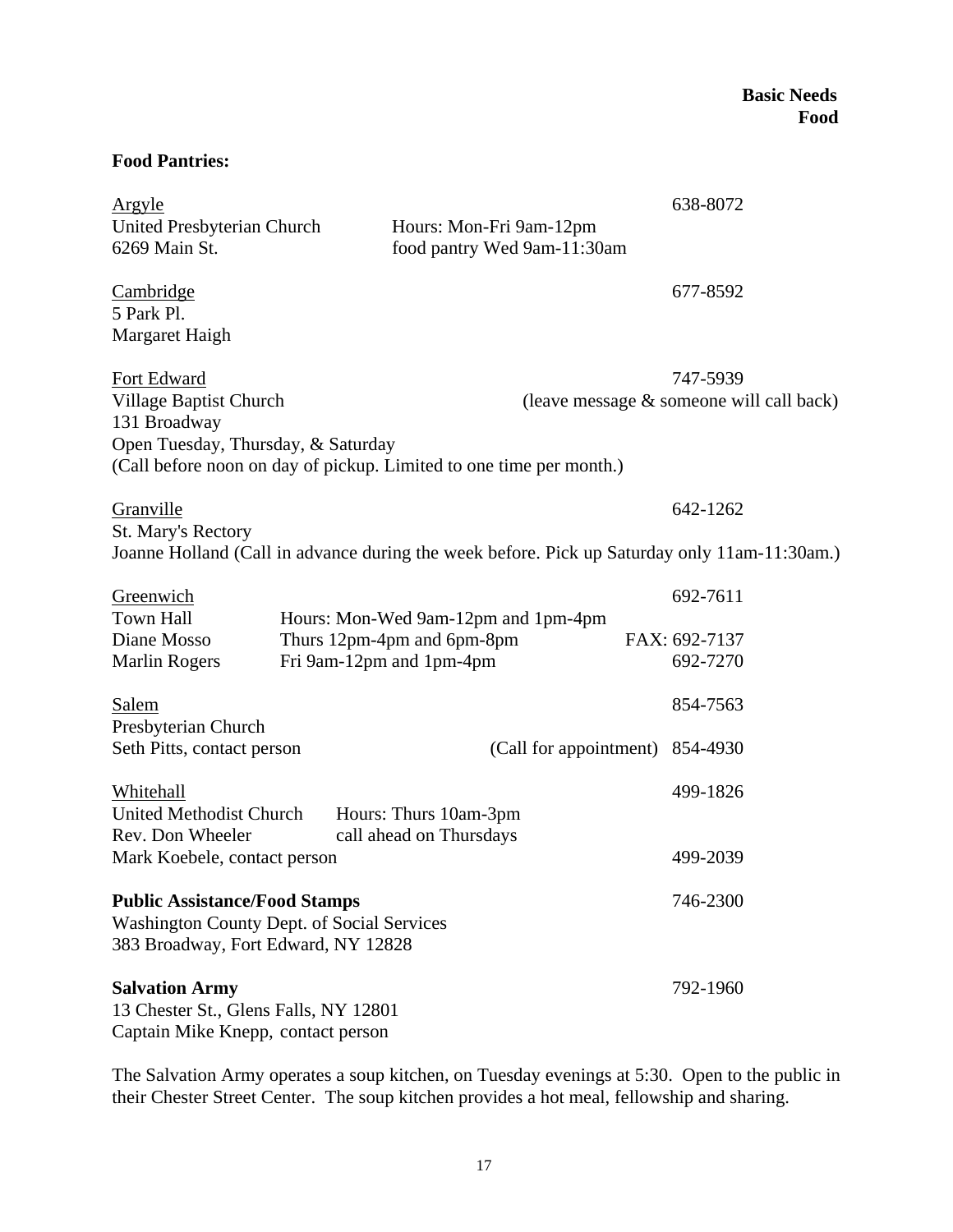# **USDA School Lunch Program**

(schools throughout Washington County)

This program provides breakfast and/or lunch for children at schools in Washington County. Meals are provided free or at a reduced price, based on family income and size; program participation is confidential. Contact your local school district for information.

# **Washington County Economic Opportunity Council** 746-2390

Washington County Municipal Center 383 Broadway Fort Edward, NY 12828 Jennifer Burkey, contact person

This office helps people depending on the emergency situation. Serves the unemployed who are not eligible for food stamps and people whose delivery of food stamps is delayed. Help will be provided if you have a referral from the Department of Social Services or other agencies. Food pantries are also operated through community- based service providers such as Salvation Army (13 Chester St., Glens Falls) and Family Service Association (65 Ridge St., Glens Falls).

# **Washington County Office for the Aging** 746-2420

Washington County Municipal Center 383 Broadway Fort Edward, NY 12828

This program provides home delivered meals for individuals age 60 and up who are home bound and unable to meet nutrition needs. There are also congregate meal sites located throughout the county.

## **WIC** 746-2460 Washington County Public Health 411 Lower Main St. Annex 2, Hudson Falls, NY 12839 FAX: 746-2487 Marge Irwin, Coordinator

Provides nutritious foods for pregnant, breast feeding, post-partum women, infants and children to age 5. Health and nutrition education and referrals.

Limits: Income eligibility is 185% of poverty guideline.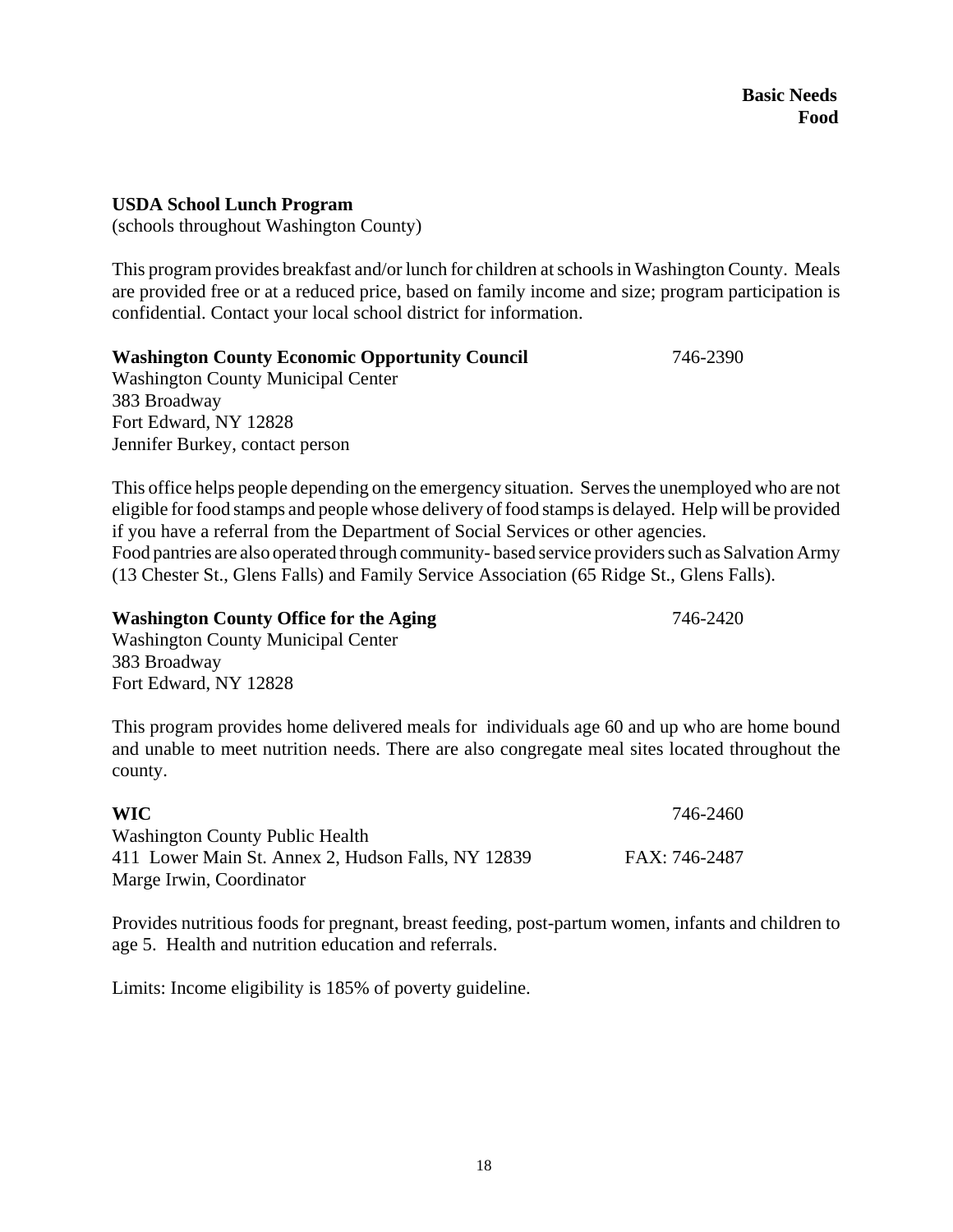19

**Basic Needs Housing**

### **HOUSING**

**Adirondack Vet House** 793-6545 Jeff Varmette Office Hours: Monday-Friday 9am-5pm 24 Hours service

**Economic Opportunity Council, Inc.** 746-2390 383 Broadway, Fort Edward, NY 12828 Joan Tarantino, Executive Director

Under FEMA regulations, EOC uses the money to stock their emergency food pantry, provide shelter, prevent evictions and utility shut off with a one time grant to eligible low income recipients

**FEMA (Federal Emergency Management Agency**) is a federal grant through the Federal Stewart McKinney Homeless Assistance Act with the intention of providing emergency food and shelter services to individuals in need.

| <b>Glens Falls Community Development Office</b>                            | 761-3833 |
|----------------------------------------------------------------------------|----------|
| 42 Ridge St., Glens Falls, NY 12801                                        |          |
| Tom Donohue, contact person                                                |          |
| Rehabilitates houses for low to moderate families in the Glens Falls area. |          |

#### **Homeless Youth Coalition** 798-4384

12 Wait St. Glens Falls, New York 12801 Duane Vaughn, Executive Director

The Homeless Youth Coalition's mission is committed to improving emergency and support services for homeless, runaway and street-involved youth ages 16-21. This will be accomplished through the immediate provision of coordinated services, the maximization of family strengths, and the provisions of supervised emergency and transitional housing, with the goal of personal responsibility and self sufficiency. The 8 bed shelter building has now been open for four years.

#### **Housing Assistance Program**

Confidential support for the low income and elderly individuals.

Warren County 793-2583 Glens Falls Housing Authority Stitchman Towers Jay St., Glens Falls, NY 12801 Bob Landry, Director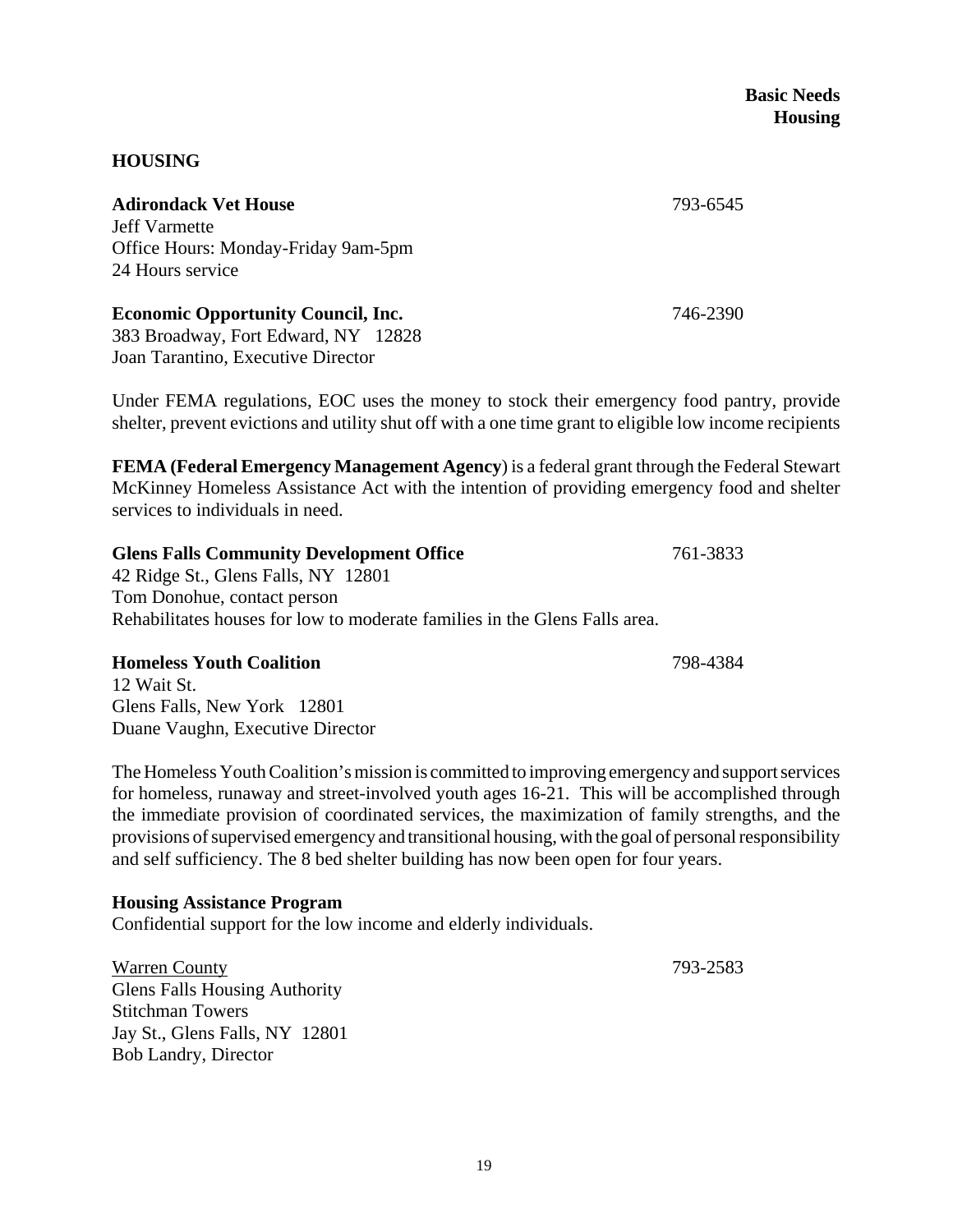Washington County 747-6481 Housing Assistance Program P.O. Box 67 10 Lacrosse St., Entrance A, Suite 3 Fort Edward, NY 12828 Robert Guillily, Director Saratoga County 885-0091 Saratoga County Rural Preservation Company 36 Church Ave., Ballston Spa, NY 12020 Dottie Nixon, Director **Salvation Army** 792-1960

13 Chester St., Glens Falls, NY 12801 Lee Cleavland, Case Worker

Salvation Army provides support services and shelter in a boarding house or motel for homeless persons over age 21. Because the adult shelter services are unsupervised, clients under age 21 cause special problems in finding suitable shelter.

 Disaster services are always available for families. The Salvation Army has household items (pots & pans, dishes, sheets, towels, etc.), a food pantry, and clothing free to clients who need the items. Prescriptions may also be purchased by this agency.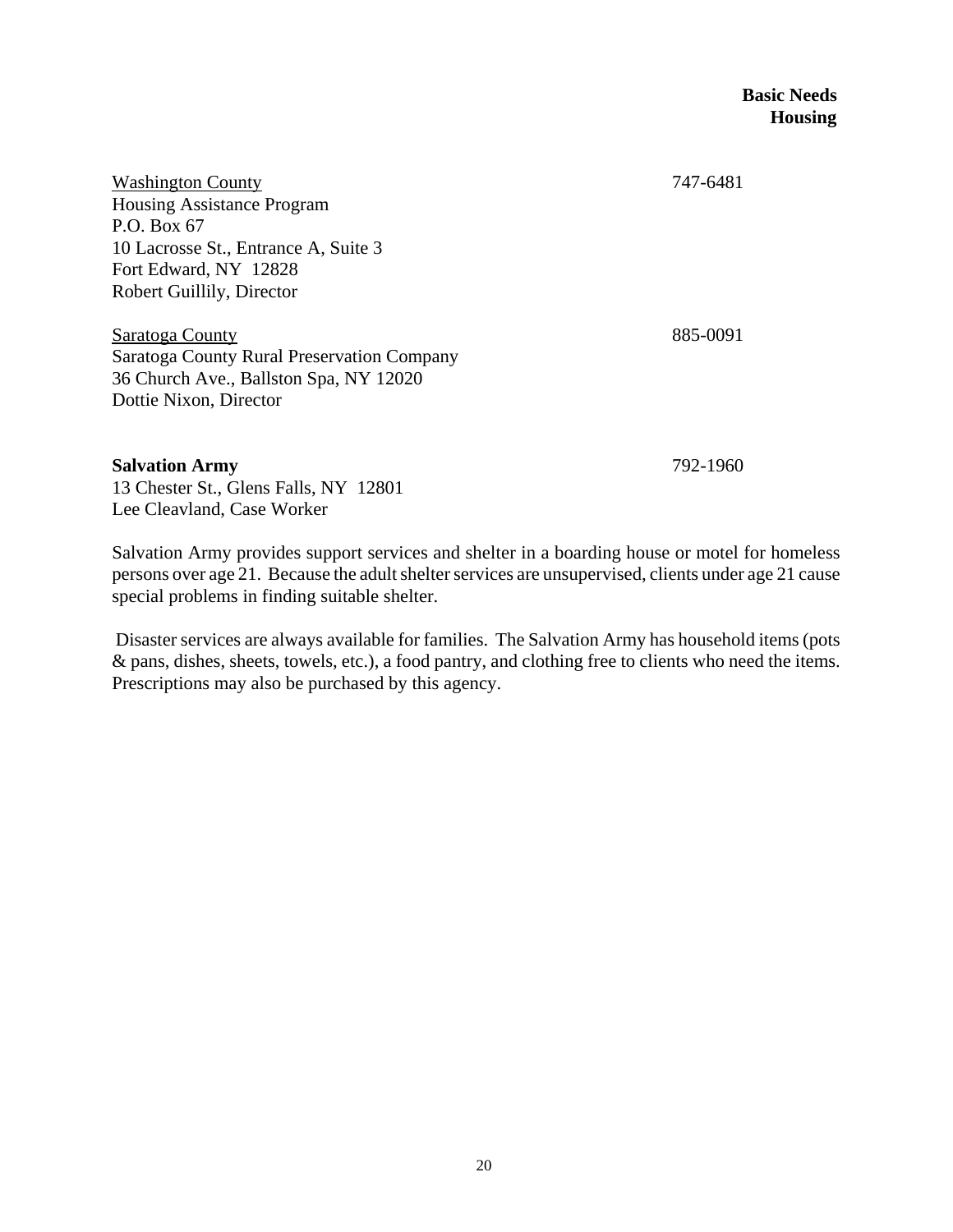#### **FINANCIAL ASSISTANCE**

For assistance in housing, housing related items and living expenses. Emergency assistance for county residents involved in a catastrophic loss is also available if the applicant states he/she has no food, no shelter, no fuel for heating during the winter months, has a utility disconnect notice or no utilities, has an eviction or dispossess notice, or is without items necessary for the health or safety of his/her family. If any of the above conditions are mentioned, a same day interview is provided. During the interview, the DSS Case Examiner determines if the applicant has no resources available; this includes friends, family, and/or community-based services (such as food pantries, thrift shops, etc.). If no community or other resources can be accessed, DSS may utilize an emergency assistance program.

A broad range of assistance for income maintenance and emergency support programs. Examples are home relief, food stamp, energy assistance, medical assistance, child support, employment programs, etc.

Food - canned or packaged food, meals, or food vouchers for families who are unable to financially support their family's food needs are available.

#### **Department of Social Services**

Holly Rapp, Director of Public Assistance

DSS Info Hotline 1-800-342-3009

Supply information on how to get involved with the DSS programs in your county. Information on Food Stamps, Public Assistance, Cash Assistance, etc.

| <b>Warren County</b>                | 761-6300 |
|-------------------------------------|----------|
| Gurney Ln., Lake George, NY 12845   |          |
| Robert Phelps, Commissioner         |          |
| Hours: Monday-Friday 8am-5pm        |          |
| <b>Washington County</b>            | 746-2300 |
| 383 Broadway, Fort Edward, NY 12828 |          |
| Tammy Delorme, Commissioner         |          |

#### Food Stamps

Eligibility is based on income and disabilities. An individual may be eligible if they work and get low wages, have little or no income, are elderly or disabled, get SSI or Public Assistance. An individual may own a home and a car and still be eligible for food stamps. After the application is returned to DSS, it may take up to 30 days to determine eligibility. In emergency situations, there is a provision for Expedited Food Stamps; the applicant could receive Food Stamps within 5 business days, after the application is returned to qualified applicants. As is the case for public assistance, false information will result in investigation, potential arrest and program disqualification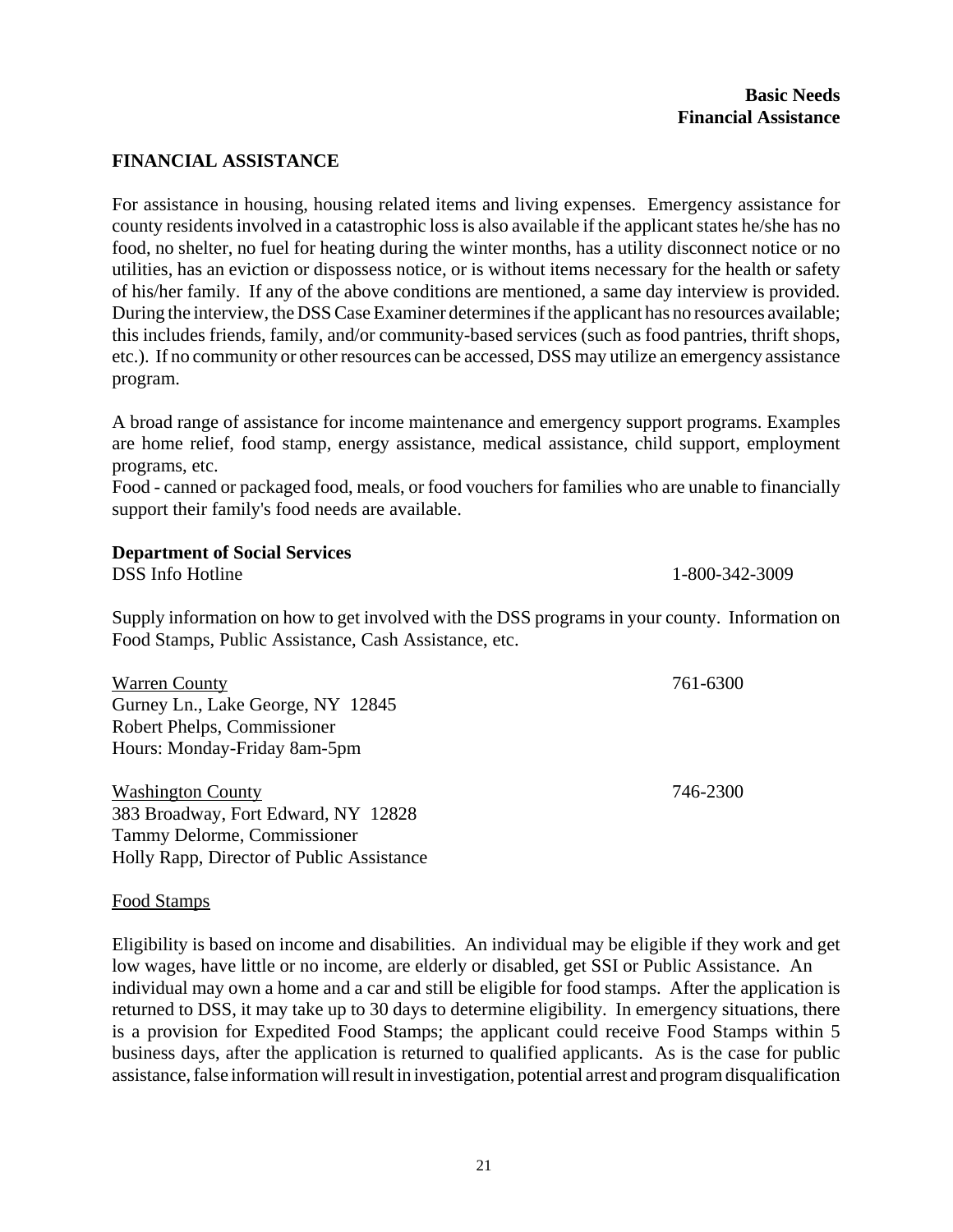# **Family Service Association of Glens Falls** 793-0797

144 Ridge St., Glens Falls, NY 12801 Joanne Grinnell, Director e-mail: *ssa144@verizon.net*

Gives temporary emergency assistance to area families who are ineligible for public assistance. Offers referral and counseling services, as well as other programs.

#### **HEAP (Home Energy Assistance Program)**

If your energy bills are more than you can handle, federally funded HEAP can help you heat your home. Some eligibility requirements.

| Warren County - HEAP                                                       | 761-6338 |
|----------------------------------------------------------------------------|----------|
| Gurney Ln., Lake George, NY 12845<br>Main direct line                      | 761-6998 |
| <b>Washington County - HEAP</b><br>383 Broadway, Fort Edward, NY 12828     | 746-2390 |
| <b>Hunger Action Network of New York</b>                                   | 434-7371 |
| 275 State St., Albany, NY 12210<br>website: www.hungeractionnetworknys.org |          |

This program provides case advocacy for individuals and families during the Food Stamp application process.

**Other Income Based Programs** providing payment for essential expenses that may not include children as recipients include:

Supplemental Security Income (SSI) administered through the Social Security Office, for persons who are certified blind, disabled, or age 65 or older and have income and resources below certain limits.

Interim Assistance administered through DSS, for the period of time during which an individual is awaiting to hear if they are eligible for SSI or if their SSI has been suspended. Emergency Aid to Adults (EAA) administered through DSS, for emergency situations being Experienced by aged, blind or disabled individuals and couples who have been determined eligible for SSI. EAA will pay for emergency needs that cannot be afforded by the regular monthly SSI benefits.

### **Public Service Commission** 1-800-342-3355

Information on gas and electric shut-offs. Hours: Monday-Friday 8:30am-4:00pm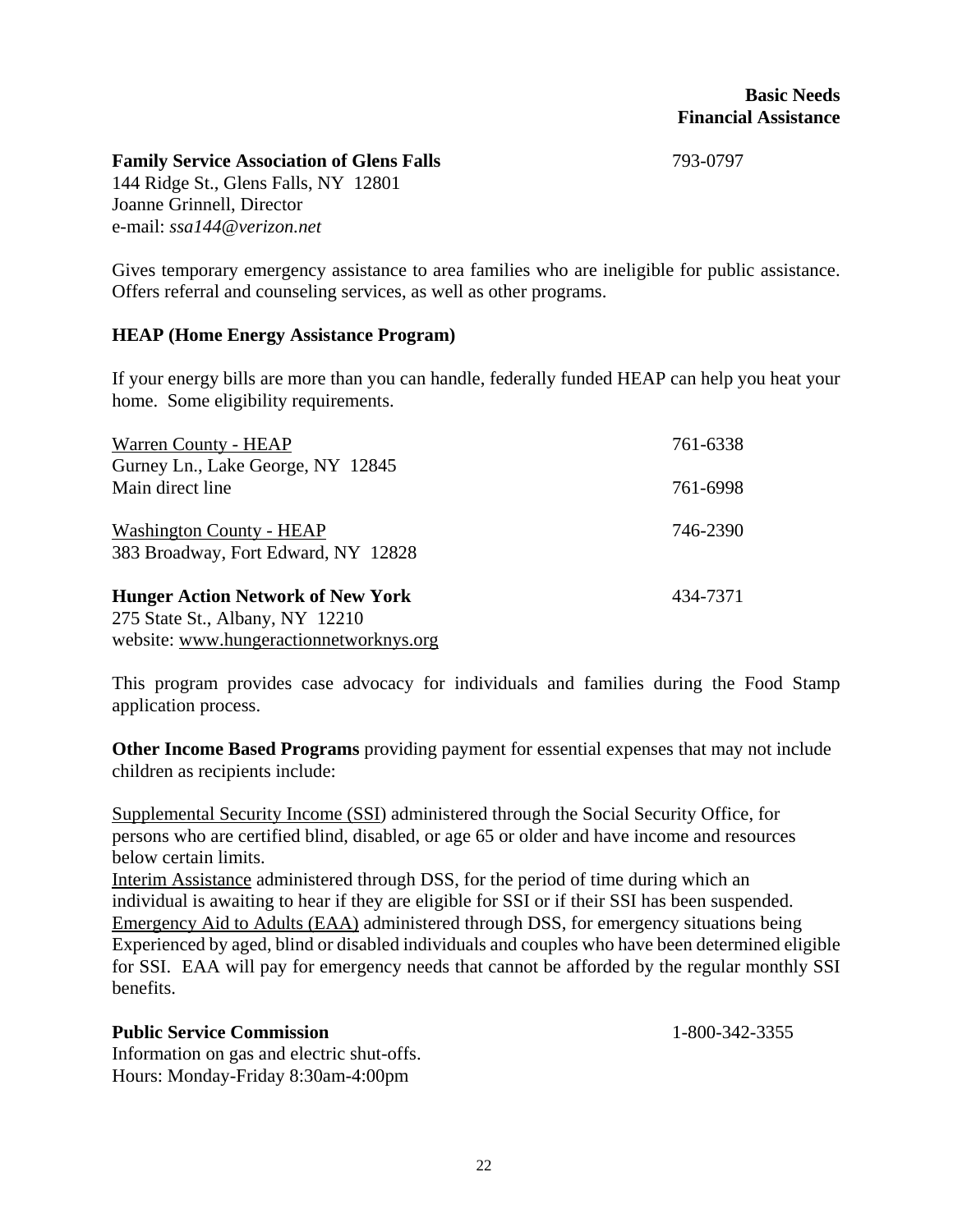**Warren-Hamilton Community Action Agency** 793-0636

190 Maple St., Glens Falls, NY 12801 Lynn Ackershoek, Executive Director Florence Sherman, Pantry and Clothing Hours: Monday-Friday 8:00am-4:30pm

Offers services in the following areas: Weatherization (making houses more energy efficient, recipients must be low income families), food pantry, assistance for emergency housing, utility assistance, coats for kids, food drives, transportation for seniors to meal sites and appointments, nutrition outreach (education of food stamps, free lunches and breakfasts), referral, provide assistance accessing WIC, HEAP, Public Assistance, senior handyman program and other programs. Opened 8:00 am to 4:30 pm - Monday to Friday.

**Washington County Children's Committee** 792-5084 **of State Communities Aid Association** Wilda MacKnight, Co-Chairperson Nancy Vernold, Co-Chairperson

The Washington County Children's Committee provides financial support for a variety of children's needs. The Children's Committee accepts requests for assistance from County schools and agencies involved with youth. They also award scholarships to a senior in each school within Washington County.

| <b>Washington County Dept. of Social Services</b> | 746-2300 |
|---------------------------------------------------|----------|
| 383 Broadway, Fort Edward, NY 12828               |          |
| Tammy Delorme, Commissioner                       |          |

Public Assistance (PA) helps County residents with any expenses - food, clothing, housing  $\&$ household items, utilities, medical expenses, education, training, etc. For more information,

In order to receive assistance, applicants must meet eligibility requirements including, but not limited to, the resource test. The applicant may have some resources and still be eligible for PA. In regards to the property that the family is using as their home, DSS may place a lien on the home in the amount of benefits they receive. False information given to DSS warrants an investigation and arrest by law enforcement officers, and may disqualify the household from receiving any further assistance

**Washington County Economic Opportunity Council, Inc.** 746-2390 383 Broadway, Fort Edward, NY 12828 Joan Tarantino, Director FEMA - description and report can be found under **Housing Services**.

# Holly Rapp, Director of Public Assistance

contact the Department of Social Services.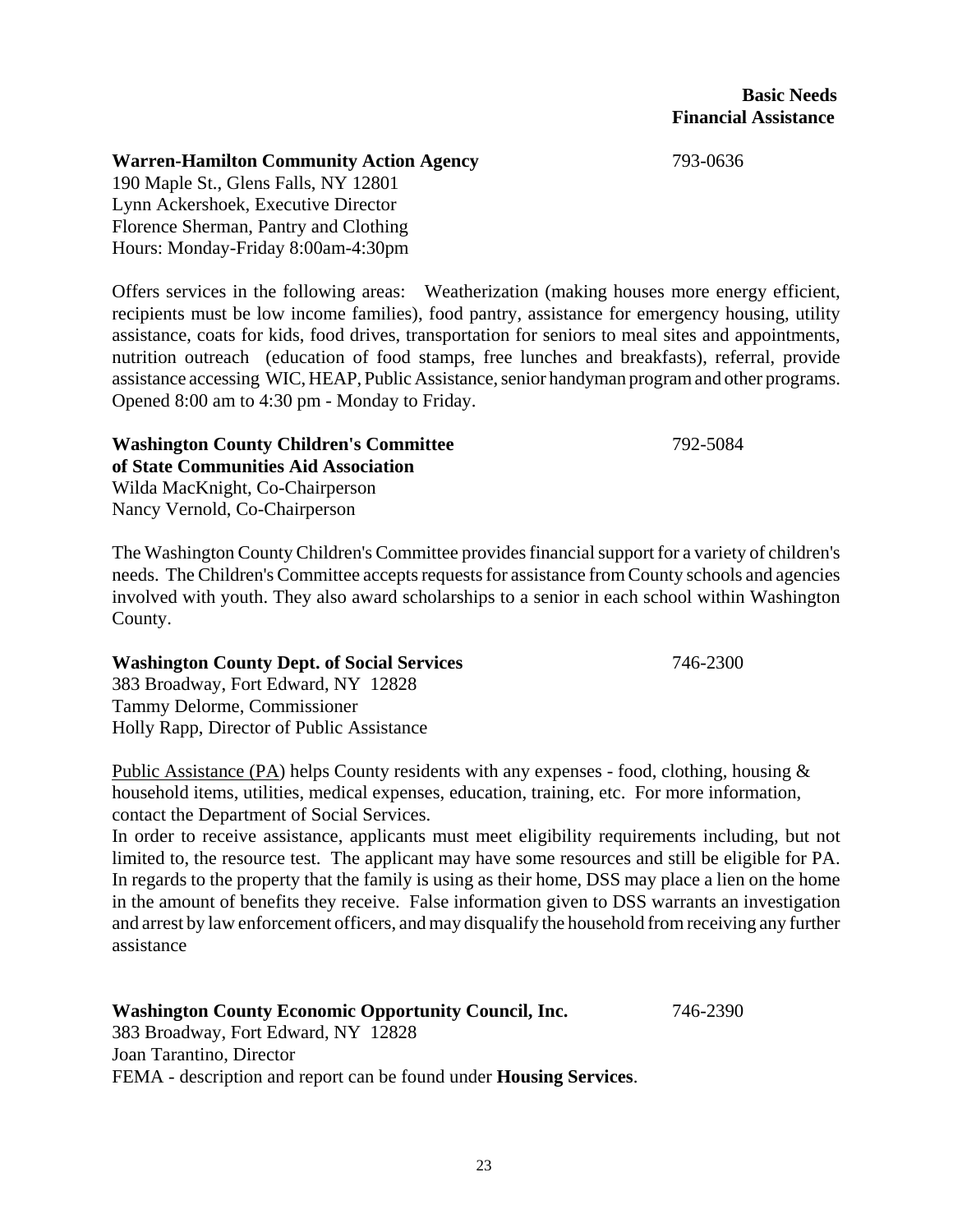# **RUNAWAY / HOMELESS YOUTH SERVICES**

Washington County's system for comprehensively addressing the needs of runaways is still in its infancy; however, some necessary components exist:

#### **Coordination/Education:**

| Warren/Washington Counties Homeless Youth Coalition, Inc. | 798-4384 |
|-----------------------------------------------------------|----------|
| P.O. Box 3252                                             |          |
| Glens Falls, New York 12801                               |          |
| Duane Vaughn, Executive Director                          |          |

The Homeless Youth Coalition's mission is committed to improving emergency and support services for homeless, runaway and street-involved youth ages 16-21. This will be accomplished through the immediate provision of coordinated services, the maximization of family strengths, and the provisions of supervised emergency and transitional housing, with the goal of personal responsibility and self sufficiency. An 8 bed shelter building is renovated and is now open.

| <b>Washington County Youth Bureau</b>                                       | 746-2330 |
|-----------------------------------------------------------------------------|----------|
| 383 Broadway                                                                |          |
| Fort Edward, NY 12828                                                       |          |
| Dolores (Dee) Cogan, Program Coordinator                                    |          |
| Information and referral                                                    |          |
| W-S-W-H-E BOCES                                                             | 581-3636 |
| <b>Myers Education Center,</b>                                              |          |
| Henning Rd. Saratoga Springs, NY 12886<br>Paul Pietrowski, Homeless Liaison |          |
|                                                                             |          |
| Southern Adirondack Educational Center(SACE)                                | 746-3486 |
| 1051 Dix Ave., Hudson Falls, NY 12819                                       |          |
| Carisa Woods-Gerber, Homeless Liaison                                       |          |
| e-mail: cwoods-gerber@wswheboces.org                                        |          |

The goal of the homeless grant that supports this project is to work with schools and communities to recognize and address the needs of homeless students to ensure that each will have access to a quality education. The homeless liaison provides direct services to both students, who are enrolled in BOCES, and their families. A variety of staff trainings are also available.

#### **Crisis Intervention:**

**Law Enforcement Agencies ....** Child Protective Hotline 1-800-342-3720 A Washington County Child Protective Service Case Worker is on call 24 hours, and can be accessed through any law enforcement agency who has cause to believe that the child's life and/or health is in danger.

Call the hotline number above and a Washington County Case Worker will be paged.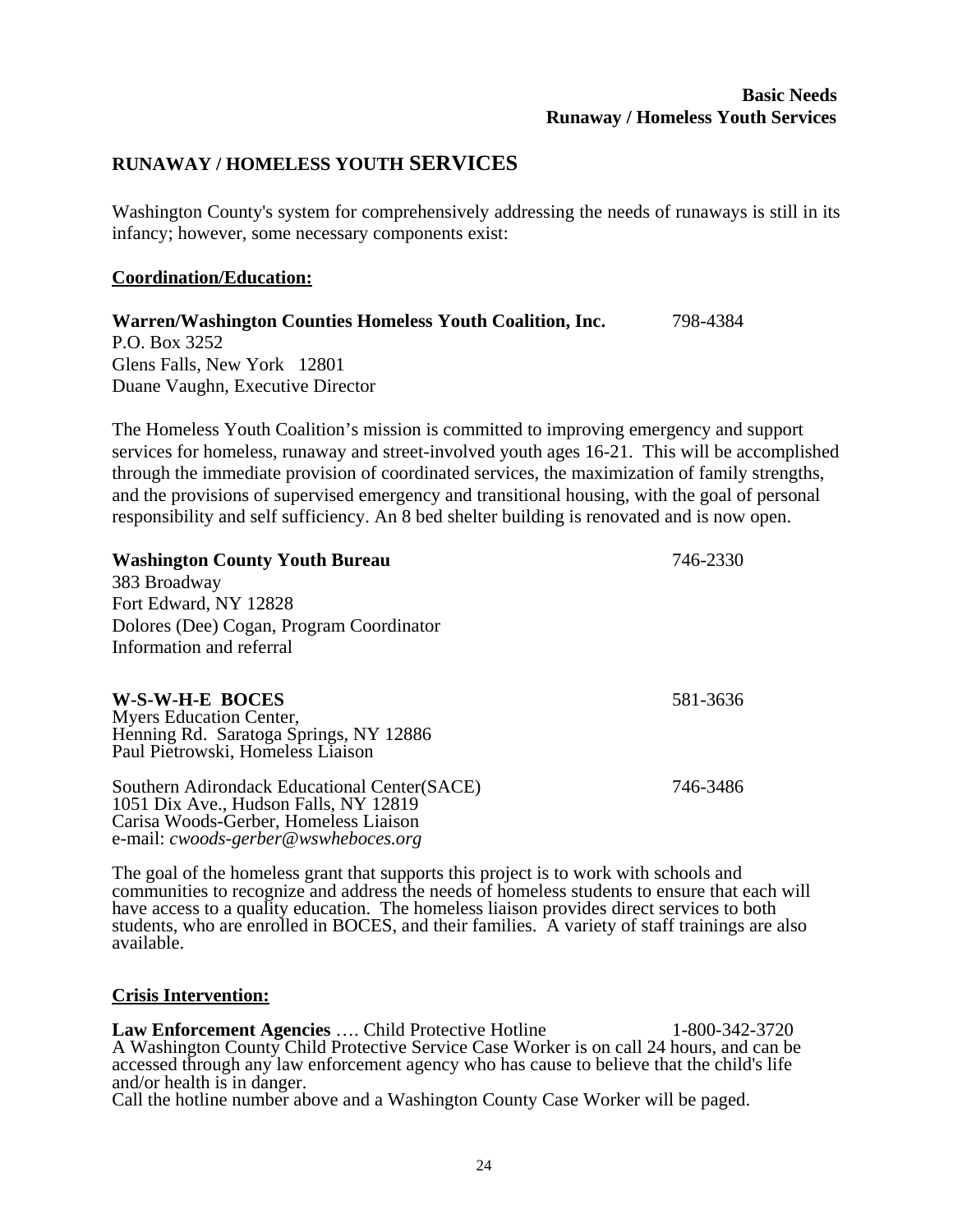#### **Local Law Enforcement Agencies: Call local police department or 911**

| Cambridge Village Police Department                     | 677-3044 |
|---------------------------------------------------------|----------|
| Fort Edward Village Police Department                   | 747-6365 |
| Granville Village Police Department                     | 642-1414 |
| Greenwich Village Police Department                     | 692-9332 |
| Hudson Falls Village Police Department                  | 747-4011 |
| <b>NYS Police Department</b>                            | 897-2000 |
| Glens Falls                                             | 745-7803 |
| Granville                                               | 642-9776 |
| Whitehall                                               | 499-1444 |
| <b>Washington County Sheriff's Department</b>           | 746-2475 |
| Washington County District Attorney's Juvenile Division | 746-2525 |
| Whitehall Village Police Department                     | 499-1316 |

Upon receipt of a runaway report, the law enforcement agency either refers the case to the Juvenile Division and/or attempts to locate the child themselves. If the child is not located immediately, the agency reports the case to the NYS Missing & Exploited Children Clearinghouse. Procedures for handling a runaway case once the child is located is left primarily to the discretion of the officer/investigator. First, in order to make the appropriate referral, they attempt to determine the cause of the running away. Circumstances determine the appropriate option to be taken.

#### **Public and Private Services System:**

#### **Washington County Department of Social Services** 746-2300 Children and Family Services 383 Broadway, Fort Edward, NY 12828 Tammy Delorme, Commissioner

Child Protective Services workers focus on the identification and investigation of reports of suspected abuse or maltreatment of children under the age of 18 years. The local Child Protective staff receives reports of suspected abuse and maltreatment from the NYS Offices State Register (hotline). Coverage and services must be provided 24 hours a day, everyday by CPS staff and other caseworkers.

Caseworkers provide short-term casework counseling and case management for families, arrange for therapeutic services for families, assess safety and risk to children and the need for placement, day care, Parent-aids and Child Preventive Services.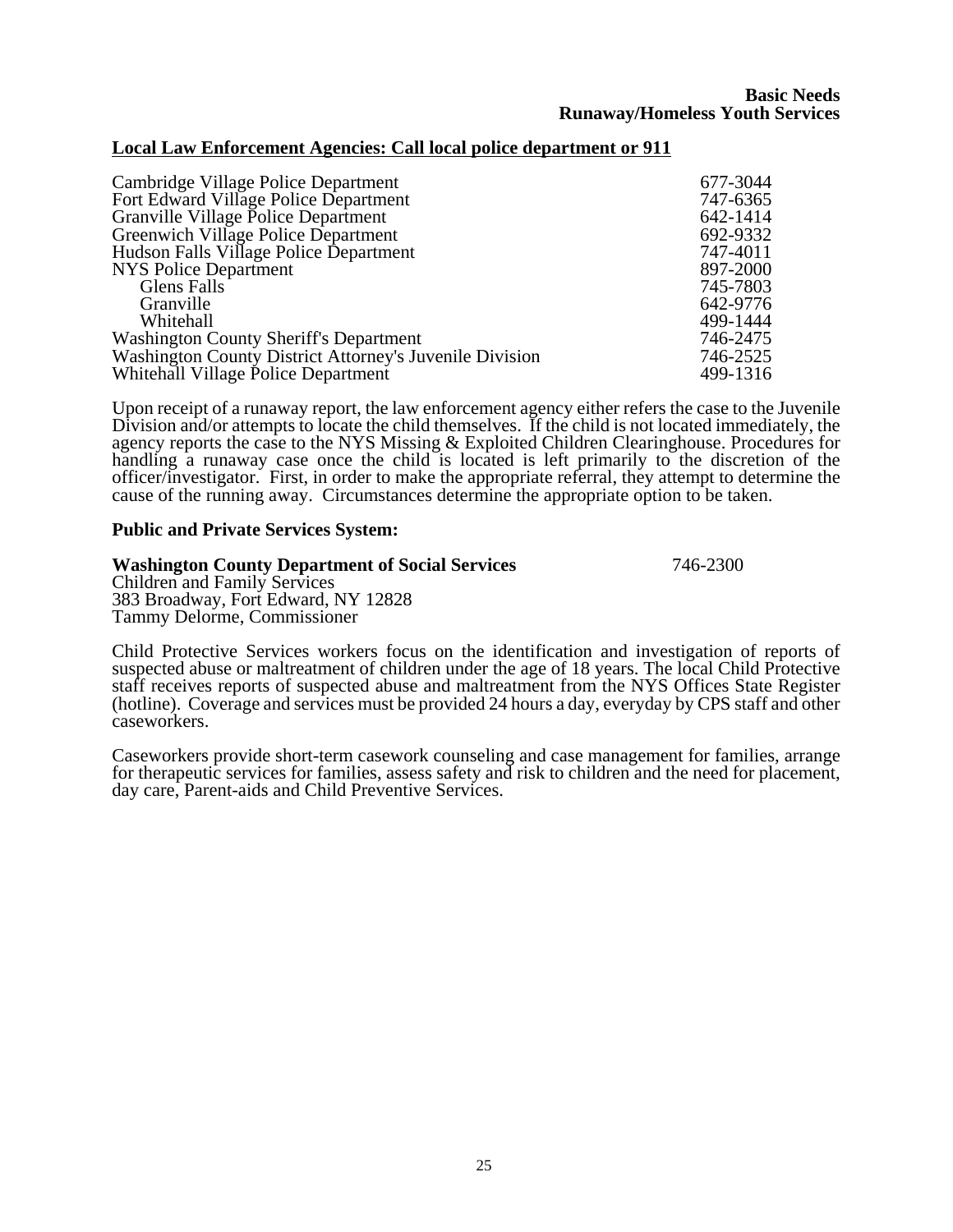#### **Foster and Group care for Children:**

Washington County Department of Social Services can take custody of the child and place him/her in foster care when there is imminent risk to health/safety. If this situation comes to the attention of the cps (child protection services) during the business day a petition situation occurs after the close of business the child is removed the next business day. Reasonable efforts must be made to prevent or eliminate the need for removal of the child from his home. The judge must determine that it is in the best interest and welfare of the child and that it would be contrary to the welfare of such child for him to continue to live at home, before the judge approves the petition and transfers care and custody to the Commissioner of Social Services.

Although the child is under the care/custody of the County, the parent continues financial support and continues to have parental rights. If parents have one child in foster care, the amount payable to DSS is 17% of their gross income.

DSS out-of-home placement for children in Washington County is generally designed for children who are removed from families where they are not safe and have emotional disturbances, behavior problems, and many physical needs. Foster family homes are generally traditional parents, be it single parent homes or two parent households. Washington Co DSS operates it's own group home Scot House, as well. This group home offers the county the ability to keep adolescents in need of more structure + higher ratio of supervision to stay nearby their home.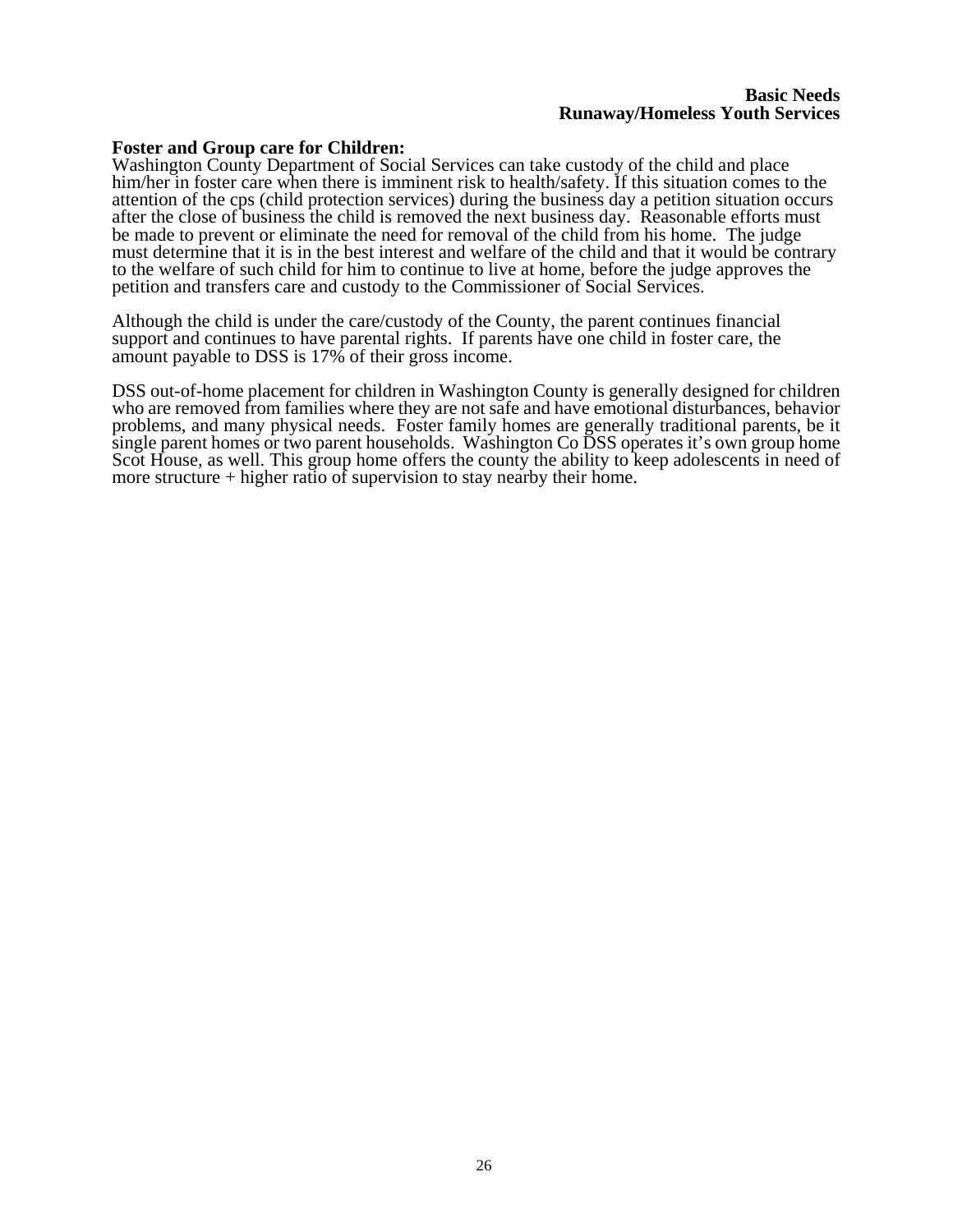#### **OTHER SERVICES FOR YOUTH**

| <b>Child Abuse and Neglect Prevention Information Line</b>                                                                                           |                             | 1-800-342-7472       |  |
|------------------------------------------------------------------------------------------------------------------------------------------------------|-----------------------------|----------------------|--|
| <b>Child Abuse Hotline for Mandated Reporters</b>                                                                                                    |                             | 1-800-635-1522       |  |
| <b>Child Protective Services</b>                                                                                                                     |                             | 761-6319             |  |
| <b>Warren County</b><br><b>Washington County</b>                                                                                                     |                             | 746-2300             |  |
| <b>Domestic Violence</b>                                                                                                                             |                             | 793-9496             |  |
| 35 Broad St., Glens Falls, NY 12801<br>Rachel Gartner, Director                                                                                      | Monday-Friday 9:00am-5:00pm |                      |  |
| <b>Make-A-Wish Foundation</b><br>(Satellite Office) 105 Mill St., Corinth, NY 12822<br>Doris Lohfink<br>Louis McArthur                               | evenings                    | 654-9084<br>696-4571 |  |
| Local office for terminally ill children's programs serving northern Saratoga, Warren and<br><b>Washington Counties.</b>                             |                             |                      |  |
| <b>National Runaway Hotline</b><br>24 Hour hotline available                                                                                         |                             | 1-800-621-4000       |  |
| <b>NYS Child Abuse Hotline</b><br>24 Hours - Monday to Friday                                                                                        |                             | 1-800-342-3720       |  |
| <b>Youth Bureaus:</b>                                                                                                                                |                             |                      |  |
| <b>Warren County Youth Bureau</b><br><b>Municipal Center</b><br>1340 State Rte. 9, Lake George, NY 12845<br>Margaret Sing Smith, Director            |                             | 761-6498             |  |
| <b>Washington County Youth Bureau</b><br>383 Broadway<br>Fort Edward, 12828<br>Michael J. Gray, Director<br>Dolores (Dee) Cogan, Program Coordinator |                             | 746-2330             |  |

Tammy Jursza, Mentoring Coordinator

A central foundation in youth development is to provide young people with consistent, positive messages from everyone in their lives. The Youth Bureau supports a variety of resources and tools that promote positive youth development principles to build and strengthen our children and youth, families and Washington County communities. With best practices in place the Youth Bureau is available to offer funding and technical support to Washington County community programs that strive to provide opportunities for youth to gain important life skills and core competencies. With these programs, young people can strengthen their assets, set goals and have vital roles in the future of their communities.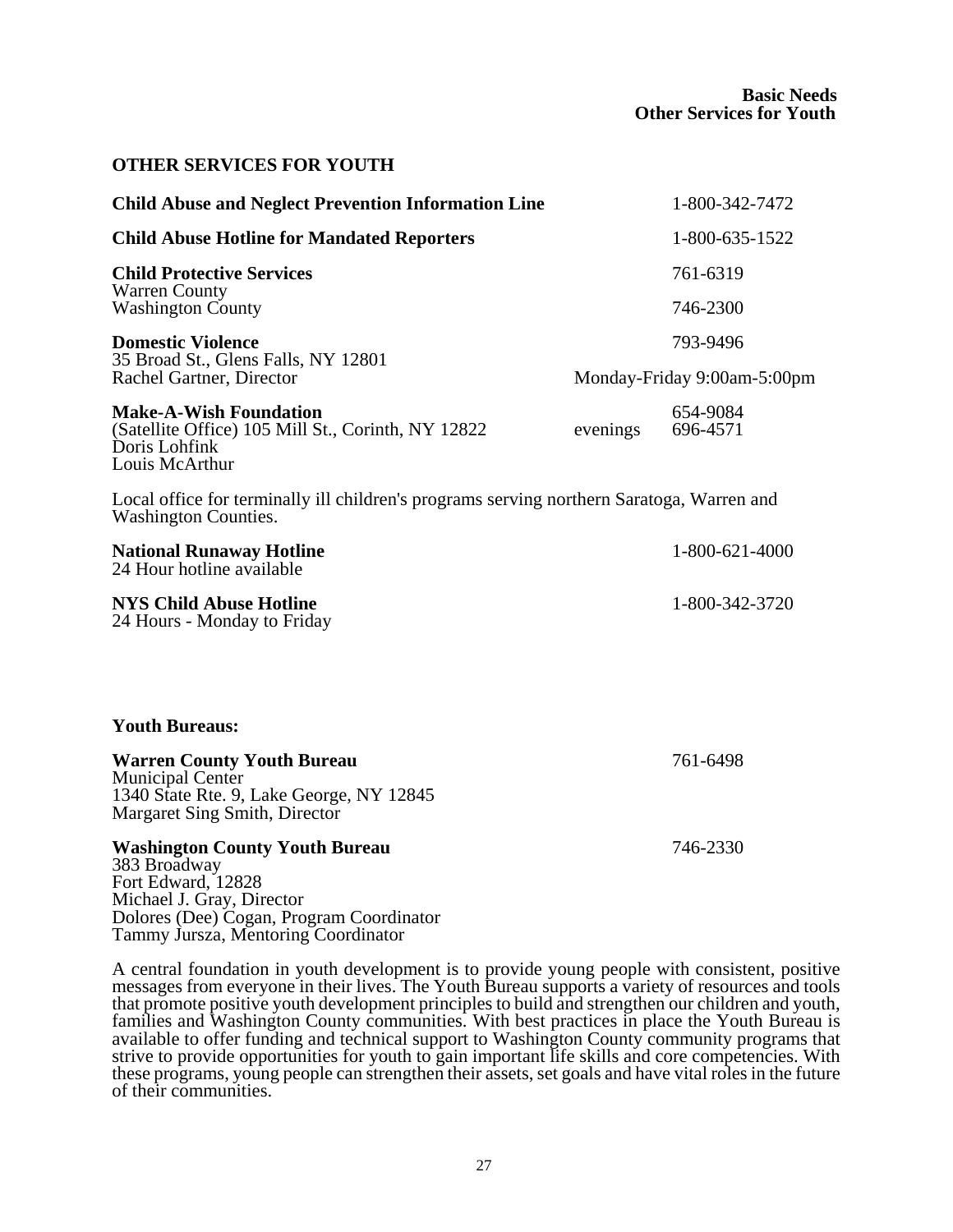# **COUNSELING SERVICES**

#### **Adirondack Samaritan Counseling Center** 747-2994

15 Boulevard Hudson Falls, NY 12839 Douglas Stephans, Director

The Adirondack Samaritan Counseling Center is a nonprofit, mental health-counseling agency. The purpose of the Center is to help persons achieve mental health, stable and enduring relationships, which value the inter-relation of mind, body, and spirit. Counseling services are available to individuals, groups, families, children, and adolescents.

Major medical insurance is accepted with a patient co-payment. A discounted fee scale may be used In some circumstances.

The Adirondack Samaritan Counseling Center is currently offering three different community outreach groups that may be available.

1) Men's Opportunity Program (M.O.P.) 2) Anger Management Project 3) Alternative to Violence for Teens

| <b>Association for Mental Health (AMH)</b> | 747-2284     |
|--------------------------------------------|--------------|
| 3043 State Rte. 4                          |              |
| Hudson Falls, NY 12839                     | Fax:747-2253 |
| Peter Groff, CEO                           |              |

The Association for Mental Health provides residential programs, case management services, operates the "East Side Center" and "Caleo Counseling Center" serving individuals in Warren and Washington Counties.

The Association was originally established in 1948 as a private non-profit organization for the purpose of "attracting mental health professionals to the area." The Association role was to work with the community to identify mental health service needs and to advocate for the establishment of programs to meet those needs. In 1978 the Board of Directors made a change in the operating philosophy and decided to become a direct provider of ongoing services.

#### **(AMH) Support Services** 793-2352

230 Maple St. Glens Falls, NY 12801 Belinda Bradley, Director

The program provides a variety of supportive services to mental health clients residing in Warren and Washington Counties. These services range from advocacy, home visits, assistance in obtaining transportation, housing, money management, representative payee services to assistance. Many times individuals are unaware of services and programs available to them in the community. Service Coordinators help clients seek out services, and will work to ensure that service is provided to the client. The amount and type of service given is dependent upon the needs of the client.

Dual recovery group meeting times are Monday, Wednesday and Friday at 1:00pm and Tuesday and

**Thursday at 4:000 Behavioral Health Center** 677-3441<br>35 Gilbert St. 677-5278 Cambridge, NY 12816

cont. on next page...

 $677 - 5278$  (fax)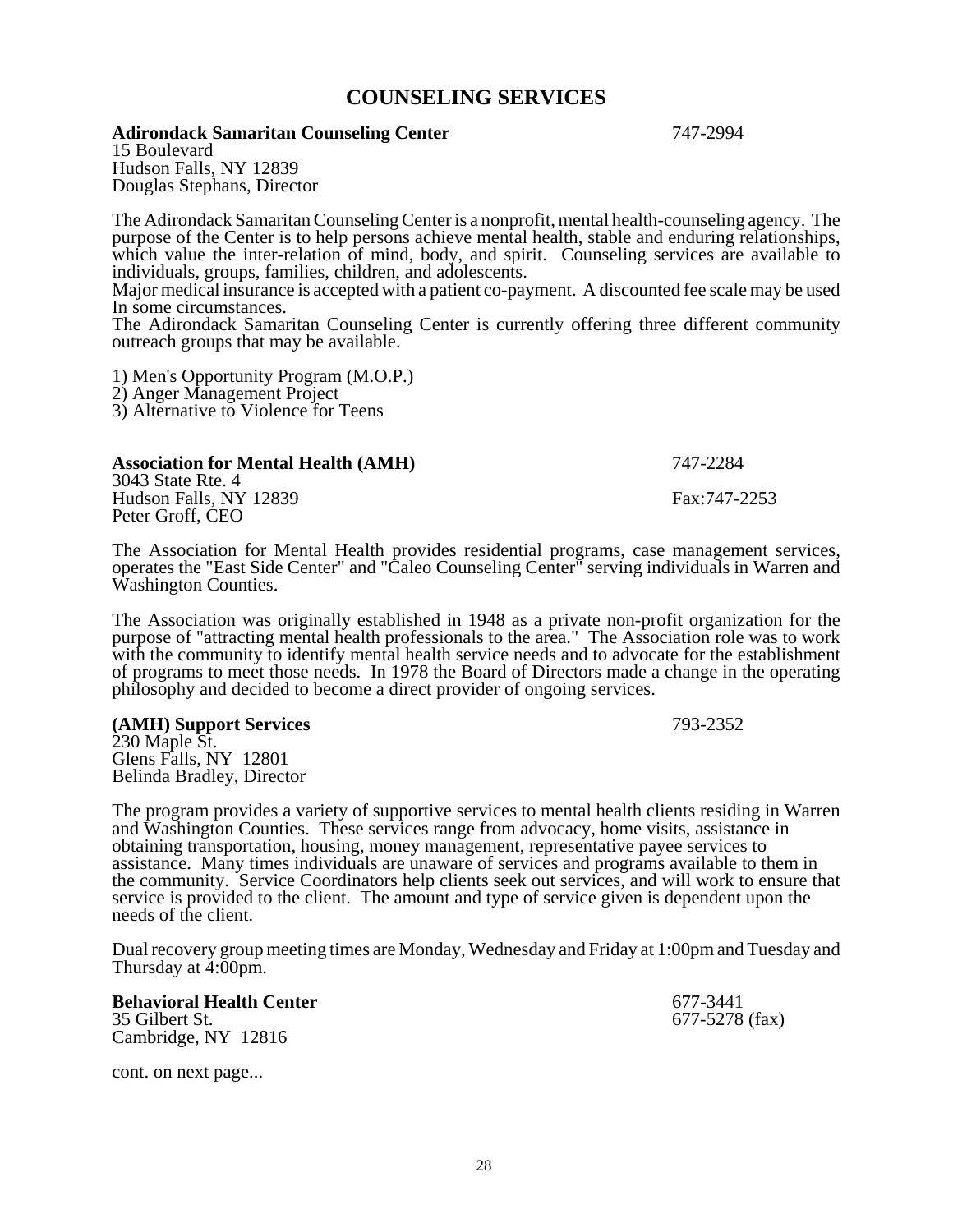A Social Worker from the Center for Children and Families provides counseling services at the satellite clinic in Cambridge 4 days each week, making it much more convenient for residents from the southern part of the County to receive services. Adult counseling is also available a minimum of two days per week. Substance abuse counseling 2 days a week and alcohol abuse counseling 2 days a week are also offered. Call 677-344l for further information.

| <b>Behavioral Health Outpatient Clinic (of the Glens Falls Hospital)</b> |                                    | 926-3200           |
|--------------------------------------------------------------------------|------------------------------------|--------------------|
| 100 Park St.                                                             |                                    | $926 - 3273$ (fax) |
| Glens Falls, NY 12801                                                    |                                    |                    |
| Dave Alloy, Executive Director                                           | Hours: Monday-Friday 8:00am-5:00pm |                    |
| Dr. Berry Medice, Director                                               |                                    |                    |

There are a total of 32 inpatient beds available at the Glens Falls Hospital which serves adults 18 and over, but there are adolescents as young as 16 who are hospitalized on an as-needed basis. On a short-term basis, depending on the circumstances, younger children can be admitted to the pediatric ward of the hospital for mental health services.

**Caleo Center** 747-8243<br>3043 State Rte. 4 747-2253 (fax) 3043 State Rte. 4 Hudson Falls, NY 12839 Linda Donovan, Clinical Director

As an outpatient clinic, Caleo Center provides services including assessment and treatment planning, verbal therapy, crisis services, medication therapy, and case management services to children and adults.

| <b>Catholic Charities of Saratoga, Warren &amp; Washington Counties</b> | 793-6212 |
|-------------------------------------------------------------------------|----------|
| 35 Broad St.                                                            |          |
| Glens Falls, NY 12801                                                   |          |
| Sister Charla Commins, Director                                         |          |
| and                                                                     |          |
| <b>Saratoga County</b>                                                  | 587-5000 |
| 142 Regent St.                                                          |          |
| Saratoga Springs, NY 12866                                              |          |

Catholic Family and Community Services offers family and individual counseling in their Glens Falls office Monday-Friday 9:00am-5:00pm. Many programs fall under their umbrella; this is not an exhaustive list.

Mental Health Counseling: Professional services that assist individuals and families with the extraordinary challenges of coping with the stress and confusion of daily life.

Domestic Violence Project: Shelter, counseling, advocacy, community education, support groups, and a 24-hour hotline (793-9496) service for women and children who are victims of domestic violence.

Youth Advocacy: Information, referral, and assistance in securing support services for youth in an effort to help stabilize crisis situations in the home, the school, or the community.

Community Education and Outreach: Providing information, consultation, and technical assistance to schools, community agencies and groups, and medical professionals regarding insight and resolution to social and interpersonal problems.

Interagency Collaboration: Catholic Charities joins with state and county government, health care organizations and other providers working together toward change as planner, consultant and service provider.

Crisis Intervention: Responding with information and direct intervention to individuals experiencing crisis in their lives.

Adoption Home studies: For individuals seeking to adopt privately or through their local community.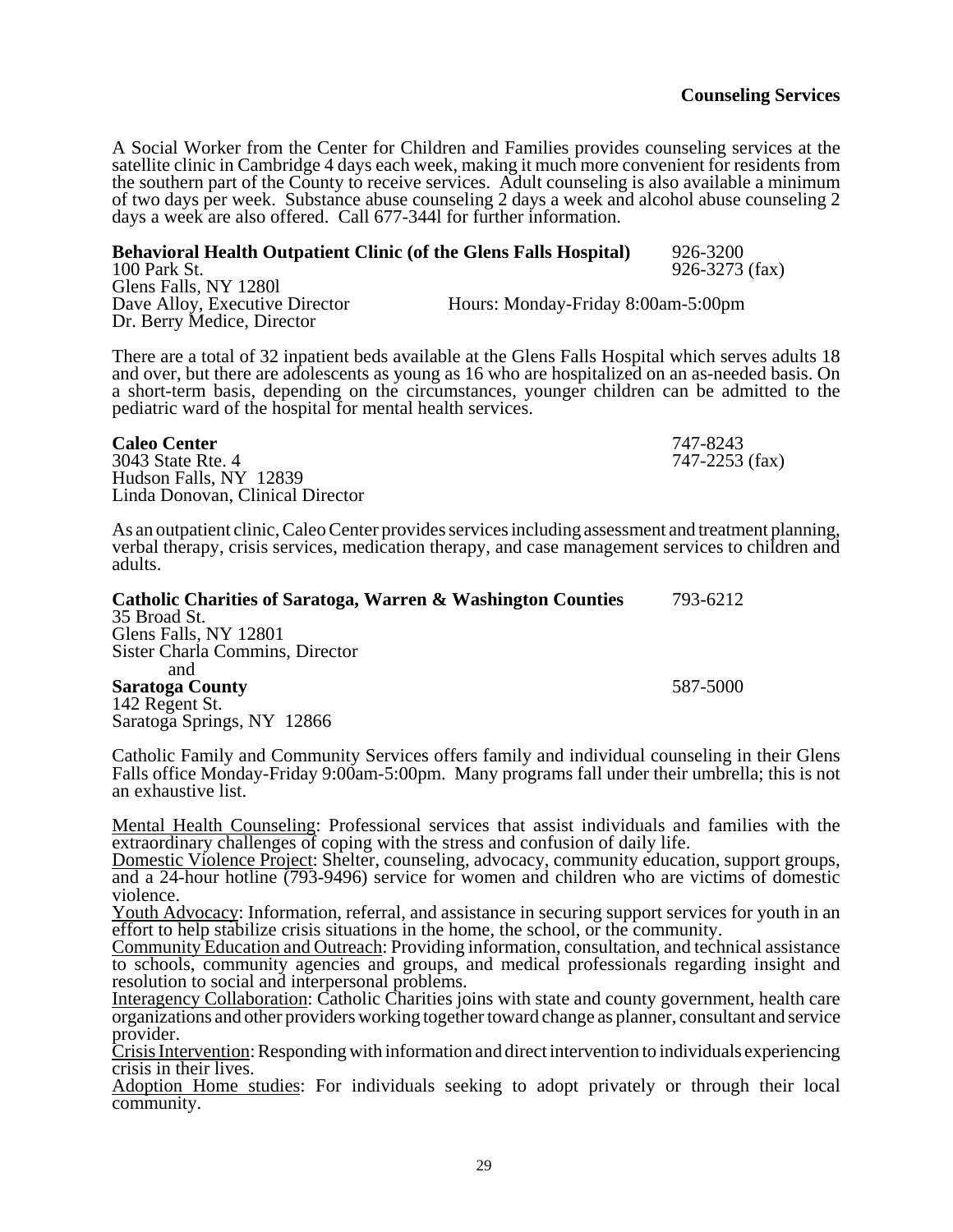Hours: Monday-Friday 8:30am-4:30pm

**Center for Children and Families** 926-7100

1 Lawrence St. Lisa Woolfe, MA, CSW Director

This certified outpatient clinic provides a comprehensive program of mental health services to children and families with emotional and behavioral problems through individual, family and group therapy. Crisis clinical services are provided on a short-term basis.

The center also operates a Family Support Services Program that provides education advocacy, respite, sibling support groups and support group services for parents. Contact Molly McConnell at 926-7068.

#### **Continuing Day Treatment** 926-7220

1 Lawrence St. Glens Falls, NY 1280l Dick Armitage, Director

The Continuing Day Treatment program of the Glens Falls Hospital has a capacity of 27, an increase from 15 when it was located in the hospital. Treatment is provided 5 days a week, 5 hours a day for the purpose of preventing hospitalization or transitioning clients back into a community residence or home after being hospitalized. This service is provided to clients 18 and older.

#### **Counseling Service of the Episcopal Diocese of Albany - Child and family services**

| Church of the Messiah<br>296 Glen St., Glens Falls, NY 12801<br>Chris Ruland, Counselor Thursday evenings by appointment only. |                     | 792-1560 |
|--------------------------------------------------------------------------------------------------------------------------------|---------------------|----------|
| St. Luke's Episcopal Church<br>Cambridge, NY 12816<br>Chris Ruland, Counselor                                                  |                     | 677-2632 |
| <b>Domestic Violence Project</b><br>35 Broad St., Glens Falls, NY 12801<br>Rachel Gartner, Program Director                    | Office $&$ Hot-line | 793-9496 |

Shelter, counseling, advocacy, community education, support groups and a 24-hour hotline (793- 9496) service for women and children who are victims of domestic violence.

| <b>EAP (Employee Assistance Program)</b> | 793-9768      |
|------------------------------------------|---------------|
| 559 Glen St., Glens Falls, NY 12801      | FAX: 793-9772 |
| <b>Rick Demers, Director</b>             |               |
|                                          |               |

e-mail: *help@eapwwws.org*<br>An Employee Assistance Program (EAP) provides professional confidential counseling services to individuals and their families when personal concerns interfere with work performance, personal happiness, or good family relations. Many area employers offer the EAP services as a benefit. Persons wishing to use the EAP must be employed by an employer who participates in the EAP. Please call the EAP with any questions about eligibility or services offered.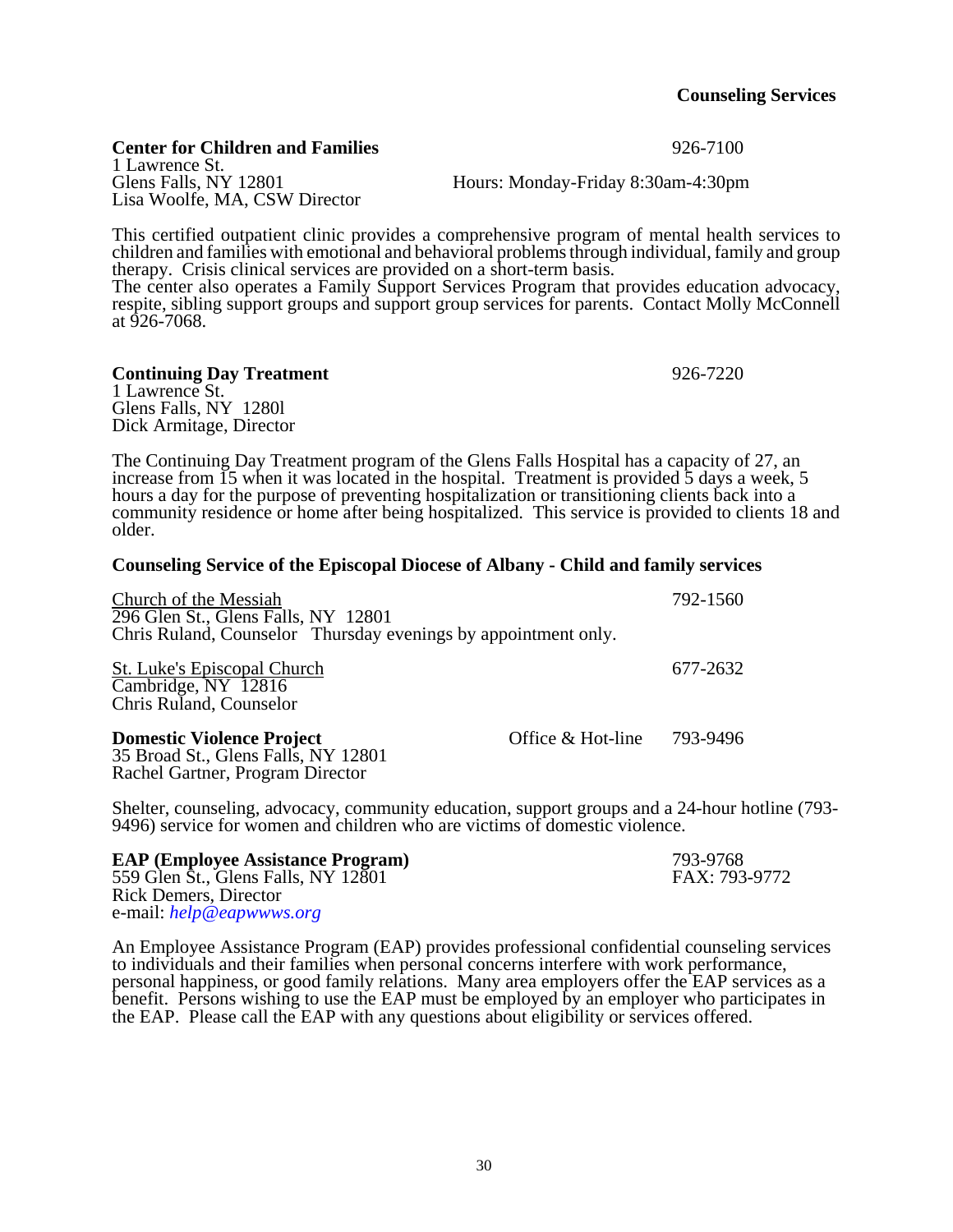31

#### **Emergency Services of the Glens Falls Hospital** 926-3000

24 hour, 7 day a week emergency mental health services are available at the Community Mental Health Center. A Masters level clinician is on call, meaning they are at the Center or can be there within 30 minutes, at all times. This person is backed up by a Psychiatrist who is also on call, and with whom clinical decisions are case conferenced. The Community Mental Health Center is located on-site at the hospital.

#### **New Insights, Inc.** 893-2012

105 Grange Rd. Greenfield Center, NY Ms. Eileen Leary-Kelly, Director

Suicide prevention. Workshops for faculty and Junior/Senior High School students. Grief counseling. Not insurance reimbursable.

#### **Outpatient Services of the Glens Falls Hospital**

The Community Mental Health Center Outpatient Services located at the Glens Falls Hospital provides individual, family and group therapy for adults (age 18 and over).

#### **Private Practitioners**

Several private practitioners are available in the community to provide counseling and treatment for mental illness.

| <b>Sexual Trauma and Recovery Services (STARS)</b> | 1-800-225-7114 |
|----------------------------------------------------|----------------|
| <b>Washington County Hotline</b>                   |                |
| 421 Lower Main St.                                 |                |
| Hudson Falls, NY 12839                             | Fax: 746-1457  |
| Amy Wise-Foster, Director                          |                |

Free confidential service to victims of rape, sexual assault, and incest. The STARS Program for Washington County offers 24-Hour, 7 Day a Week telephone hotline services manned by Volunteers and staff who are trained to do crisis intervention counseling, give program information, and give appropriate referrals and plans for follow-up services.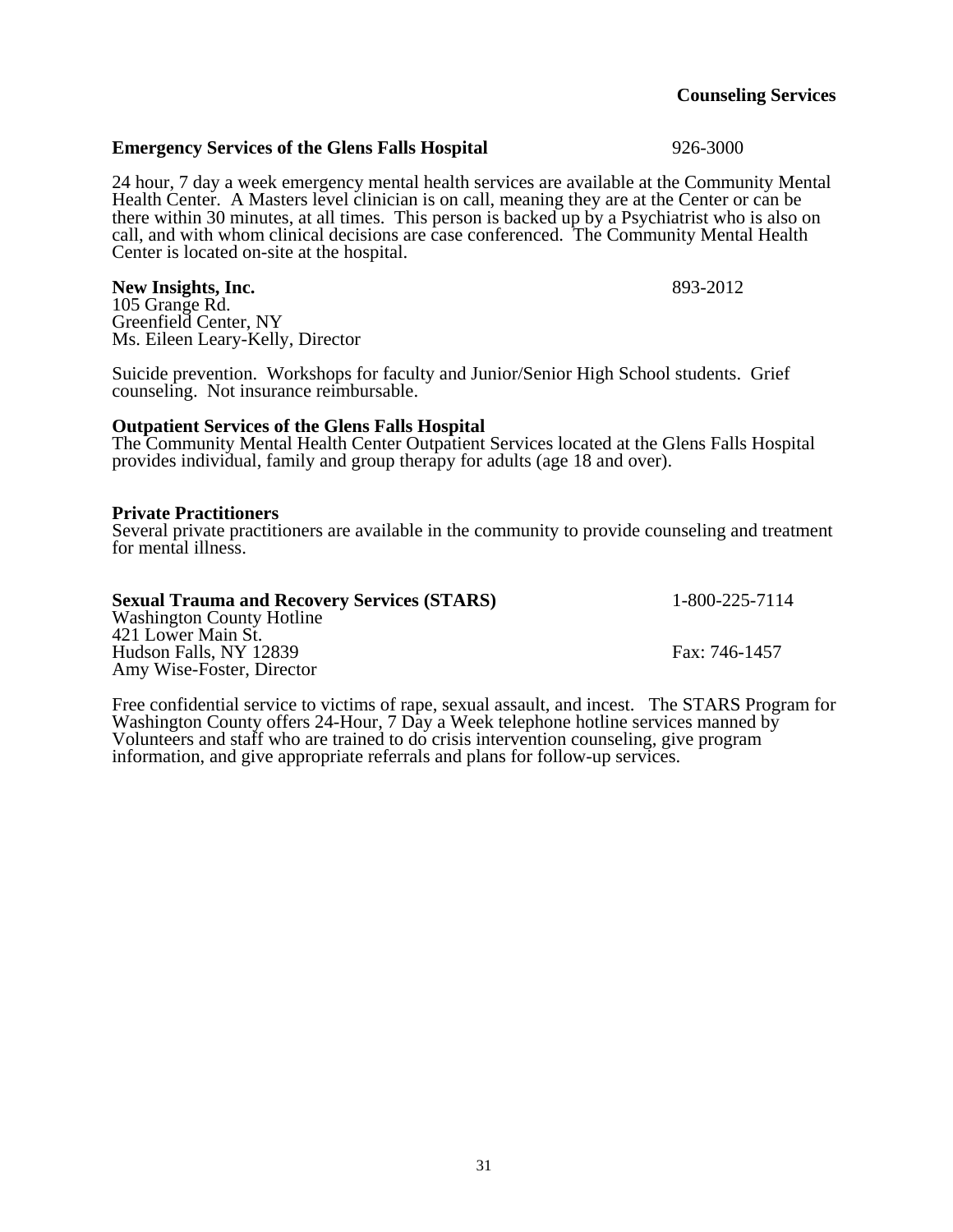| <b>SUPPORT GROUPS</b>                                                                                                                                                                              |                                                  | <b>Support Groups</b>      |
|----------------------------------------------------------------------------------------------------------------------------------------------------------------------------------------------------|--------------------------------------------------|----------------------------|
| <b>Adirondack Dining Hall</b><br>4 Winds, Saratoga Springs, NY 12866<br>Dave McPherson, contact person                                                                                             |                                                  | 584-3600                   |
| <b>Alcoholics Anonymous (24 hours)</b><br>Meeting information and some volunteers answering the phones are recovering addicts.                                                                     |                                                  | 793-1113                   |
| <b>Alzheimer's Association, Northeast New York Chapter</b><br>Support group for individuals caring for people with Alzheimer:                                                                      |                                                  | 1-800-272-3900             |
| <b>Adirondack Branch</b><br>71 Glenwood Ave., Queensbury, NY 12804<br>Monica Boeckmann, Executive Director                                                                                         |                                                  |                            |
| Group meetings are held the third Thursday of each month (6:30 - 8:30 pm) in the Glens Falls<br>Hospital's cafeteria conference room. Call for locations and times for Washington County meetings. |                                                  |                            |
| <b>Birthright</b><br>22 Center St.<br>Glens Falls, NY 12801                                                                                                                                        |                                                  | 792-6539                   |
| <b>Catholic Charities of Saratoga, Warren, Washington Counties</b><br>35 Broad St.<br>Glens Falls, NY 12801<br>Counseling, Advocacy and referral services are available.                           |                                                  | 793-6212                   |
| <b>Community Maternity Services</b><br>19 Bulkley Ave., Granville, NY 12832                                                                                                                        |                                                  | 642-1471<br>1-800-224-1471 |
| Support services available for pregnant and parenting teens and young adults. Parenting skills<br>workshops are available.                                                                         |                                                  |                            |
| <b>Compassionate Friends</b><br>Jenny and Phil Anuszewski<br>For bereaved parents and families. A self help organization offering friendship and understanding.                                    |                                                  | 793-3618                   |
| Meetings:                                                                                                                                                                                          |                                                  |                            |
| <b>Wesley's Health Center</b><br>Lawrence St.<br>Saratoga Springs, NY 12866                                                                                                                        | 1 <sup>st</sup> Tuesday of each month at 7:30 pm |                            |
| <b>St. Michael's Parish Hall</b><br>Saratoga Ave.(Rt 9)<br>So. Glens Falls, NY 12803                                                                                                               | 3 <sup>rd</sup> Tuesday of each month at 7:30 pm |                            |
| <b>Glens Falls Hospital</b><br>100 Park St.<br>Glens Falls, NY 12801:                                                                                                                              |                                                  | 926-1000                   |
| <b>Diabetes Center (GFH)</b>                                                                                                                                                                       |                                                  | 926-2613                   |

**Counseling Services**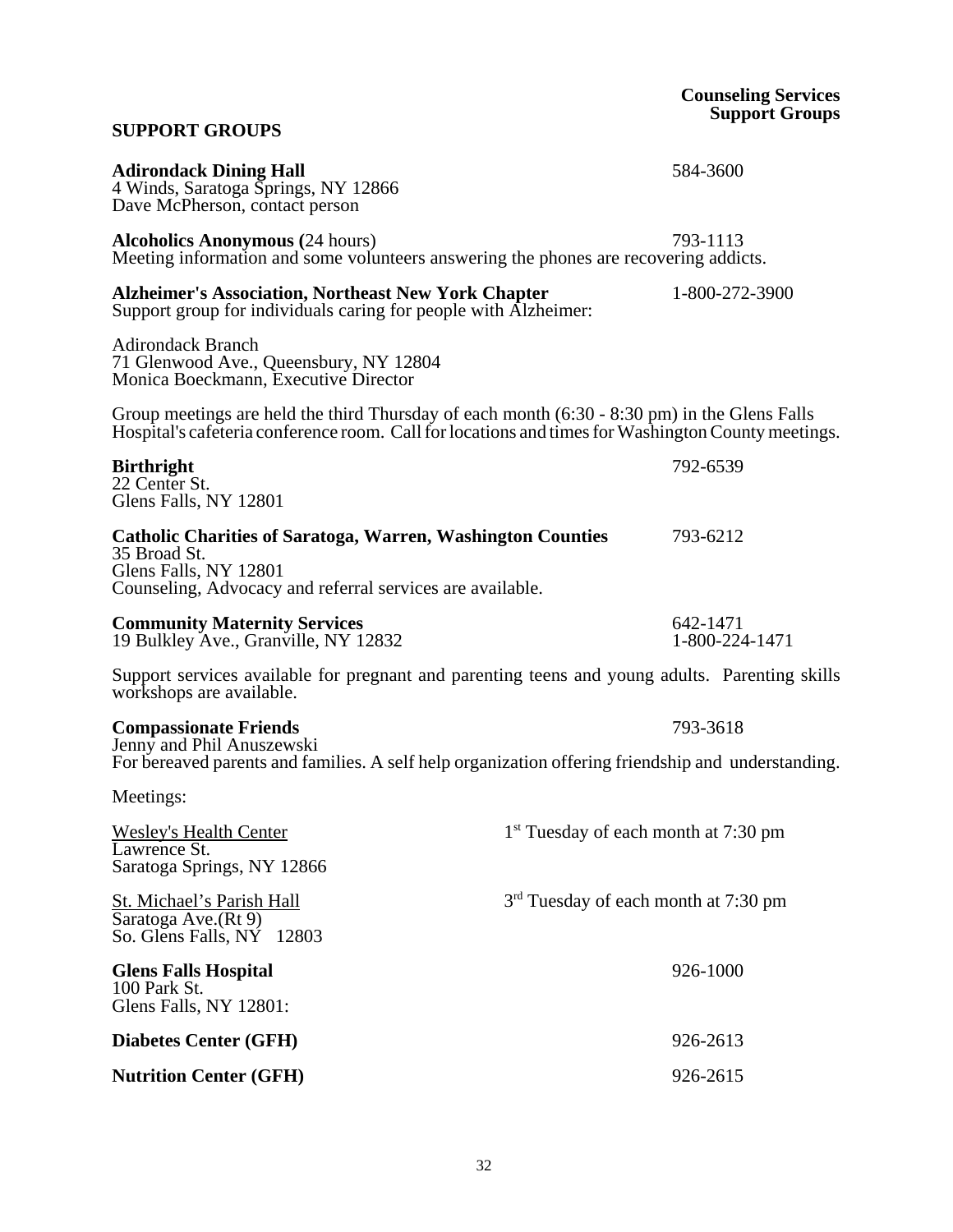#### **Hospices**

| <b>Hospice of Washington County</b>              | 746-2400       |
|--------------------------------------------------|----------------|
| Washington County Municipal Center - Annex Bldg. |                |
| 415 Lower Main St.                               | 1-800-624-4221 |
| Hudson Falls, NY 12839                           |                |
| Pat Harrison, Director of Public Health          | Fax: 746-2410  |
| Ann Reynolds, Assistant Director                 |                |
| Patty Hunt, Assistant Director                   |                |
| hours: $8:30$ am-4:30pm                          |                |

Hospice is a community-based health care service, which provides comprehensive medical, emotional, social and spiritual care to seriously ill patients and their families throughout Washington County.

Hospice preserves the dignity, integrity and personal choice of the patient by enhancing the quality of life of the patient through pain management and symptom control in cases where the illness itself cannot be cured.

#### **The Forensic Evaluation Program** 745-0079 5 Pine St.

Glens Falls, NY 12801 and 357 Ricketts Rd. Ballston Spa, NY 12020 Gina Scarano-Osuja, Ph.D., Director

This program is a fee-reduced evaluation program to assess for psychiatric symptoms and to assist with treatment planning in the forensic setting. There are three sessions ranging from an hour to an hour and a half. The total cost is \$200 to be paid in full before the final report is signed. Some insurance companies will cover the cost, medicaid is not accepted.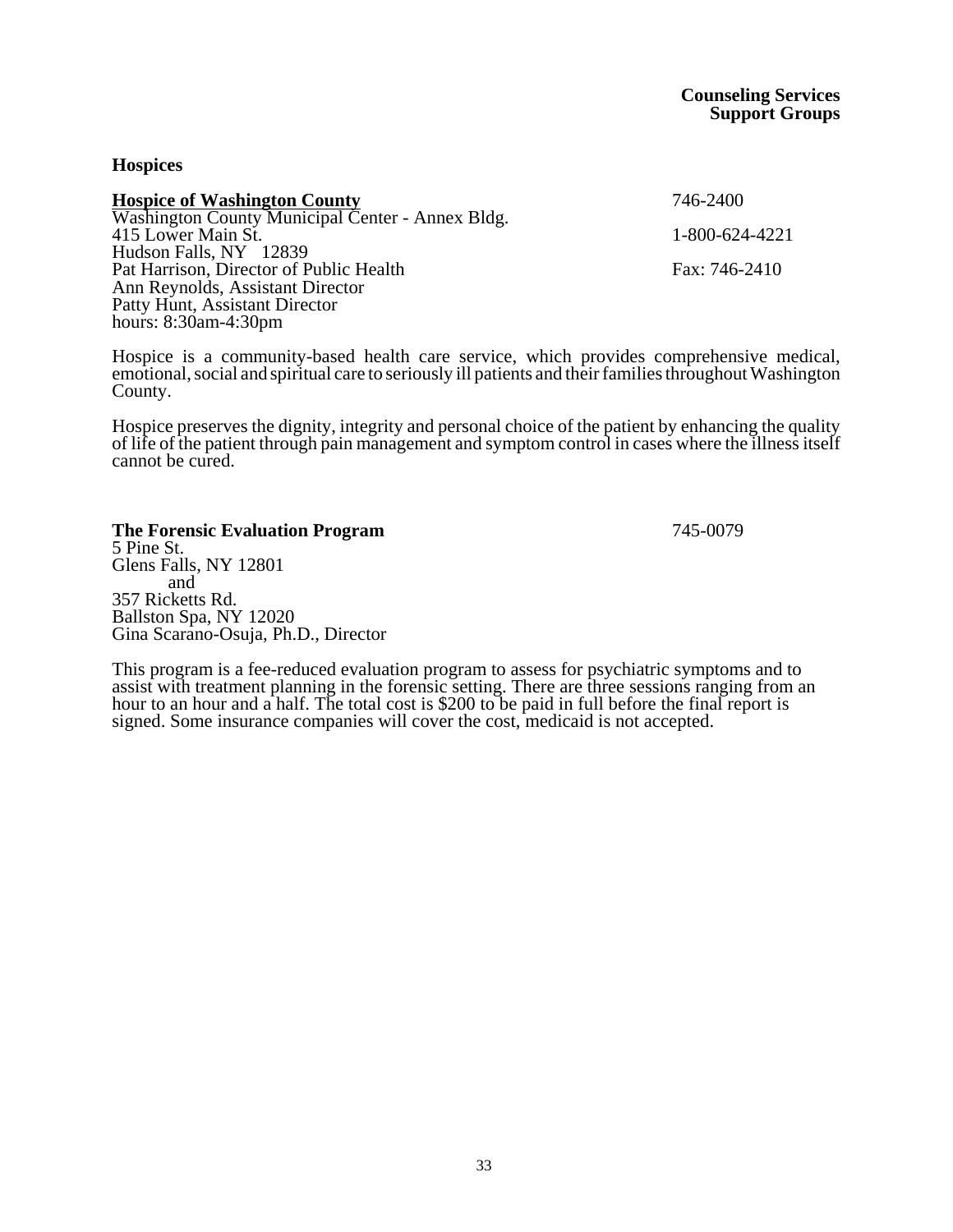**SIDS (Sudden Infant Death Syndrome)** 631-444-3690 New York State Center for Sudden Infant Death School of Social Welfare Health Sciences Center State University of New York Stony Brook, NY 11794-8232 Marie Chandick, Director

Information, support and guidance for families suffering the loss of a baby from Sudden Infant Death Syndrome or other causes including referral for home visits, bereavement support groups and peer contacts; education for professionals and the community about SIDS, infant mortality and crisis intervention; information about SIDS and infant mortality risk reduction measures.

**Voices of the Heart** 747-8404 3043 State Rte. 4 Hudson Falls, NY 12839 John Sullivan, Director

There are 2 groups active in the area that provide advocacy and support to consumers and their families.

Voices of the Heart: This group was granted funding to operate social and recreational programs on Sundays and holidays. These programs are operated by trained, paid consumers. They have now been able to take over all evening and weekend programming at the South Street Center. The group also provides monthly advocacy and support meetings.

The National Alliance for the Mentally Ill: A Grassroots organization of families and friends of persons who suffer from major mental illness. "We provide the 'family point of view' to professionals in training and in the field, and we advocate the public arena for enlightenment, for funding and for state of the art care and treatment for seriously mentally ill people." They are the watchdog of the mental health delivery system and are a catalyst for positive change. The above, taken from a speech "The Future of Mental Health Services in N.Y.S.," by Phyllis Gerber.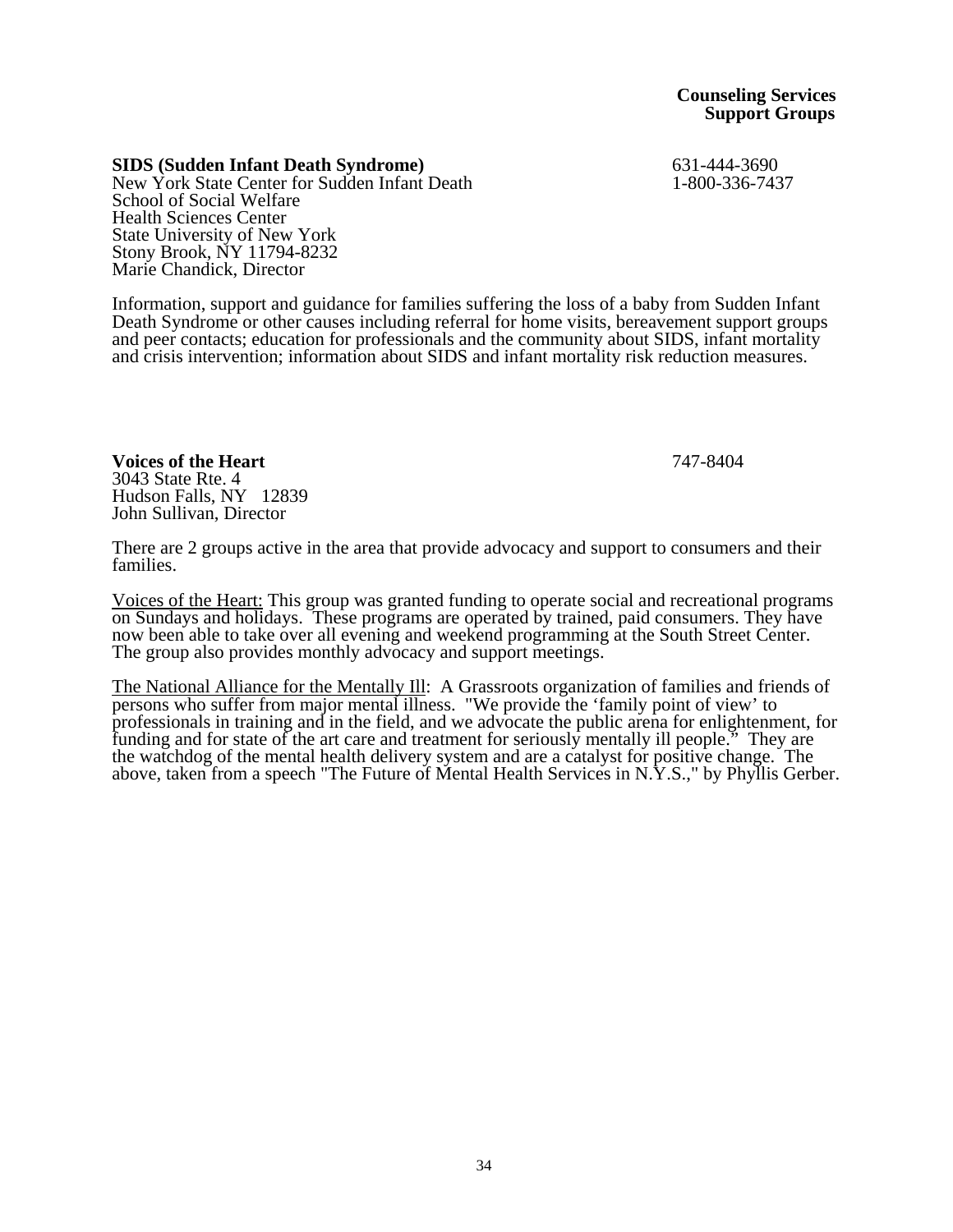# **CRIME PREVENTION AND LEGAL SERVICES**

#### **PREVENTION**

**D.A.R.E**. 642-1414 Greg Bourne**,** Granville D.A.R.E. Officer

The D.A.R.E. (Drug Abuse Resistance Education) program is an educational program targeted at 5th, 6th graders. Granville Police Department is a fully trained D.A.R.E. Officer.

| <b>Legal Aid</b>                                                                   | 1-800-462-2922 |
|------------------------------------------------------------------------------------|----------------|
| Legal Aid Society of Northeastern New York<br>55 Colvin Ave.<br>Albany, NY $12206$ | 462-6765       |
| Saratoga Office<br>112 Spring St., Suite 109<br>Saratoga Springs, NY 12866         | 587-5188       |

Civil, not criminal representation. May give legal advice, information, or referral to another agency or program. May provide brief service (ex: phone calls or letters on your behalf). May represent you at a hearing or in court. How case is handled depends on what you want, what it takes to solve the problem and the availability of staff.

#### **Northway Automobile Club, Inc.** 792-0068

740 Upper Glen St., Glens Falls, NY 12801 Kelley Baker, Director of Safety Services

Northway AAA has pedestrian, bicycle, and skateboard safety programs in schools and at community events. The motorized props, "Otto the Auto," "Mike the Bike," and "Kate the Skate" are enjoyed by the audience.

#### **Washington County Youth Bureau** 746-2300 **Crime Prevention Puppets**

The Crime Prevention Puppets are very easy to manipulate and elementary age students can learn quickly how to make them "come to life." Puppets, stage and tapes are available for loan to interested schools or organizations. Examples of grade appropriate topics include:

| K - First Grade:     | "Traffic Safety" and "Bicycle Theft"                                 |
|----------------------|----------------------------------------------------------------------|
| Second Grade:        | "What to do in an Emergency," "Latchkey"                             |
|                      | Kids," and "Personal Safety"                                         |
| Third Grade:         | "Bicycle, Roller Skate and Skateboard Safety"<br>and "Alcohol Abuse" |
| <b>Fourth Grade:</b> | "Drug Abuse" and "Shoplifting/Vandalism"                             |
| Fifth Grade:         | "Substance Abuse" and "Shoplifting"                                  |
| Sixth Grade:         | "Crime Prevention/Hitchhiking" and "Burglary<br>and Robbery"         |

#### **Washington County Youth Bureau** 746-2330 **McGruff**

Washington County Municipal Center 383 Broadway, Fort Edward, NY 12828 Michael Gray, Director

The Youth Bureau, has a "McGruff the Crime Dog" costume and Crime Prevention Puppet program available for loan. "McGruff" makes many appearances in parades, in schools, and at community events.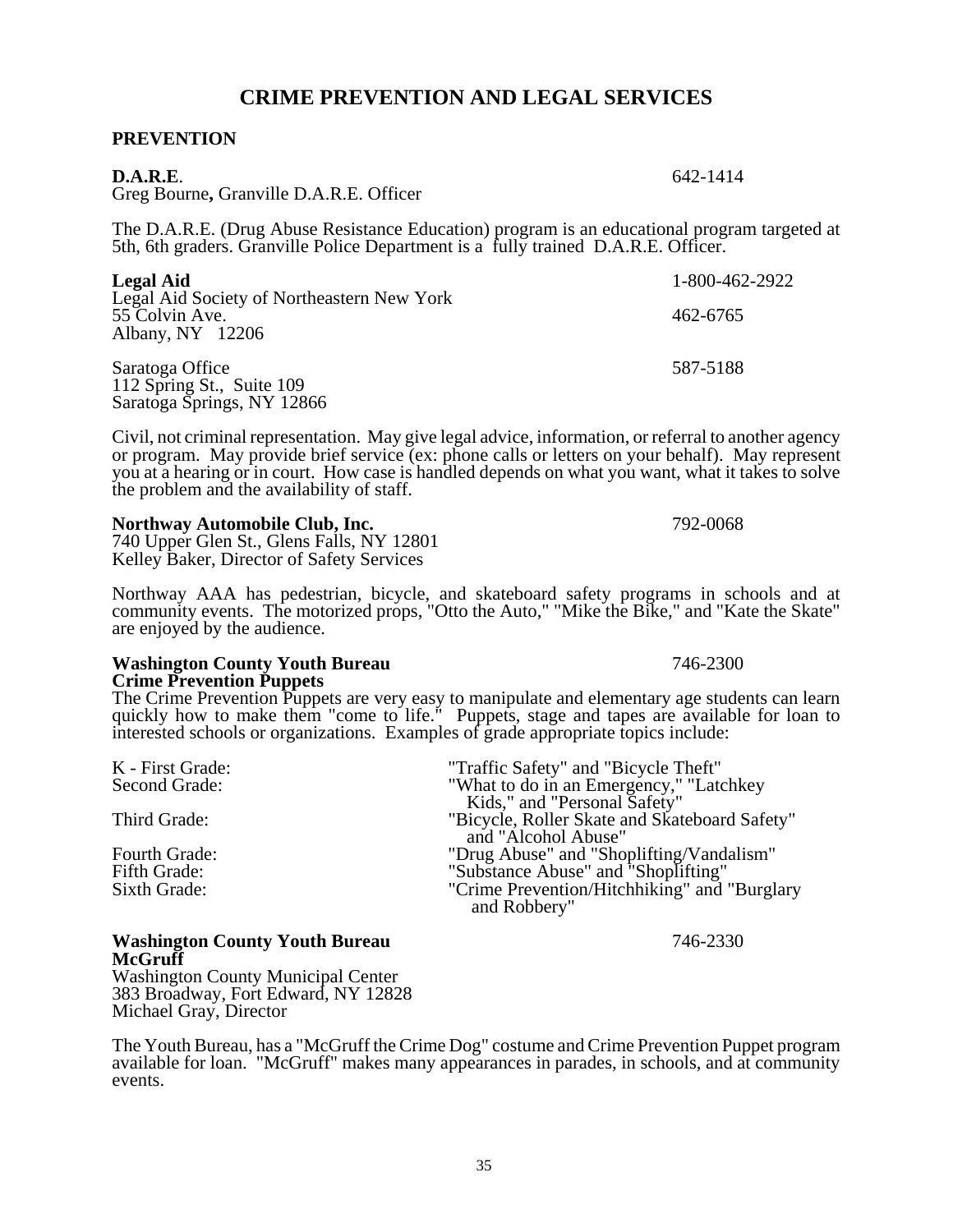#### **LEGAL INTERVENTION**

**Alternatives to Incarceration**

#### **Washington County Alternative Sentencing Agency** 746-2333 Washington County Municipal Center 383 Broadway, Fort Edward, NY 12828 Mike Gray, Director Susan Mowrey, Assistant Director **Alcohol/Substance Abuse Services** 746-2333 Washington County Alternative Sentencing Shelley Turnbaugh, Program Coordinator

The Alcohol/Substance Abuse Services Court Referral Specialist, performs drug and alcohol evaluations in the jail (conducts in-jail evaluations, runs educational meetings, and provides other support services). Upon determination and the voluntary participation of the detained inmate, an in or out-patient drug and/or alcohol rehabilitation treatment plan is developed and forwarded to the judge. If the judge decides to release the offender to treatment, the program coordinator follows through with referrals and aftercare.

#### **Community Service Program** 746-2333

Washington County Alternative Sentencing Kevin Ely, Program Coordinator

The Community Service Program is for a non-violent offender, who is not specifically suited for jail, who is inappropriate for probation alone or whose parent (not the offender) would end up paying any fine levied by the court. Through an interview process (regarding employment history, skills, interests, and present employment/educational status), the program attempts to match clients with a job site that will be mutually beneficial to both. The individual must fulfill community service job hours set by the Court.

#### **Day Reporting Program** 746-2333

Washington County Alternative Sentencing Scott Stoughton, Program Coordinator

This program is designed to maintain a high standard of public safety and community protection in a way that builds competency, capability, and accountability in selected offenders, aged 16-25, who would otherwise be incarcerated. Each offender is obligated to restore both the victim and the community in which the offense occurred. All offenders are required to perform 75 hours of community restoration, as well as attend competency-based programs that address contributing factors to their offenses (ie: alcohol/substance services, educational programming, etc.). Judges may sentence an offender to the program.

Hours: 8:00 am - 4:30 pm Monday to Friday Fees: None Limitations: Clients must either be a Washington County resident or have charges pending in a Washington County village, town, or county court.

#### **Juvenile Community Restoration Program (JCR)** 746-2333

Washington County Alternative Sentencing William Townsend, Program Coordinator

The Family Court judge may order a youth aged 7 to 15 to this program. The program is designed to meet the needs of the victim, the community, and the juvenile, taking into account the identified risks and needs of each individual youth. Accountability and competency development are the main focal points of this intensive program. cont. next page...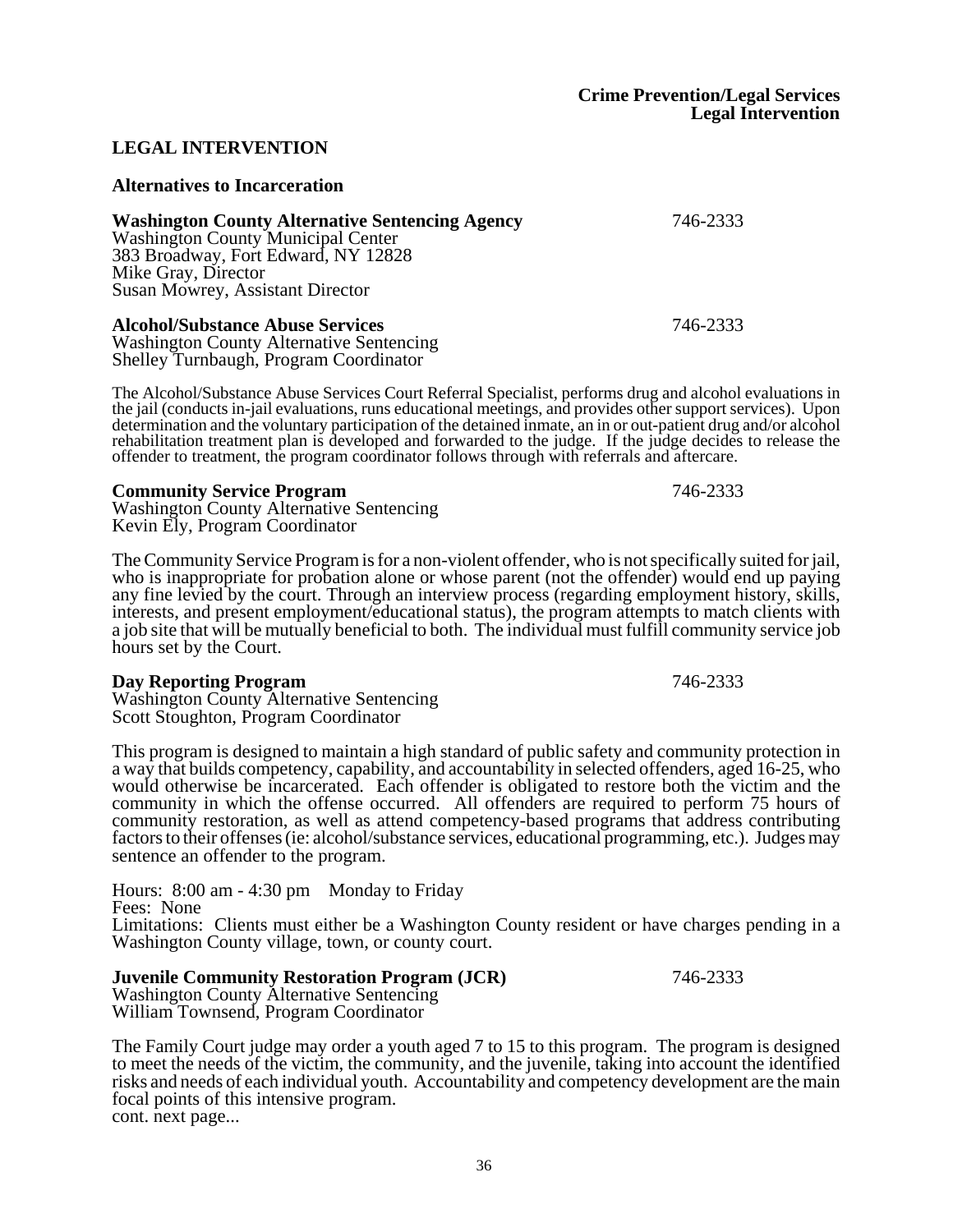**Pre-Trial Release Program** 746-2333 Washington County Alternative Sentencing Chris Boucher, Pre-Trial Program Coordinator

The Pre-Trial Release Program's goal is to reduce unnecessary or inappropriate pre-conviction incarcerations, utilizing an objective point scale that measures an individual's risk for pre-trial release. In other words, if someone is in jail simply because they can't afford to pay their bail, the program tries to determine if the person has enough ties to the community that he or she would be a "good risk" to be released on his/her own recognizance (ROR), and would return to court when ordered. Recommendations are made to the courts.

#### **County Family Courts:**

| Saratoga County Family Court<br>35 West High St., Ballston Spa, NY 12020                                                                               | 884-9207 |
|--------------------------------------------------------------------------------------------------------------------------------------------------------|----------|
| Warren County Family Court<br>1340 State Rte. 9, Municipal Center<br>Lake George, NY 12845                                                             | 761-6500 |
| <b>Washington County Family Court</b><br><b>Washington County Municipal Center</b><br>383 Broadway, Fort Edward, NY 12828<br>Judge Stanley L. Pritzker | 746-2501 |

In cases where diversion services have failed to modify the youth's behavior or when the youth is unsuitable, ineligible or refuses to participate in diversion services, a petitioner can file a petition to Family Court through Probation. In turn, Probation sends the pre-investigative report and any recommendations on the youth to the County Presentment Agent. If the Presentment Agent believes

it is appropriate for Family Court, he schedules an initial Family Court hearing. If the Judge determines the allegations are unfounded, the case is dismissed. However, if the Judge determines that allegations are true, he will rule as to whether the youth is a Person In Need of Supervision (PINS) or a Juvenile Delinquent (J.D.) and will decide on the juvenile's need for supervision, treatment and/or confinement.

| <b>North Country Legal Services, Inc.</b> | 563-4022 |
|-------------------------------------------|----------|
| 100 Court St., Plattsburgh, NY 12901      |          |
| Peter Racette, Director                   |          |

Specializes in representation of disabled individuals especially children vs. School Systems.

#### **Village Police Departments, Washington County Sheriff's Department, NYS Police, and the Washington County District Attorney Juvenile Division:**

Law enforcement in Washington County is covered by 6 village police departments, the Sheriff's Department, the NYS Police and the District Attorney's Investigators.

| <b>Washington County Public Defenders Office</b>    | 747-2823 |
|-----------------------------------------------------|----------|
| 117 McIntyre                                        |          |
| Fort Edward, NY 12828                               |          |
| Patrick E. Barber, Esq., Public Defender            |          |
|                                                     |          |
| <b>Washington County District Attorney's Office</b> | 746-2525 |
|                                                     |          |
|                                                     |          |
| 383 Broadway<br>Fort Edward, NY 12828               |          |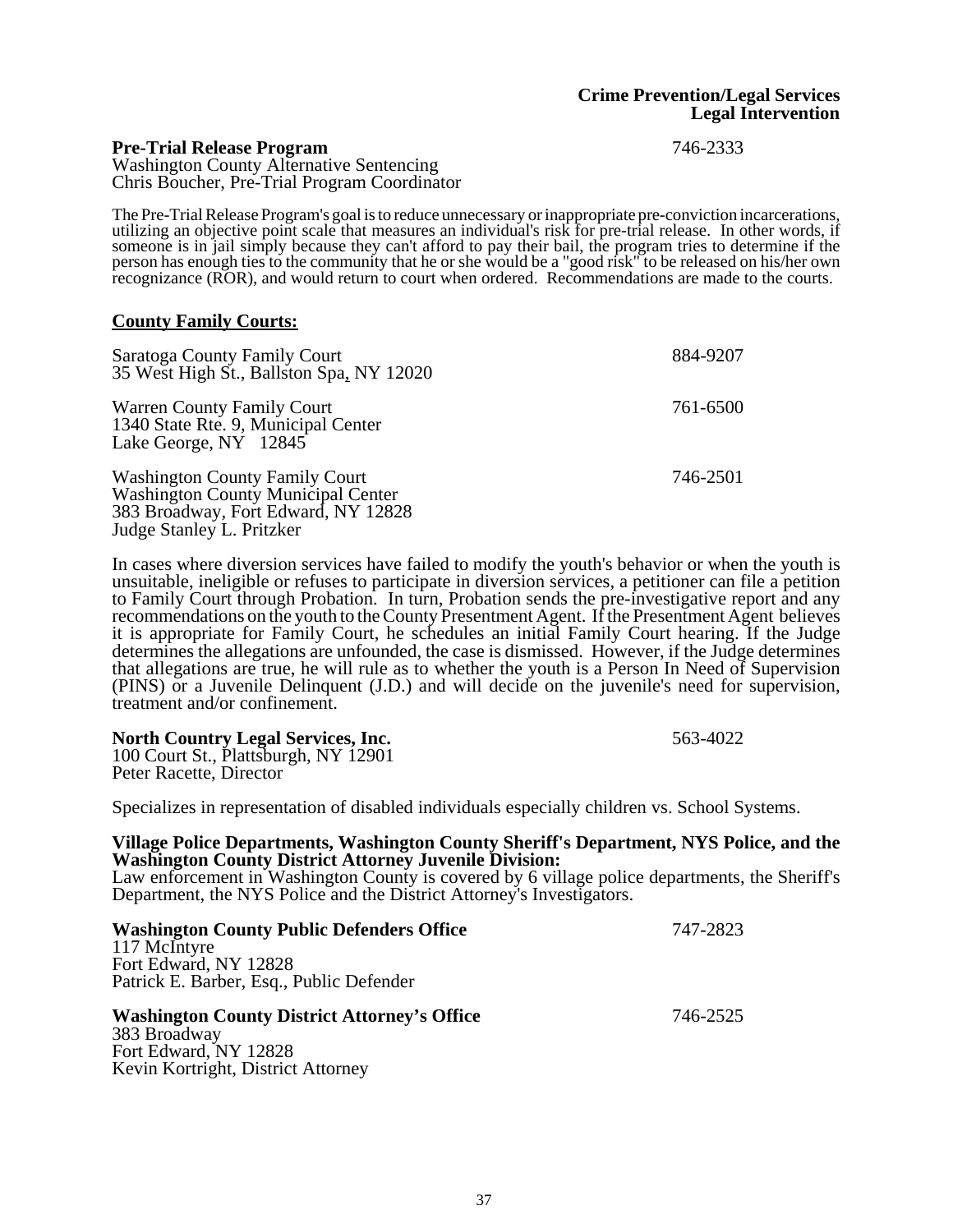#### **Crime Prevention/Legal Services Legal Intervention**

# **FOR EMERGENCIES CALL 911**. For information, general questions, etc. call:

| Cambridge Village Police Department<br>56 North Park, Cambridge, NY 12816<br>Chief George Bell                            | 677-3044                                                 |
|---------------------------------------------------------------------------------------------------------------------------|----------------------------------------------------------|
| <b>Fort Edward Village Police Department</b><br>118 Broadway, Fort Edward, NY 12828<br><b>Chief Mitch Suprenant</b>       | 747-6365                                                 |
| <b>Granville Village Police Department</b><br>51 Quaker St., Granville, NY 12832<br><b>Chief Ernie Bassett</b>            | 642-1414                                                 |
| Greenwich Village Police Department<br>6 Academy St., Greenwich, NY 12834<br>Chief George Bell                            | 692-9332                                                 |
| <b>Hudson Falls Village Police Department</b><br>220 Main St., Hudson Falls, NY 12839<br>Chief Jim Clary                  | 747-4011                                                 |
| <b>NYS Police Department</b><br>504 London Rd., Loudonville, NY 12211<br>Major Peter Lawrence, Troop Commander            | 783-3211                                                 |
| Washington County Sheriff's Department<br>399 Broadway, Fort Edward, NY 12828<br>Washington County Sheriff Roger LeClaire | 746-2475<br><b>or</b><br>854-7488<br>(Salem Sub-Station) |
| <b>Whitehall Village Police Department</b><br>Box 207, Montcalm Ave., Whitehall, NY 12887<br><b>Chief Dick LaChappell</b> | 499-1316                                                 |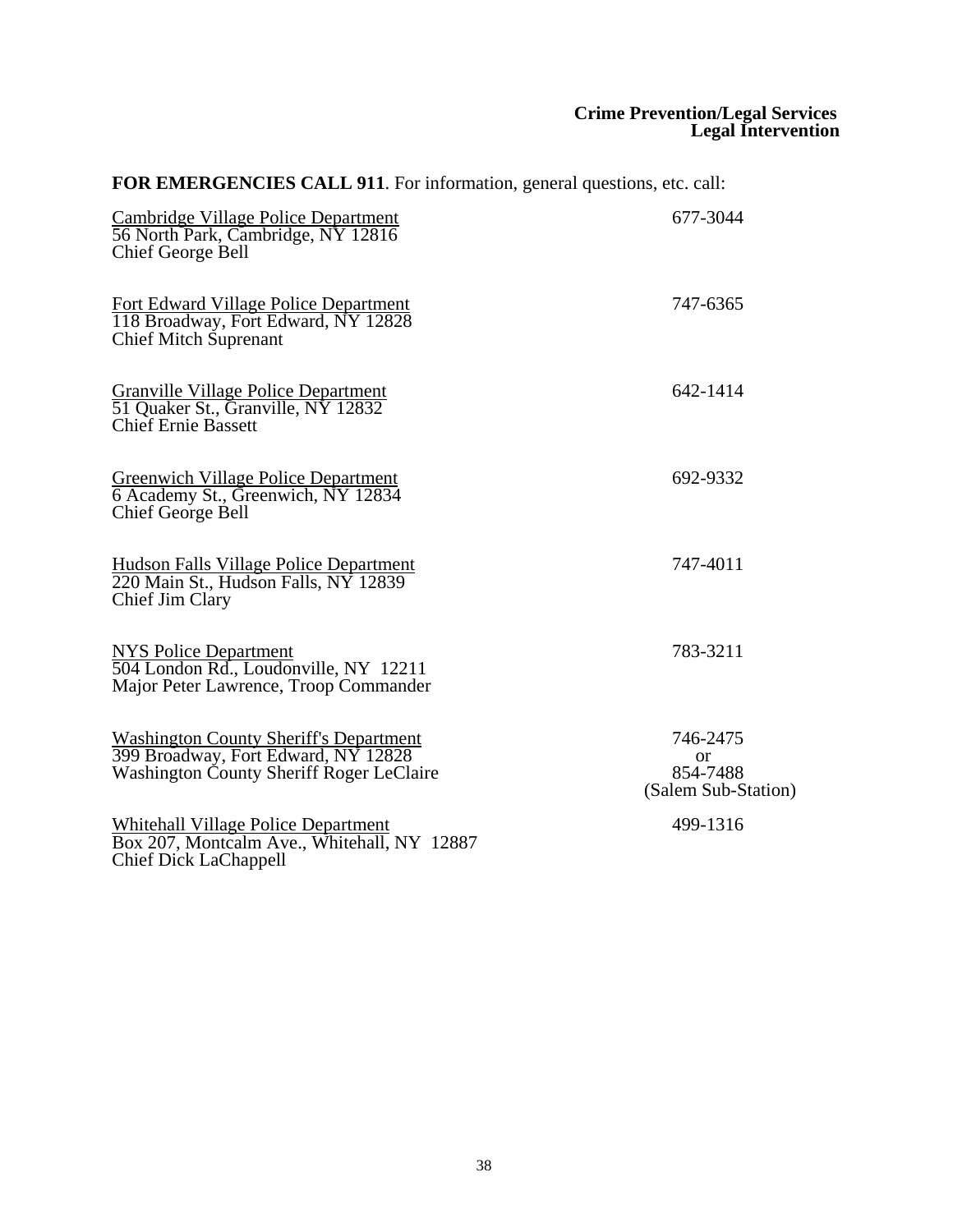#### **Crime Prevention/Legal Services Legal Intervention**

**Juvenile Delinquent Adjustment/Probation** 746-2260

Washington County Municipal Center 383 Broadway, Fort Edward, NY 12828 Anthony White, Director Tracy Caprood, Senior Probation Officer

A youth, under the age of 16, who is alleged to have committed a crime that would be classified as a misdemeanor or a felony, may ultimately be classified a Juvenile Delinquent (JD). Juvenile Delinquent complaints begin by a citizen who has witnessed or was victimized by a crime committed by a youth. Upon notification of the crime, law enforcement intervenes and either 1) issues the youth an appearance ticket ordering them to report to probation, to participate in a diversion from Family Court program, or 2) gives the youth a warning and keeps pertinent information on a case record file.

# Suite 307A, 21 Bay St., Glens Falls, NY 12801 Laure Wright, Director Appointment for \$20 consultation fee with attorney will be made. Office hours 8:00 am to 12:00, Monday - Friday

**Warren County Bar Association Lawyer Referral Service** 792-9239

# **Washington County OFA (Office for the Aging)** 746-2420

Washington County Municipal Center 383 Broadway Fort Edward, NY 12828 Clair Murphy, Director

Offers legal services, limited in scope, thru contract with legal aid.

#### **Washington County PINS Diversion** 746-2300

Washington County Social Services Department 383 Broadway, Fort Edward, NY 12828 Tammy Delorme, Commissioner Sherry Allen, Director

The primary goal of PINS Diversion is to divert youth from Family Court. School, family or concerned adults may refer a youth to PINS Diversion by contacting Probation. Appropriate referrals are for youth who are incorrigible, are engaged in offenses such as truancy or criminal behaviors. While in the program, a youth and family agree to participate in various services (such as psychological, educational, medical, etc.) as deemed necessary by a case review team and to abide by a behavior contract that states certain expected behaviors. This program is not punishment, it is a step to developing better life skills.

#### **Washington County Probation Department** 746-2260

Washington County Municipal Center 383 Broadway, Fort Edward, NY 12828 Anthony White, Director Tracy Caprood, Senior Probation Officer

Probation Supervision:

An offender may be sentenced to Probation Supervision, with compliance conditions set forth by the judge (often this includes restitution to the victim). In addition to supervision, the Probation Officer, with the goal of decreasing recidivism, utilizes various alcohol, drug, mental health and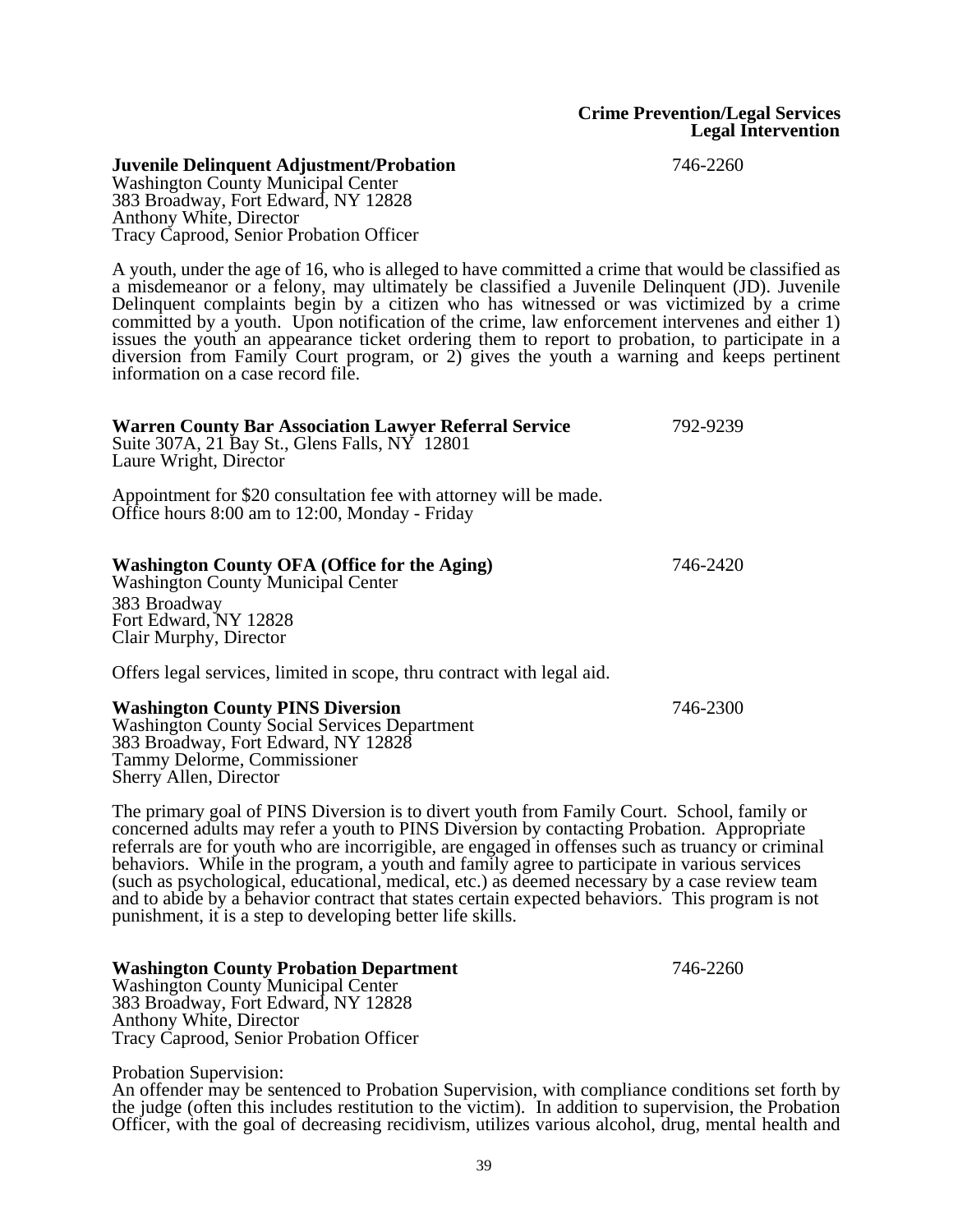sexual rehabilitation programs for referrals, evaluations, counseling and treatment, including inpatient treatment.

# **EDUCATION**

# **PUBLIC EDUCATION**

The eleven school districts and their superintendents are listed below:

| <b>Argyle Central School</b><br>Ryan Sherman, Superintendent            | 638-8243 |
|-------------------------------------------------------------------------|----------|
| <b>Cambridge Central School</b><br>Melody Troy, Superintendent          | 677-8527 |
| <b>Fort Ann Central School</b><br>Mrs. Maureen VanBuren, Superintendent | 639-5594 |
| <b>Fort Edward Union Free School</b><br>Joseph Colistra, Superintendent | 747-4594 |
| <b>Granville Central School</b><br>Daniel Tepleski, Superintendent      | 642-1051 |
| <b>Greenwich Central School</b><br>John McGwyer, Superintendent         | 692-9542 |
| <b>Hartford Central School</b><br>Thomas W. Abraham, Superintendent     | 632-5931 |
| <b>Hudson Falls Central School</b><br>Mark Doody, Superintendent        | 747-2121 |
| <b>Putnam Elementary School</b><br>Mathew Boucher, Superintendent       | 547-8266 |
| <b>Salem Central School</b><br>Charles Kremer, Superintendent           | 854-7855 |
| <b>Whitehall Central School</b><br>James Watson, Superintendent         | 499-1772 |

#### **Pre-schools: Public & Private**

Contact the Southern Adirondack Child Care Network for a complete local listing.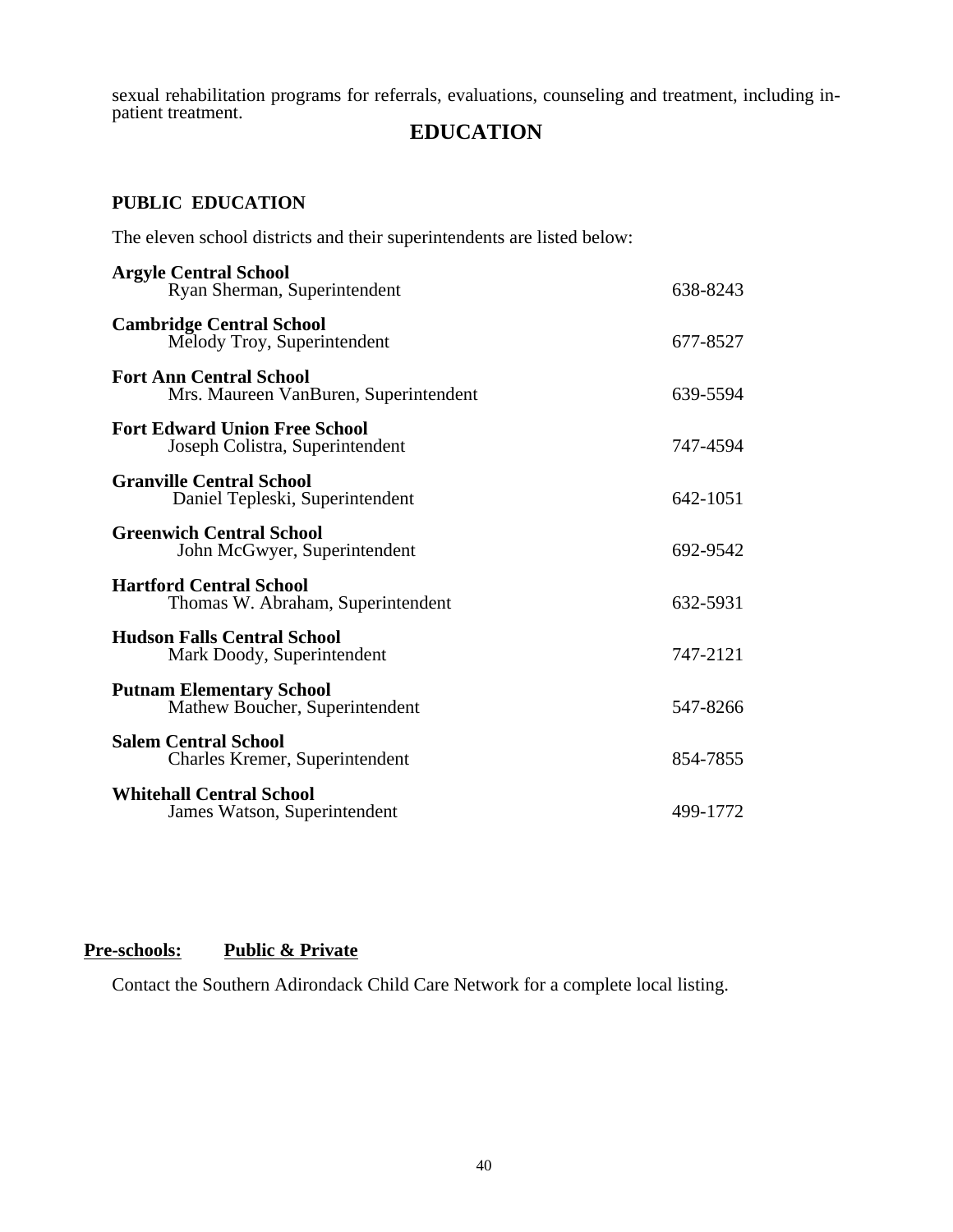**Education**

**Adirondack Community College** 743-2200

640 Bay Rd., Queensbury, NY 12804

A two year/four year college. Many Certificate and Diploma programs.

ACC provides opportunities for extremely bright and motivated high school students. Upon referral and verification from the home school, who meet the qualifications may participate in the Early Admission Program. Through this program, seniors can attend ACC full time, in lieu of their last year of high school, and earn college credits.

ACC's Summer Enrichment Program is open to any student who the home school identifies, and who meets the qualifications of a "B" average. The Summer Enrichment Program lasts three weeks; students can choose to attend as many as three of the 24 offered courses. Courses are divided into grade levels three to five and six to eight.

#### **Alternative Education**

Southern Adirondack Education Center<br>
1051 Dix Ave.<br>
Henning Rd. 1051 Dix Ave.<br>Hudson Falls, NY 12839 Hudson Falls, NY 12839<br>
S. Wadgnola, Principal for Alt. Education<br>
Shawn Hunziker, Principal for Shawn Hunziker, Principal for Shawn

746-3500 or 581-3471 581-3635

**Alternative High Schools** (AHS) at the Southern Adirondack Education Center (SAEC) and the Myers Education Center virtually mirror each other. These schools offer diploma programs specifically targeting students who are at least age 14 (by December 1), have at least sixth grade reading and math levels, have a history of school failure, and demonstrate the ability to benefit from the program (i.e. motivation and maturity, cognitive ability).

**Conflict Resolution Program** 746-3470

Betsy Root, Head Consultant WSWHE BOCES Burgoyne Ave. Elementary Hudson Falls, NY 12839

The Conflict Resolution program designed by the Substance Abuse Prevention/Education program staff is similar to the substance abuse prevention/education programs in that it teaches decisionmaking skills, critical thinking, etc. The program instructs students in grades K-12. The curriculum is grouped by grades; K-2, 3-5, 6-9 and high school. Each curriculum includes: Understanding Conflict, Responses to Conflict, Tolerance and Acceptance, Communication and Conflict Resolution Skills.

**Cornell Cooperative Extension** 746-2560 Washington County Annex Bldg. #1 415 Lower Main St., 1-800-548-0881 Hudson Falls, NY 12839 Brian Gilchrist, Director

Offers educational programs, which bring the knowledge and research from the university to county residents. Locally based extension educators, volunteers, and other local partners utilize the expertise of the University to address local issues including Agriculture Production, Community and Economic Development, Strengthening Youth and Families, 4-H Youth Development, Eating Healthy, Family Financial Planning, and Environmental Stewardship.

Shawn Hunziker, Principal for Special Programs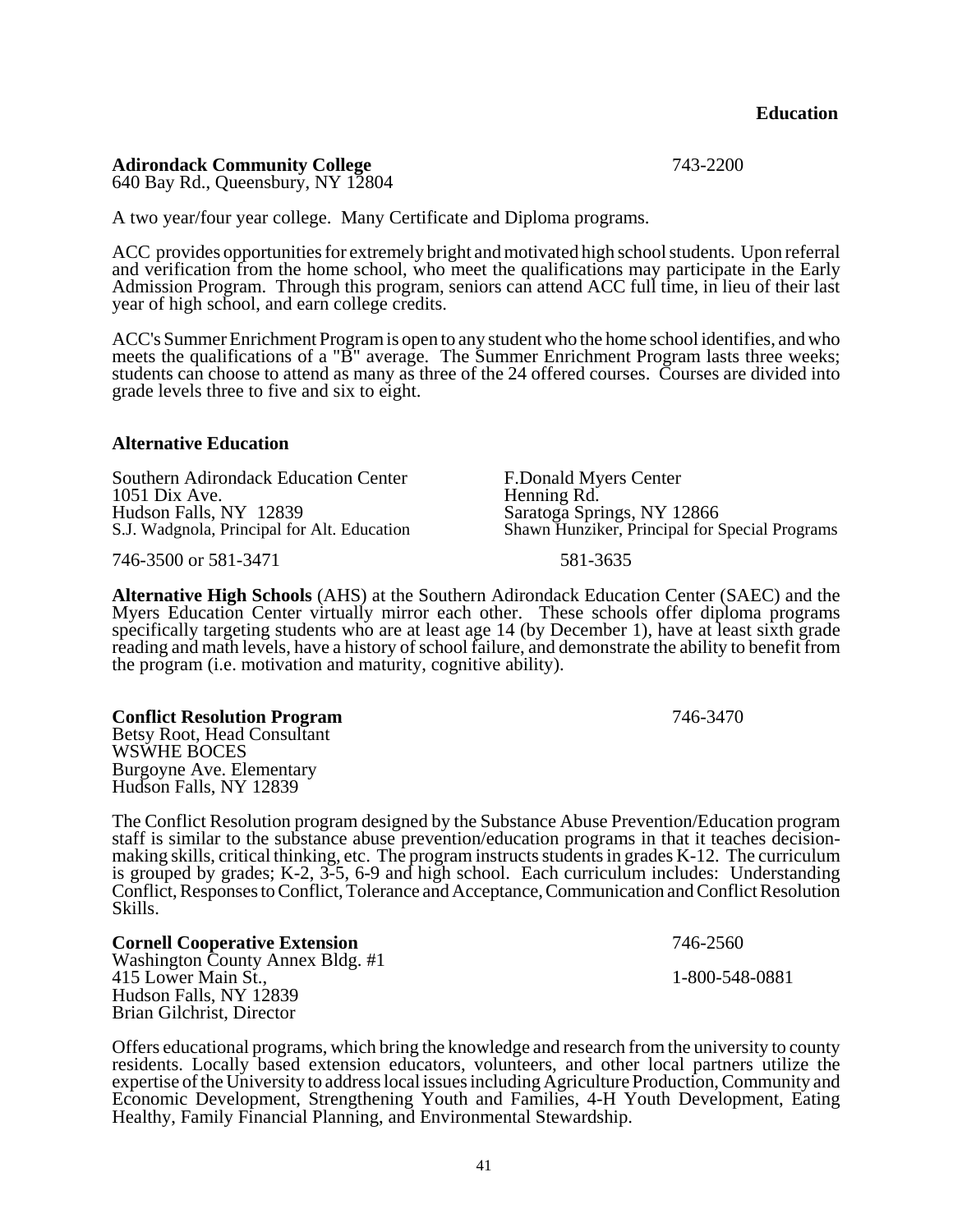**Education**

**EOC / Employment and Training Administration** 746-2391

Washington County Municipal Center 383 Broadway Fort Edward, NY 12828 Polly Jenks-Monahan, Director Joan Tarantino, Executive Director e-mail: *washeoc@capital.net*

#### **General Equivalency Diploma (GED) Examination**

GED preparation eligibility: 16-21 years of age, reading and mathematics achievement at 8th grade level, and has experienced academic failure in at least half the academic classes in which they were previously enrolled.

GED classes are provided in Fort Edward and Glens Falls (call for details)

#### **Head Start Centers:**

| Head Start - Hudson Falls/Fort Edward | Head Start - Granville |
|---------------------------------------|------------------------|
| 1219 Lower Dix Ave.                   | 16 Church St.          |
| Hudson Falls, NY 12839                | Granville 12832        |
| <b>Head Start/Home Based</b>          | Head Start - Whitehall |
| 1219 Lower Dix Ave.                   | Grays Corner Rd.       |
| Hudson Falls, NY 12839                | Whitehall, NY 12887    |
| <b>Head Start River Street Center</b> | Head Start - Cambridge |
| 18 River St.                          | State Rte. 313         |
| Hudson Falls, NY 12839                | Cambridge, NY 12816    |

Washington County Head Start, a federally funded preschool program for economically disadvantaged youth, presently has preschool centers in Cambridge, Hudson Falls, Granville, and Whitehall. The former St. Paul's School Building in Hudson Falls was converted to a Head Start Center. The success of Head Start is attributed to the extensive parent involvement. Parents participate in Head Start sponsored trainings and workshops ranging from office skills and communication, to how to make nutritious snacks. Head Start utilizes parents as volunteers receptionists, and employs parents as transportation aides, kitchen helpers, and classroom aides.

**Preschool Special Education** 746-2400 Washington County Public Health 415 Lower Main St., Hudson Falls, NY 12839 Pat Harrison, Director Beth Bishop, Early Intervention Program Official and Pre-school Coordinator Kelli Lyndaker, Early Intervention Service Coordinator Rene Harris, Early Intervention Service Coordinator Karen Prakelt, Early Intervention Service Coordinator

Public Health is a resource for service providers, school districts and parents of children ages ranging from birth to five years old with disabling conditions.

#### **Prospect Child and Family Center** 798-0170

Aviation Rd., Queensbury, NY 12804 A. Larrie Gouge, Executive Director

The Center is a licensed medical facility, which offers evaluations, advocacy & referral, therapy, support services and education to developmentally disabled children and their families. The fees for these out-patient services are based on a sliding fee scale.

42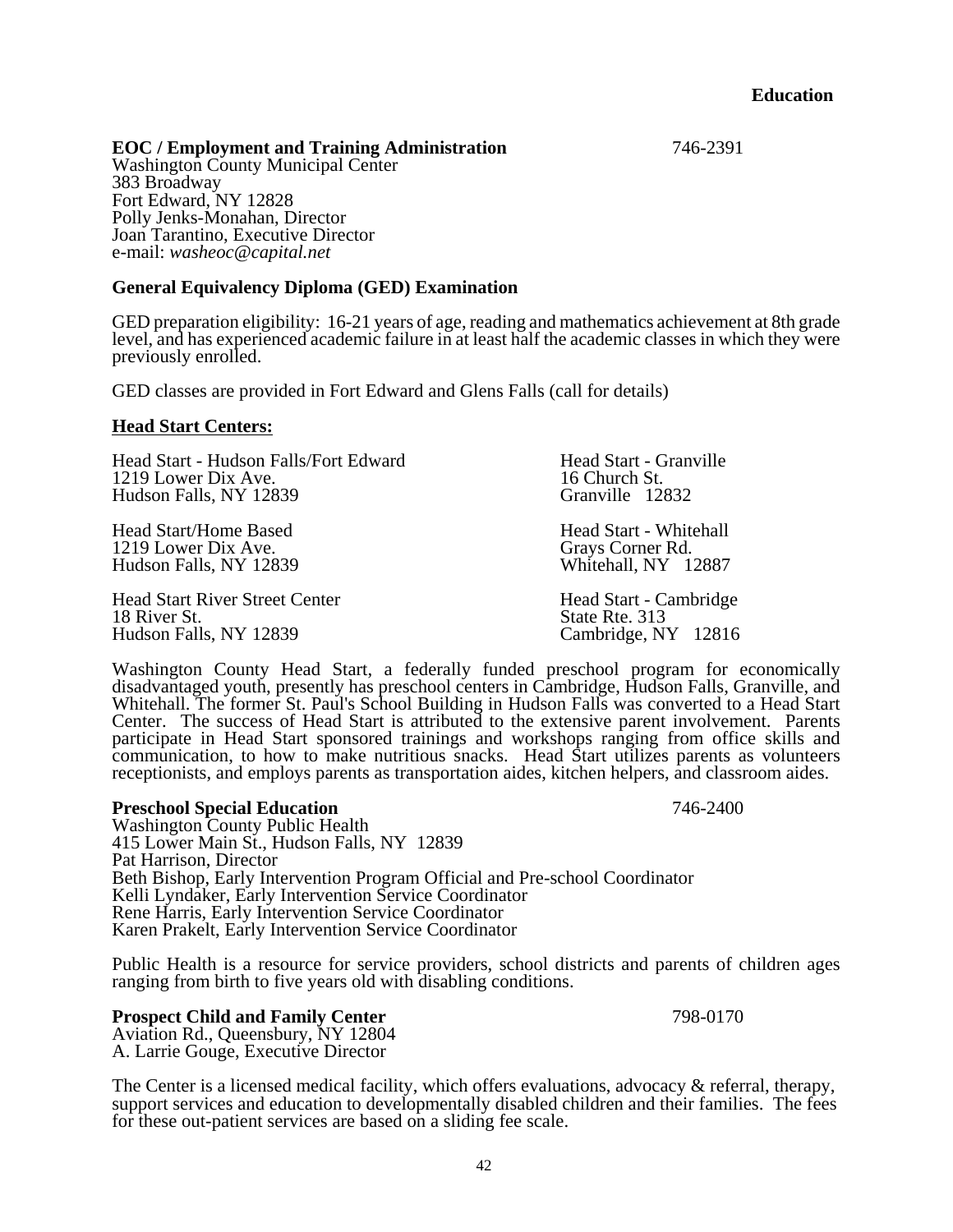**Education**

**Southern Adirondack Child Care Network** 798-7972

88 Broad St., Glens Falls, NY 12801 Lynn Sickles, Director

#### **Tri-School Partnerships**

A unique program for highly-able, secondary students in which schools join to seek ways of providing new and/or expanded learning opportunities. Students are identified by teachers in all subject areas. A variety of options such as enrichment courses, mentorships and interdisciplinary, problem-solving projects are available throughout the year.

#### **Washington County Head Start/Early Head Start and Child Care Program**

| 18 River St., Hudson Falls, NY 12839 | Dix Avenue  | 747-2816 |
|--------------------------------------|-------------|----------|
| Peg Vaughn, Director                 | Main Office | 746-1666 |

Provides education and social service needs to low income families with preschool children 3-5 years of age. Under the umbrella of Washington County Economic Opportunity Council, Inc., are the following Head Start programs:

#### **Whitehall Free Library** 499-2521

12 William St., Whitehall, NY 12887

Literacy Volunteers offers free, one-to-one confidential lessons in either Basic Literacy or in English as a second language, or helping adults obtain a GED. Volunteers, who complete an intensive 18-hour training with LVA, work as tutors. LVA's free tutoring is offered for two hours a week. The times and locations of the lessons are flexible. Several tutor - student "matches" meet at libraries or area churches.

#### **WSWHE BOCES:**

The WSWHE BOCES oversees a variety of programs for at-risk youth that are available to schools within the BOCES service area. Some of the programs provide direct services to the students, others provide staff training for teachers and school personnel.

**Family Life Education Service** 746-3400

WSWHE BOCES Burgoyne Ave. Elementary Hudson Falls, NY 12839 Gail Jenson, Family Life Educator e-mail: *Gjensen@wswheboces.org*

Family Life Education is available to school districts on a per diem or ½ day rate. This service, accessible through BOCES School Support Services, assists schools with curriculum development, staff training and/or classroom presentations.

# **WSWHE BOCES** 581-3585

Southern Adirondack Education Center 1153 Burgoyne Ave., Hudson Falls, NY 12828 Caren Snell, Gifted and Talented

Students identified by their home school district as "Gifted and Talented" are offered expanded learning opportunities through their home school, BOCES and Adirondack Community College. Services are arranged into three areas: Gifted and Talented Resource Center, Itinerant Services and Tri-School Partnerships.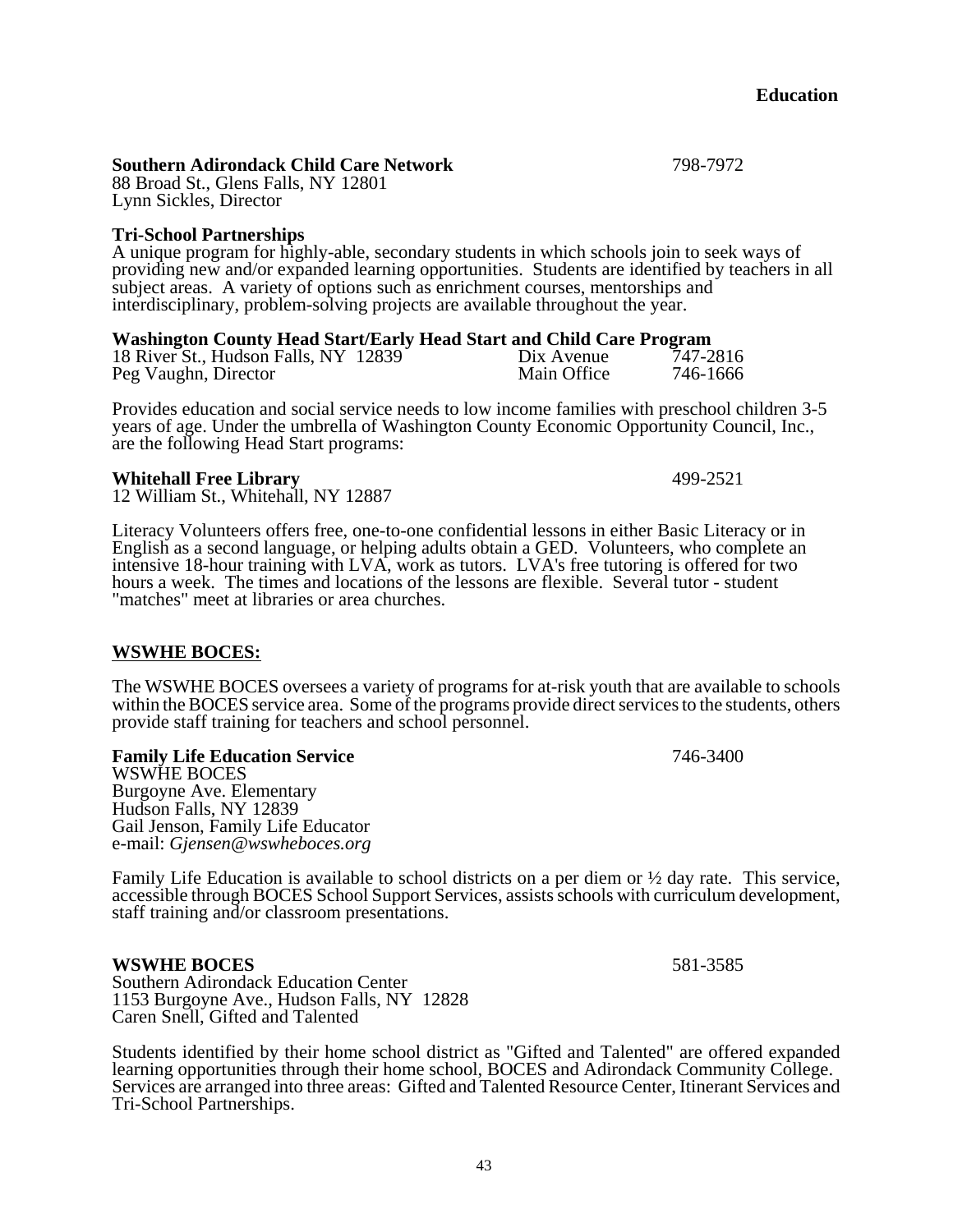#### **Special Education Services**:

| <b>WSWHE BOCES</b>                            | 581-3530 |
|-----------------------------------------------|----------|
| Southern Adirondack Education Center          |          |
| 1153 Burgoyne Ave.                            | or       |
| Hudson Falls, NY 12839                        | 746-3832 |
| Kathleen Burns, Director of Special Education |          |

Special Education programs operated by BOCES are for students with disabilities whose instructional needs cannot be appropriately served by their local school districts in district-operated programs. Some BOCES classes are located in component school districts, and some are operated in BOCES centers. Students taught in BOCES special education classes in component schools have greater opportunities to interact with their non-disabled peers and to participate in the regular education program.

#### **Horizons Day Treatment Program**

This program is located on the Fort Edward School campus annex building and serves adolescents with severe emotional disabilities. This program is a collaborative effort between Capital District Psychiatric Center (CDPC) and the WSWHE BOCES. Students attending Horizons receive academic instruction, psychiatric and social work services and other related services as appropriate.

#### **Extended School Year (summer component**)

The BOCES Extended School Year program serves students with disabilities who need a 12 month structured learning environment to prevent significant regression. Operating as a full-time day program for thirty (30) days, it serves students ages three to 21 in classes consistent with Part 200 of the Regulations of the Commissioner of Education.

#### **Other/Itinerant Services available from BOCES**:

Services for other disabilities that require special educational services may be purchased by component school districts from BOCES. Services available include:

- \* Adaptive Physical Education \* \* Assistive Technology<br>
\* Audiology \* \* Blind & Visually Impa
- 
- \* Consultant Teacher/Special Education \* Deaf & Hearing Impaired Itinerant Teacher (SEIT)
- 
- 
- 
- 
- 
- 
- $*$  Blind & Visually Impaired
- 
- 
- \* Counseling \* Academic Evaluations<br>
\* Deaf Interpreter \* Trientation & Mobility
- \* Deaf Interpreter \* \* Orientation & Mobility<br>
\* Occupational Therapy \* \* Psychological Evaluation
- \* Occupational Therapy \* \* Psychological Evaluations<br>
\* Physical Therapy \* \* Rehabilitation Teaching \* Physical Therapy<br>
\* Preschool Evaluations<br>
\* Speech and Language
	- \* Speech and Language

#### **Gifted and Talented Resource Center**

The Resource Center is a comprehensive clearinghouse of information on enrichment programs and curriculum which are available to teachers, administrators, librarians, and parents.

#### **Occupational Education** 581-3621

Douglas Leavens, Director of Technical and Career Education

#### **Young Scholars Program**

Districts purchasing the Young Scholars program receive evaluation, testing, supervision and teaching services for students meeting the standards of this highly competitive and advanced program. This program is offered to 4th, 5th, 6th and 7th grade students who qualified the previous school year on out-of-level tests. Check with your school district to make sure this program is available.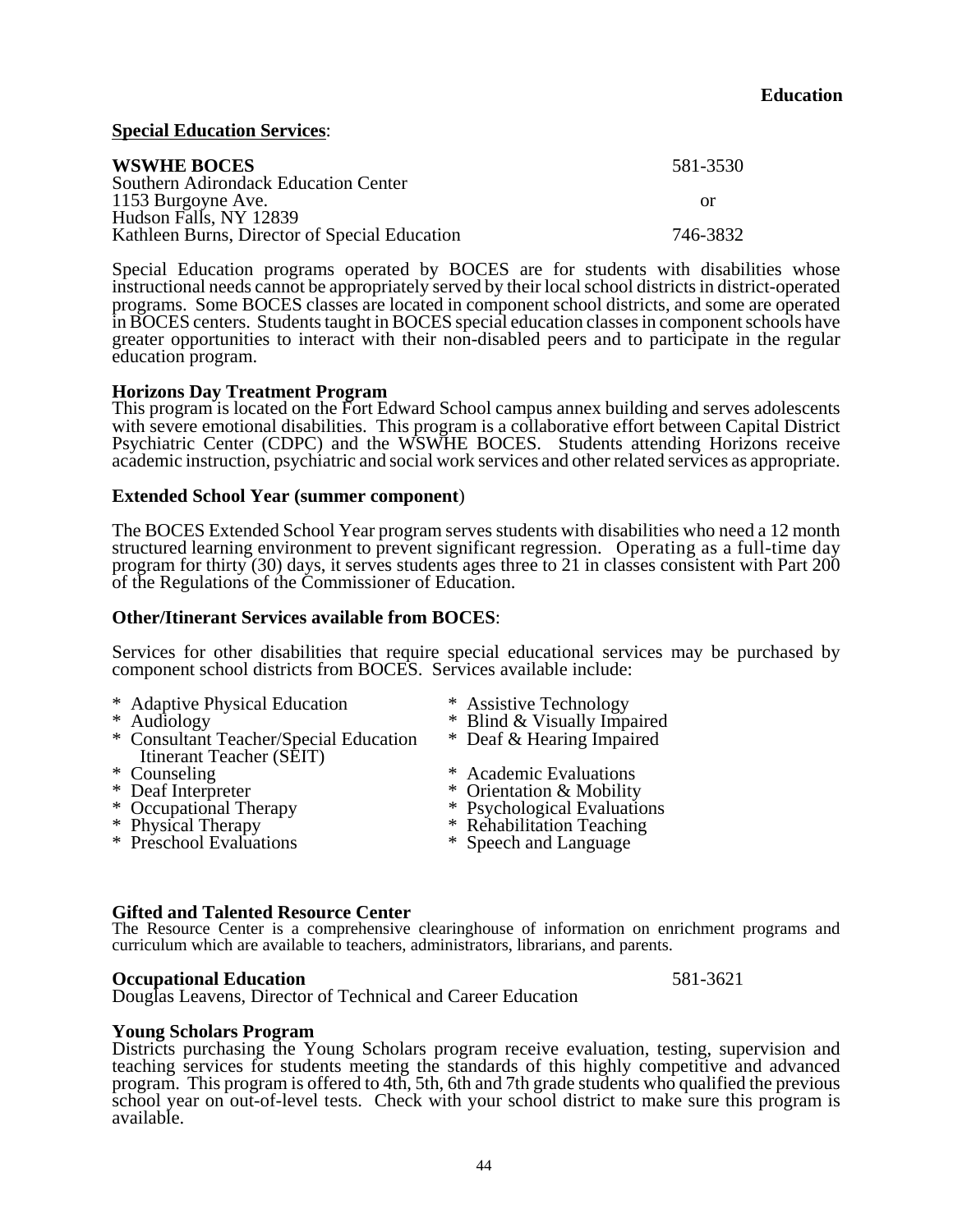# **EMPLOYMENT ASSISTANCE**

# **Adirondack Community College (ACC)** 743-2268

640 Bay Rd., Queensbury, NY 12804

Adirondack Community College works closely with BOCES and the JOBS program to assist individuals earning their GED, associate degree or are enrolled in the certificate programs. ACC, in cooperation with BOCES, has formed a consortium designed to extend the scope of non-credit offerings to area residents. By joining forces, they are able to offer a variety of trade and occupational courses. The goal of this program is to provide training opportunities for people who wish to make a career change, improve existing job skills, or learn new skills.

#### **Community Workshop, Inc. (CWI)** 793-4700

37 Everts Ave., Queensbury, NY 12804 Stuart Rosenblatt, Acting Director

This program combines vocational training, sheltered workshop and "work activities" for clients with lower level abilities. The program, serving 185 clients per day, brings together both persons with mental illness and those with developmental disabilities.

#### **EOC/Employment & Training Administration** 746-2391

One Stop Centers Washington County Municipal Center 383 Broadway Fort Edward, NY 12828 Joan Tarantino, Executive Director

Washington County EOC, Inc. / Employment Training Department is certified by the Local Workforce Investment Board as the One Stop Operator. Our trained staff are dedicated to helping businesses and job seekers meet their employment goals. Staff facilitate re-employment services for those Washington County residents who are receiving unemployment benefits. Job Seekers can access information at the One Stop Center such as, information on Civil Service job listings, access to NYS Job Exchange, view the Job Board, Job Seeker Resource Materials, Computer usage and internet access, video, books and software on employment related topics, resume resources and resume assistance, access to partner services and referrals, job search and placement information. Programs to assist older workers, youth, veterans, dislocated workers, displaced homemakers and adults are continually being administered through The One Stop Center. Businesses can access Labor Market information, as well as access NYS Job Exchange. They can post current job openings on the job board, obtain referrals for potential employees who are currently enrolled in the Center's programs and services, utilize Employer Resource Materials, use computers and internet, use videos, books and software on business related topics, get information on potential grant opportunities or information on our on-the-job training funding, Workforce Investment information and information on other One Stop Center Partner services.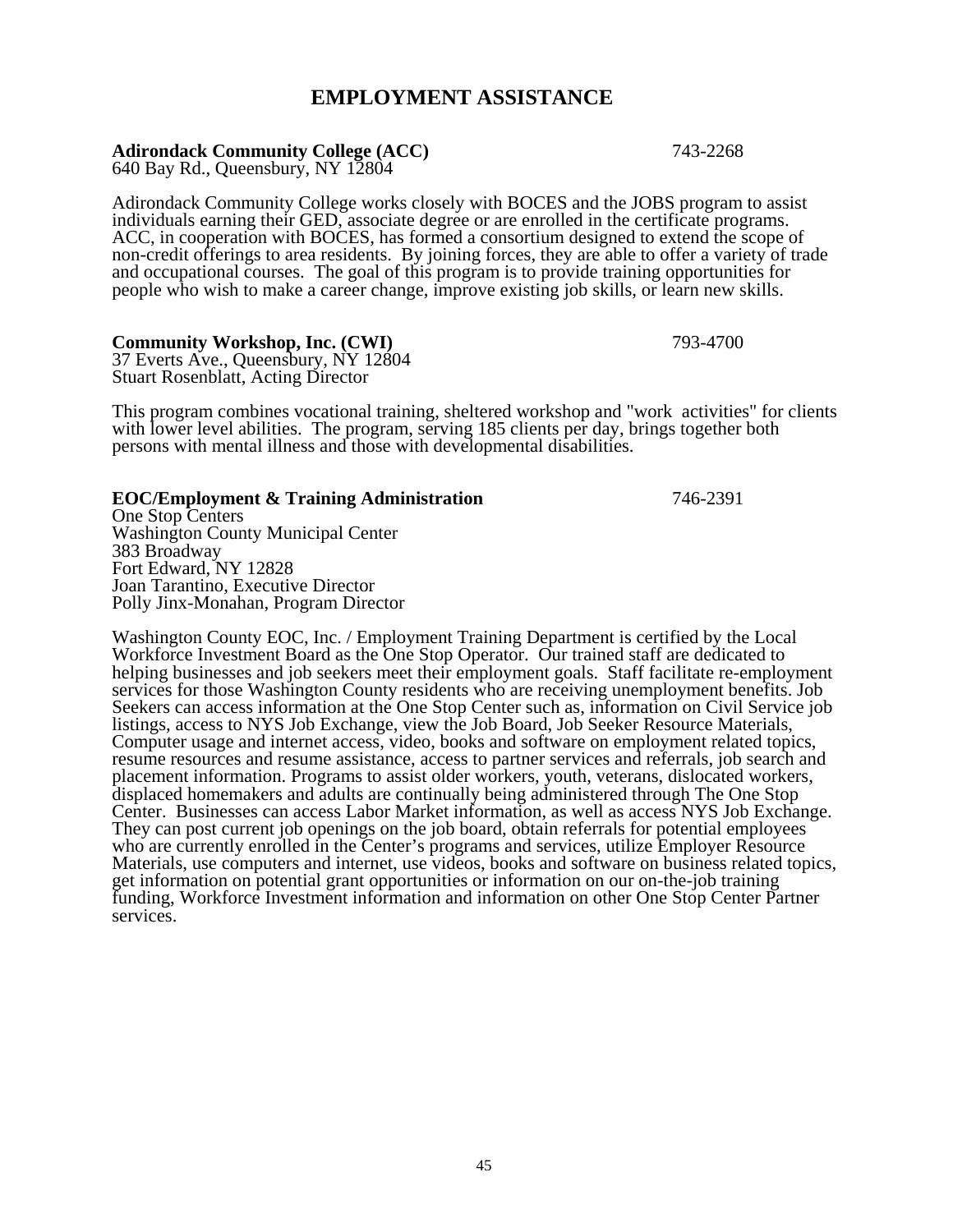46

 **Employment Assistance**

| <b>Myers Education Center</b><br>Henning Rd.                                                                                                                     | 581-3600             |
|------------------------------------------------------------------------------------------------------------------------------------------------------------------|----------------------|
| Saratoga Springs, NY 12866<br>John Major, Diversified Co-op Coordinator<br>Bruce Hoffman                                                                         | 581-3624<br>746-3631 |
| <b>NYS Department of Labor Work Station</b><br>Crandall Public Library, Glens Falls, NY 12801<br>Christine McDonald, Director<br>Walk-in or call for information | 792-6508             |
|                                                                                                                                                                  |                      |

**NYS Department of Labor Satellite Office - Washington County** 746-2300<br>Sharon O'Brien, Coordinator and the part of the ext. 3373 Sharon  $\tilde{\mathrm{O}}$ 'Brien, Coordinator

This office is located in the County Municipal Center at 383 Broadway, Fort Edward, NY on the first floor of Building B. No appointments are necessary. They can register clients for Job Services; referrals for job searches; information for jobs available in the area and access to job placement services are also available through this office.

#### **NYS Employment Service** 1-800-HIRE-992

New York State Department of Labor Northway Plaza, Suite 13C, Queensbury, NY 12804 James Cory, Manager website: www.labor.state.ny.us

No appointments necessary. Job listings for the local area, New York State and United States. No age restrictions. In addition to numerous private employment agencies located in the Glens Falls area, the New York State Department of Labor matches job applicants with employers. They publicize private and civil service job openings, provide information and services to employers, and have computer work stations available to job seekers wishing to access information regarding an occupation they are interested in pursuing. An employment counselor is available at this office, to administer aptitude and interest tests to job seekers.

#### **The Competitive Edge** 792-7549

88 Broad St., Glens Falls, NY 12801 Sally Hawley, Director of Employment Services website: www.cwinc.org

Employment agency specializing in serving people who are challenged to fulfill their employment potential due to a disabling condition.

| <b>VESID- Vocational and Educational Services for Individuals with Disabilities</b> |                                    |
|-------------------------------------------------------------------------------------|------------------------------------|
| Southern Adirondack Independent Living Center                                       |                                    |
| 71 Glenwood Ave.                                                                    | Call 745-5752 for more information |
| Queensbury, NY 12804                                                                |                                    |
| Richard Myette, contact person                                                      |                                    |
| website: www.vesid.nysed.gov                                                        |                                    |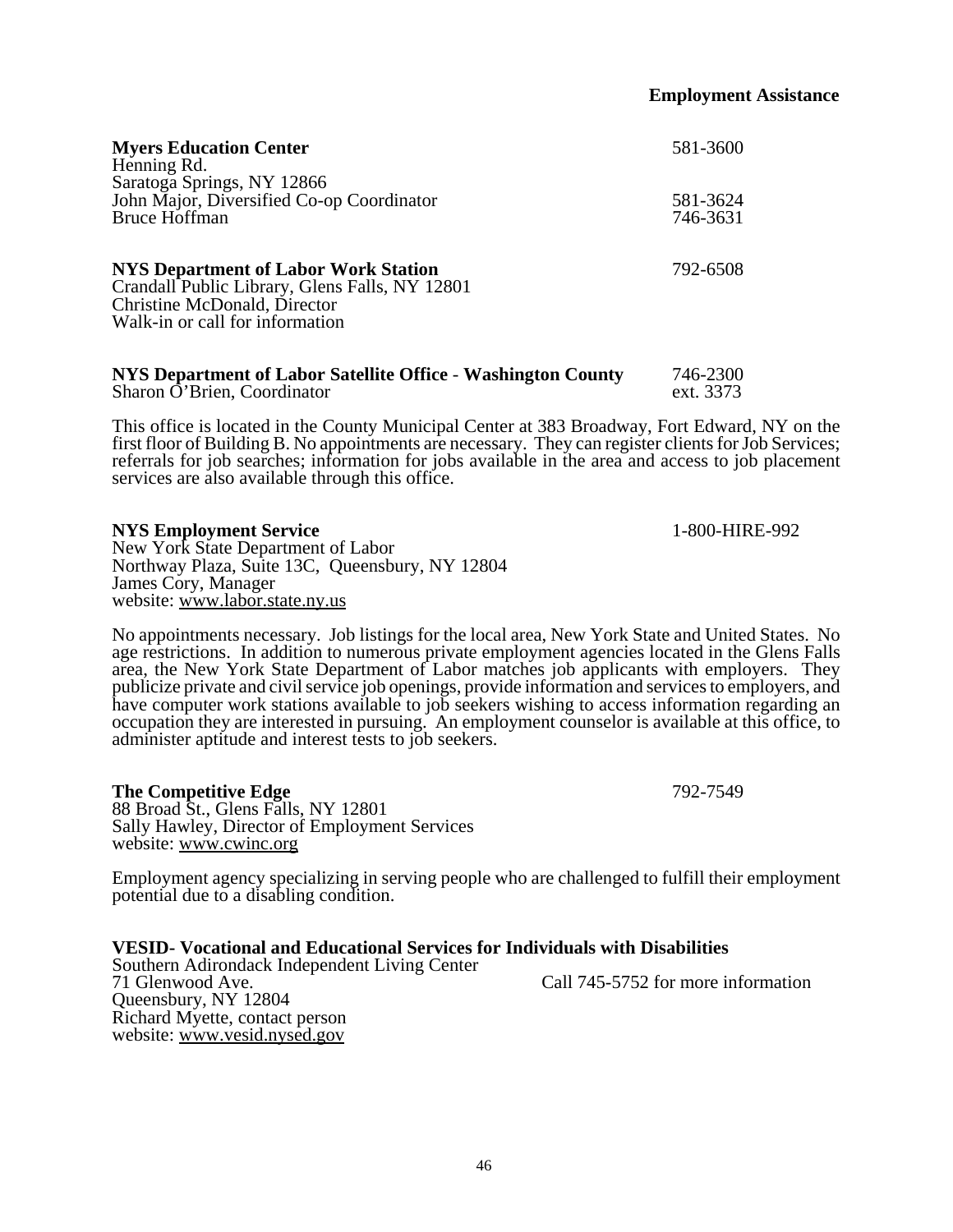#### **Washington County Department of Social Services** 746-2300 **Welfare to Work Unit** 383 Broadway, Fort Edward, NY 12828 David Stanton, Employment Supervisor

Programs such as: community work experience, job search, community service, EDGE (Education for Gainful Employment) are mandated for those receiving TANF (Temporary Assistance to Needy Families). The Welfare to Work goal is to transition people into jobs through the use of the above programs. Issues such as: child care, transportation, clothing, etc. are addressed and resolved to enable individuals to locate and keep a job.

#### **WSWHE BOCES (Occupational Education Services)**

Rick Horn, Principal for Occupational Education

| Southern Adirondack Education Center                |    | 746-3401 |
|-----------------------------------------------------|----|----------|
| $1051$ Dix Ave.                                     | or |          |
| Hudson Falls, NY 12839                              |    | 581-3401 |
| Gary Campbell, Principal for Occupational Education |    |          |
| <b>Myers Education Center</b>                       |    | 746-3621 |
| Henning Rd.                                         |    |          |
| Saratoga Springs, NY 12866                          |    |          |

Occupational education offers instruction in more than 20 major occupational areas to eligible high school students and adults. Course work is organized in a competency format with both theory and hands-on experiences. Programs prepare graduates for employment, college study or apprenticeship. Guidance, career counseling and placement services are available at the two Occupational Education Career Centers to assist students in identifying personal aptitudes and interests and to help in career selection and training options. Occupational education programs are available to all secondary age students. Adults are enrolled on a space-available basis. The following one-year or two-year programs are available:<br>• Auto Body Repair (Myers Center) • Auto Technology

- 
- 
- 
- 
- 
- Auto Body Repair (Myers Center)<br>
 Career Exploration<br>
 Construction Trades<br>
 Conservation<br>
 Culinary Arts<br>
 Electronics<br>
 Health Occupations (nurse assisting & practical nurse)<br>
 Health Occupations (nurse assistin
- • **Heavy Equipment Operation & Repair**
- 
- 
- 
- 
- 
- 
- 
- 
- 
- 
- 
- 
- 
- Horse Care<br>
 Machine Tool Technology<br>
 Office & Computer Technology<br>
 Pumbing, Heating & Air Conditioning<br>
 Public/Private Security<br>
 Welding<br>
 Welding<br>
 Welding<br>
 Welding<br>
 Welding<br>
 Welding<br>
 Welding<br>
 Weld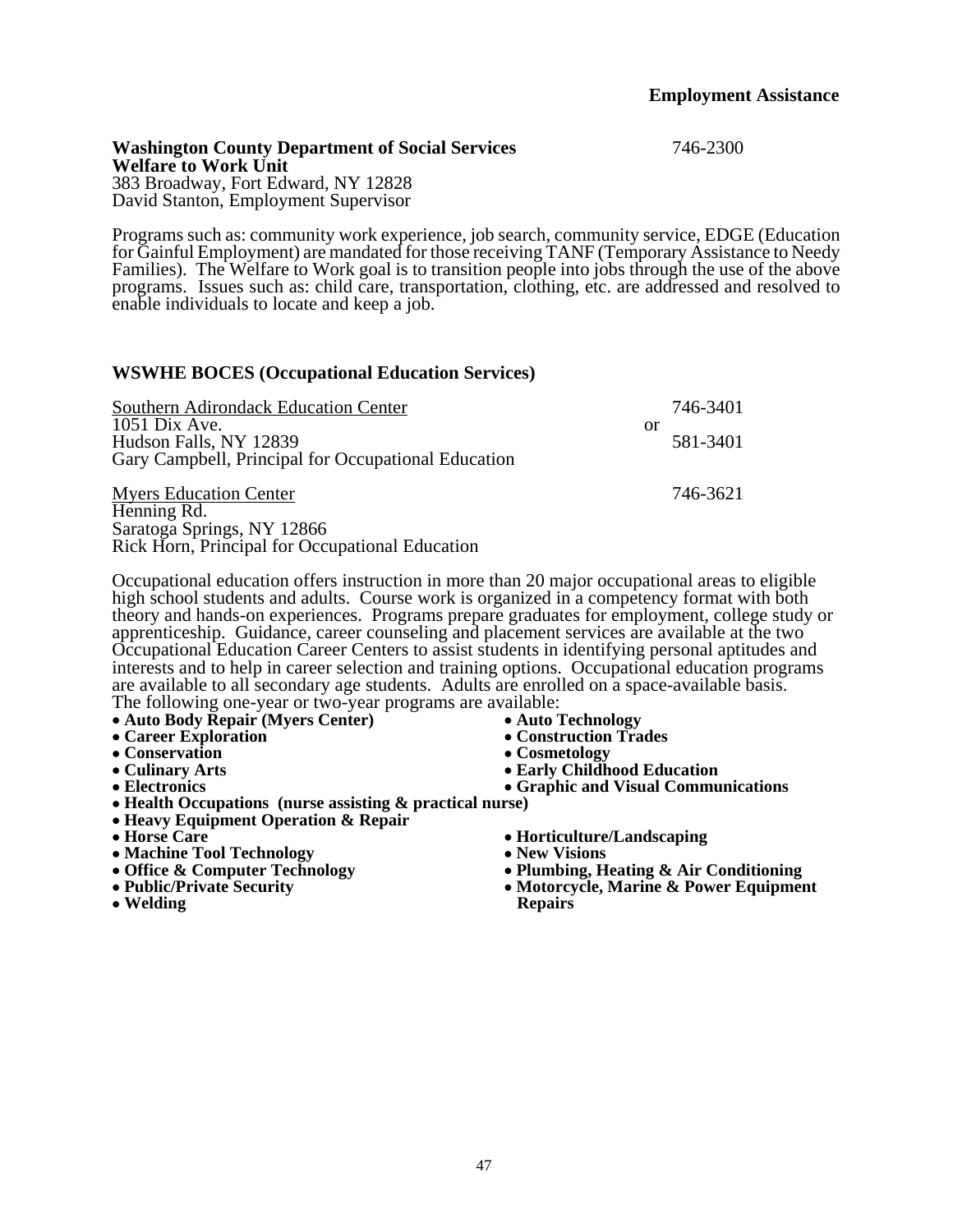| <b>Adirondack Community College (ACC)</b><br>Business & Industry Center<br>Washington Hall - ACC. Main Campus<br>640 Bay Rd., Queensbury, NY 12804                                                                                                | 743-2238 |
|---------------------------------------------------------------------------------------------------------------------------------------------------------------------------------------------------------------------------------------------------|----------|
| Provides workshops/classes to assist the small business owner (marketing, finance, etc.), training<br>programs for employees.                                                                                                                     |          |
| <b>Adirondack Regional Chamber of Commerce (ARCC)</b><br>5 Warren St., Glens Falls, NY 12801<br>Todd Shimkus, President & CEO of Chamber                                                                                                          | 798-1761 |
| Private membership based business organiztion.                                                                                                                                                                                                    |          |
| <b>Cornell Cooperative Extension</b><br>Sponsors small business seminars, and offers literature available through New York State's land<br>grant college - Cornell University                                                                     |          |
| <b>Washington County</b><br>415 Lower Main St., Hudson Falls, NY 12839<br>Brian Gilchrist, Director                                                                                                                                               | 746-2560 |
| <b>Crandall Public Library</b><br>251 Glen St., Glens Falls, NY 12801<br>Christine McDonald, Director<br>(temporary at 221 address until December 2008) 221 Glen Street, Glens Falls, NY 12801<br>website: www.crandalllibrary.org                | 792-6508 |
| Provides resource materials, and business information/references. Hours are Mon-Thurs 9am-9am,<br>Fri 9am-6pm, Sat 9am-5pm and during school Sun 9am-5pm.                                                                                         |          |
| Microenterprise Assistance Program (MAP)<br><b>Washington County LDC</b><br><b>Washington County Municipal Center</b><br>383 Broadway<br>Fort Edward, NY 12828<br>Mark Galough, Executive Director<br>e-mail: <i>Mgalough@co.washington.ny.us</i> | 746-2292 |

**ENTREPRENEURIAL/BUSINESS START-UP ASSISTANCE**

MAP consists of eleven weekly seminars given by experts in various fields, giving you the opportunity to develop valuable business skills through hands-on training that is designed to assist you. MAP "graduates", who complete the seminar and complete a business plan can apply for lowcost, flexible-term financing. In addition, the Washington County Local Development Corporation is available to assist with information on financing from other public and private resources. Call for information regarding dates and times of seminars.

#### **New York State Job Service** 1-800-HIRE-992 Suite 13C, Northway Plaza, Queensbury, NY 12804

Labor exchange, placement service, employer/employee counseling, employer service - information on unemployment and help finding an applicant. No age restriction.

48

 **Employment Assistance**

 **Entrepreneurial/Business Start-Up Assistance**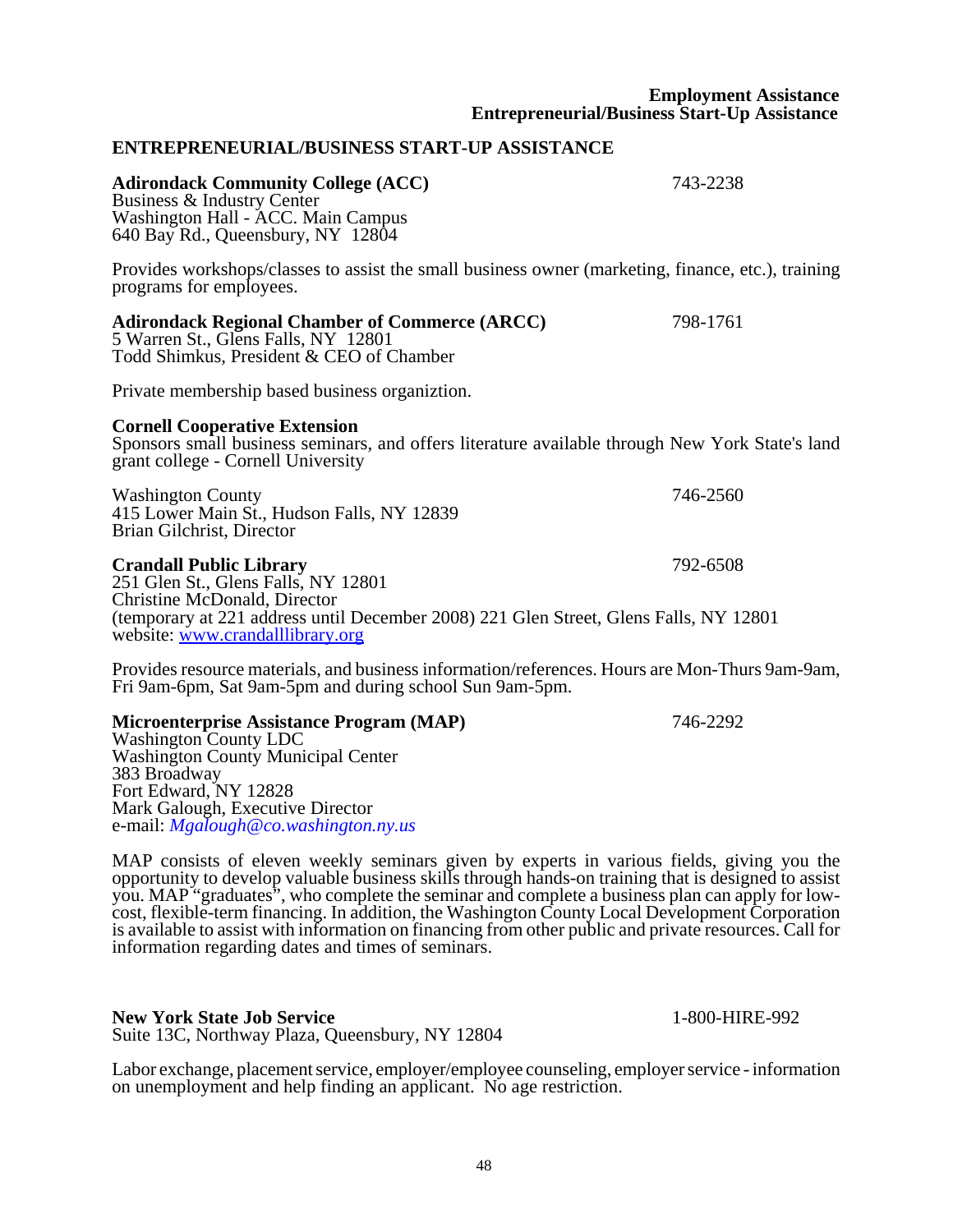# **FAMILY DEVELOPMENT**

#### **PARENTING**

#### **Community Based Parenting Classes**

The following community based organizations also offer workshops. There may be limitations to participation; for example, a parent may need to have their child participating in the program prior to enrolling in the class.

| <b>Cornell Cooperative Extension</b> | 746-2560 |
|--------------------------------------|----------|
| <b>Washington County</b>             |          |
| 421 Lower Main St.                   |          |
| Hudson Falls, NY 12839               |          |
| Brain Gilchrist, Director            |          |
| Cathy Sweet, Community Educator      | 746-2330 |
|                                      |          |

CCE organizes parenting classes at various times and locations throughout Washington County as the need arises. Call for schedule information.

| <b>Greater Adirondack Perinatal Network</b> | 761-0300 |
|---------------------------------------------|----------|
| 1 Broad St. Plaza, Glens Falls, NY 12801    |          |

Greater Adirondack Perinatal Network has an extensive parenting resource library. To obtain a bibliography of the available resources contact the Network at the address above. All videos, books, articles and professional materials available are housed at the Network.

#### **Planned Parenthood Health Services of Northeastern N.Y.**

Provides information and services related to family planning, reproduction, and sexuality to both women and men of all ages.

| <b>Warren County</b><br>135 Warren St., Glens Falls, NY 12801                                          | 792-0994 |
|--------------------------------------------------------------------------------------------------------|----------|
| <b>Washington County</b><br>11 Quaker St., Granville, NY 12832                                         | 642-1590 |
| Saratoga County<br>236 Washington St., Saratoga Springs, NY 12866                                      | 584-0041 |
| Southern Adirondack Library System (Local Libraries)<br>22 Whitney Place, Saratoga Springs             | 584-7300 |
| Most libraries have a wide selection of parenting books and videos.                                    |          |
| The Center for Children and Families<br>1 Lawrence St., Glens Falls, NY 12801<br>Lisa Woolfe, Director | 926-7100 |

Parent Support Groups are available in various towns in Washington and Warren Counties. Contact Molly McConnell, Program Coordinator at 926-7100.

| <b>Washington County Head Start</b>                        | 746-1666 |
|------------------------------------------------------------|----------|
| 1219 Dix Ave., Hudson Falls, NY 12839                      |          |
| Mary Wordelmann, Parent Involvement/Family Services Worker |          |

The parent involvement component is the cornerstone of the Head Start Program. Head Start parents are involved in every aspect of the program and benefit from the chance to learn and grow along with their children.

#### **Information/Education**

Resources and information in the form of newsletters, brochures/flyers, and videos relevant to today's family are available by contacting the following agencies: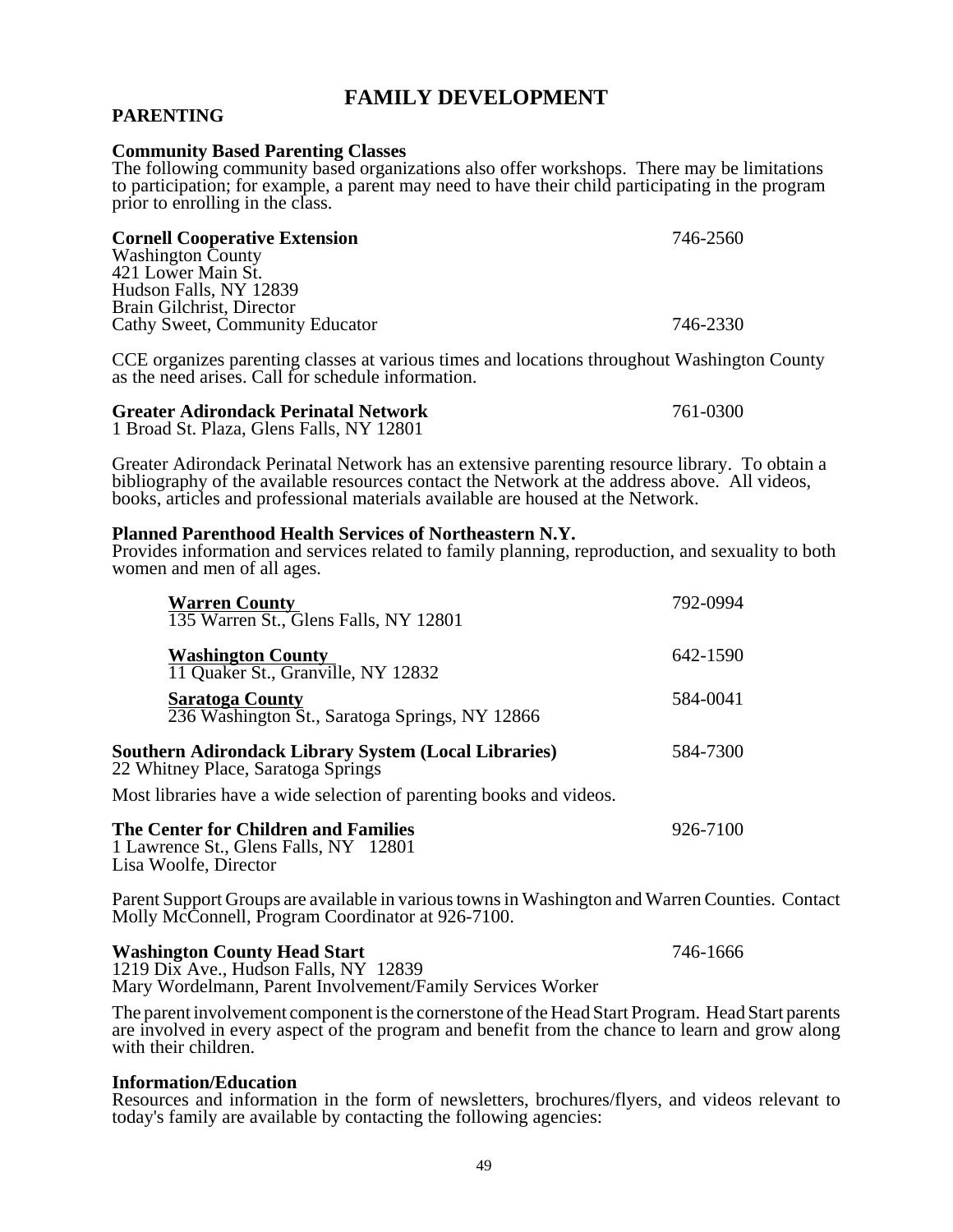| Southern Adirondack Education Center<br>142-144 Lower Dix Ave., Hudson Falls, NY 12839 | or<br>581-3552 |
|----------------------------------------------------------------------------------------|----------------|
| Dale Hagar, Coordinator                                                                |                |
| "KIDS CLUB" after school childcare located at various schools in Washington County.    |                |

**BOCES - After School Child Care** 746-3400

Open 7:30 am to 5:00 pm, Monday through Friday - college calendar.

**Adirondack Community College Child Care Center** 795-5250<br>640 Bay Rd., Oueensbury, NY 12804<br>ext. 206

**BOCES-Early Head Start** 746-3430

**CHILD CARE**

 $640$  Bay Rd., Queensbury, NY  $12804$ 

Child care center for children age 6 weeks to 5 years old.

Margaret Lennox, Director

Infant Child Care Center Building C 1051 Dix Ave., Hudson Falls, NY 12839 Margaret Lennox, Family Worker Supervisor Peg Vaughn, Director

Call for information.

**Southern Adirondack Childcare Network** 798-7972 88 Broad St.

Glens Falls, NY 12801 Lynn Sickles, Director

383 Broadway 746-2349 Fort Edward, NY 12828 Sue Kowaleski, Director

Provides information and referrals for licensed childcare providers in Warren & Washington Counties. Also provides information regarding becoming a licensed daycare provider.

**Family Development Child Care**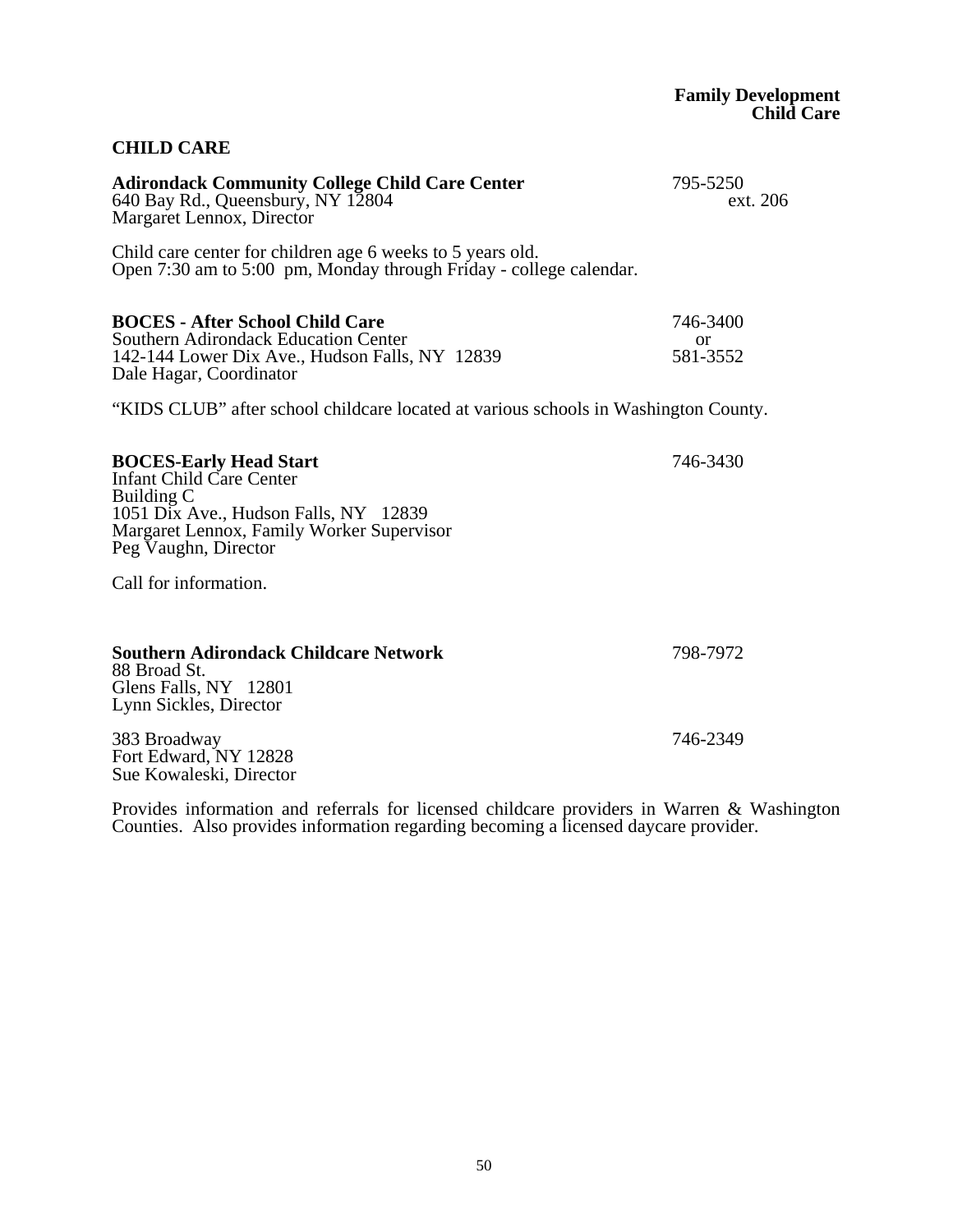# **Family Development Child Care**

**Subsidized Day Care** 746-2300 Washington County Department of Social Services 383 Broadway, Fort Edward, NY 12828 Connie Thompson, Day Care Coordinator

One problem for parents attempting to locate day care is the ability to afford quality day care. Parents can be subsidized by the Washington County Department of Social Services (DSS) if qualified.

#### **Washington County Child Care Programs** 746-2816

Washington County Head Start St. Paul's River St. Center 18 River St., Hudson Falls, NY 12839 Peg Vaughn, Director

Provides education and social service needs to low-income families with pre-school children, ages 3 to 5 years. Also available is child care for younger children.

| Dix Ave. Head Start/Early Head Start Ctr<br>1219 Lower Dix Ave.<br>Hudson Falls, NY 12839 | 746-1666 | Early Head Start<br>Dix Ave.<br>Hudson Falls, NY 12839          | 746-3434 |
|-------------------------------------------------------------------------------------------|----------|-----------------------------------------------------------------|----------|
| <b>Whitehall Center</b><br>Gray's Corner Rd.<br>Whitehall, NY 12887                       | 499-1900 | <b>Granville Center</b><br>16 Church St.<br>Granville, NY 12832 | 642-0661 |
| ACC Head Start/Early Head Start/ Child Care Center<br>640 Bay Rd.<br>Queensbury, NY 12804 |          | 793-0529                                                        |          |
| Cambridge Valley<br>92 Spring St.<br>Cambridge, NY 12816                                  |          | 747-2816                                                        |          |
| YMCA - School Age Child Care (SACC)<br>600 Upper Glen St., Glens Falls, NY 12801          |          | 793-3878                                                        |          |

Zach Mazza, Youth and Family Director

After School child care on site and at some schools. Kindergarten to age 14.After school child care is available in some schools in Warren County. Call for more information.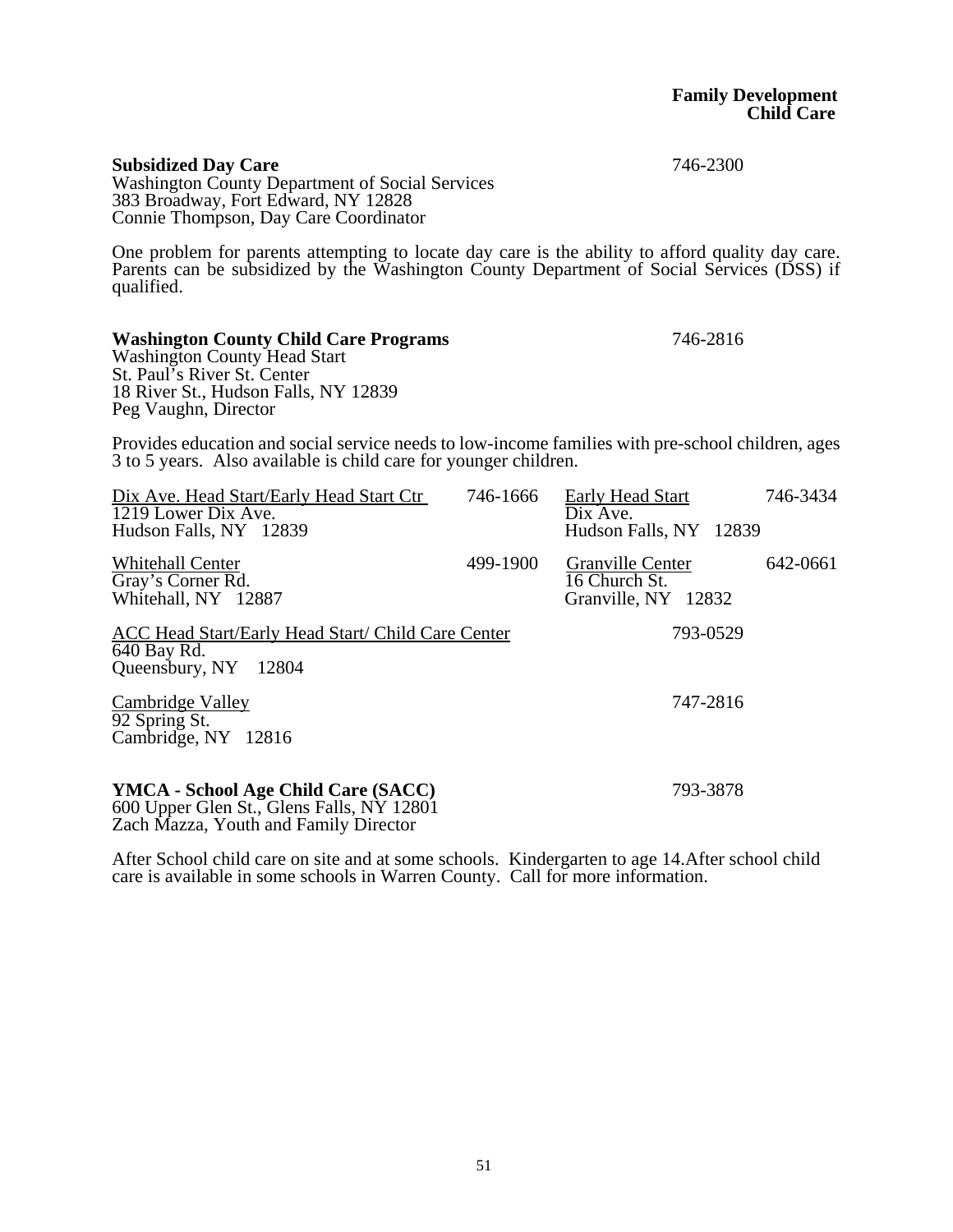52

#### **FAMILIES IN CONFLICT**

**Center for Children and Families** 926-7100

Evergreen Plaza 453 Dixon Rd. Queensbury, NY 12804

The Center for Children and Families runs support groups for parents of children with emotional disorders. Prior to joining the group, parents often meet with Molly McConnell (group facilitator) to determine if the family situation is appropriate for participation in the group. Participation is free.

#### **Mediation Services** 584-6361

480 Broadway LL-32 Saratoga Springs, NY 12866 Sarah Rudgers-Tysz, Director

Sponsored by NYS Office of Court Administration to provide people, through mediation, an opportunity to discuss their disputes and seek resolutions to them without becoming directly involved with the court system.

Mediation is a process which brings people together with an impartial mediator to discuss their situation and achieve a lasting solution. It is confidential and it is a voluntary, peaceful method to resolve conflicts between neighbors, relatives, friends or business people. Mediation accepts referrals from individuals, schools, relatives, clergy, friends, police, lawyers, social workers, etc. and covers a broad array of conflicts, from parent/child relationships to consumer/merchant complaints.

**Washington County Department of Social Services** 746-2300

383 Broadway, Fort Edward, NY 12828 Tammy Delorme, Commissioner Sherry Allen, Director

Child Preventive Services The goal of Preventive Services is to prevent foster care placement. Caseworkers work with the families in order to increase self-sufficiency.

Specific DSS Preventive Services often include, but are not limited to, transportation, clinical services, parenting education, daycare, respite care, emergency food & shelter and financial supplements.

**Washington County PINS Diversion** 746-2300 Washington County Social Services Department 383 Broadway, Fort Edward, NY 12828 Tammy Delorme, Commissioner Sherry Allen, Director

The primary goal of PINS Diversion is to divert youth from Family Court. School, family or concerned adults may refer a youth to PINS Diversion by contacting Probation. Appropriate referrals are for youth who are incorrigible, are engaged in offenses such as truancy or criminal behaviors. While in the program, a youth and family agree to participate in various services (such as psychological, educational, medical, etc.) as deemed necessary by a case review team and to abide by a behavior contract that states certain expected behaviors. This program is not punishment, it is a step to developing better life skills.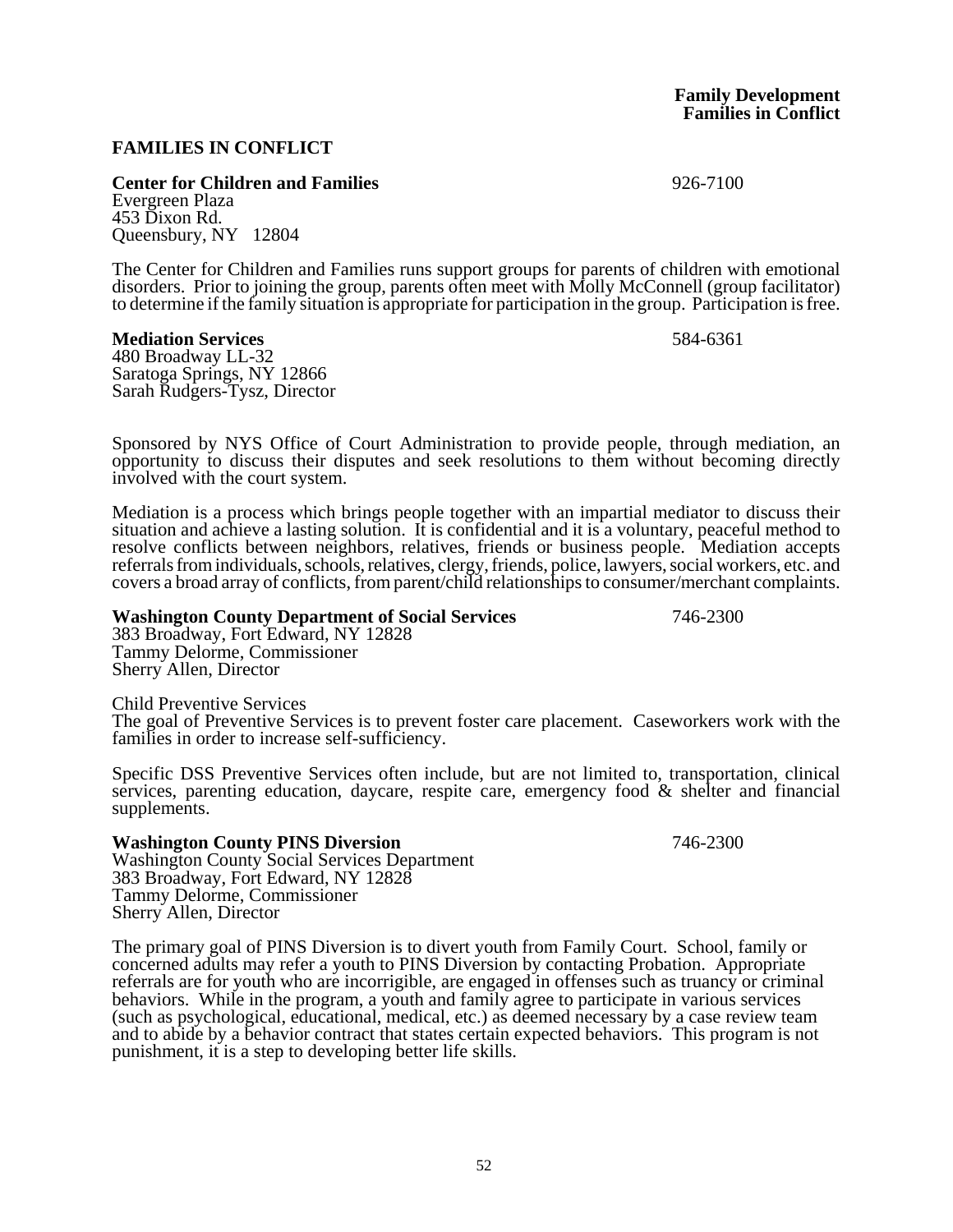# **HEALTH**

#### **HEALTH SERVICES**

| <b>Abortions Alternative</b><br>Office opened Monday through Friday 9:00-5:00                                         | 24 hours - 1-800-648-HELP<br>1-800-648-4357 |
|-----------------------------------------------------------------------------------------------------------------------|---------------------------------------------|
| <b>AIDS Council of Northeastern New York</b>                                                                          | Hotline 1-800-201-2437                      |
| Tri-County Area<br>10 Lacrosse St., Suite 12, Glens Falls, NY 12801<br>John Sullivan, Site Coordinator                | 743-0703                                    |
| Albany Office<br>88-4 <sup>th</sup> Avenue, Albany, NY                                                                | Hotline 1-800-660-6886                      |
| The local AIDS Council serves Warren, Washington and Saratoga Counties.<br>All services are available free of charge: |                                             |

Education:

Professional HIV/AIDS educators bring up-to-date HIV/AIDS information to health-care professionals, schools, businesses, and community organizations.

#### Client Services:

Case Management has in-depth assessment of individual and family needs including: housing, financial, medical and legal concerns, advocacy, crisis intervention, and referrals for substance abuse treatment and to other local service providers. Intensive case management, including short-term counseling and support groups, are available for clients and their families.

#### **American Cancer Society** 792-5358

959 State Rte. 9, Mt. Royal Plaza, Queensbury, NY 12804 toll free, 24/7 1-800-ACS-2345 website: www.cancer.org

Information for Warren, Washington and Saratoga Counties: Keith Davidson, Adirondack Regional Director Patricia Walsh, Administrative Assistant Provides a variety of services to individuals with cancer (i.e. free dressing closet, free loan closet,

| road to recovery).                                                            |               |
|-------------------------------------------------------------------------------|---------------|
| <b>American Diabetes Association</b><br>7 Washington Square, Albany, NY 12205 | 888-342-2383  |
| <b>American Lung Association of New York State</b>                            | 465-2013      |
| 155 Washington Ave., Suite 210                                                | Ext. 300      |
| Albany, NY 12210                                                              | FAX: 465-2926 |

Provides self-help programs, group clinics and educational information regarding the hazards of smoking.

| <b>Arthritis Foundation Northeastern New York Chapter</b> | 456-1203 |
|-----------------------------------------------------------|----------|
| 1717 Central Ave., Colonie, NY                            |          |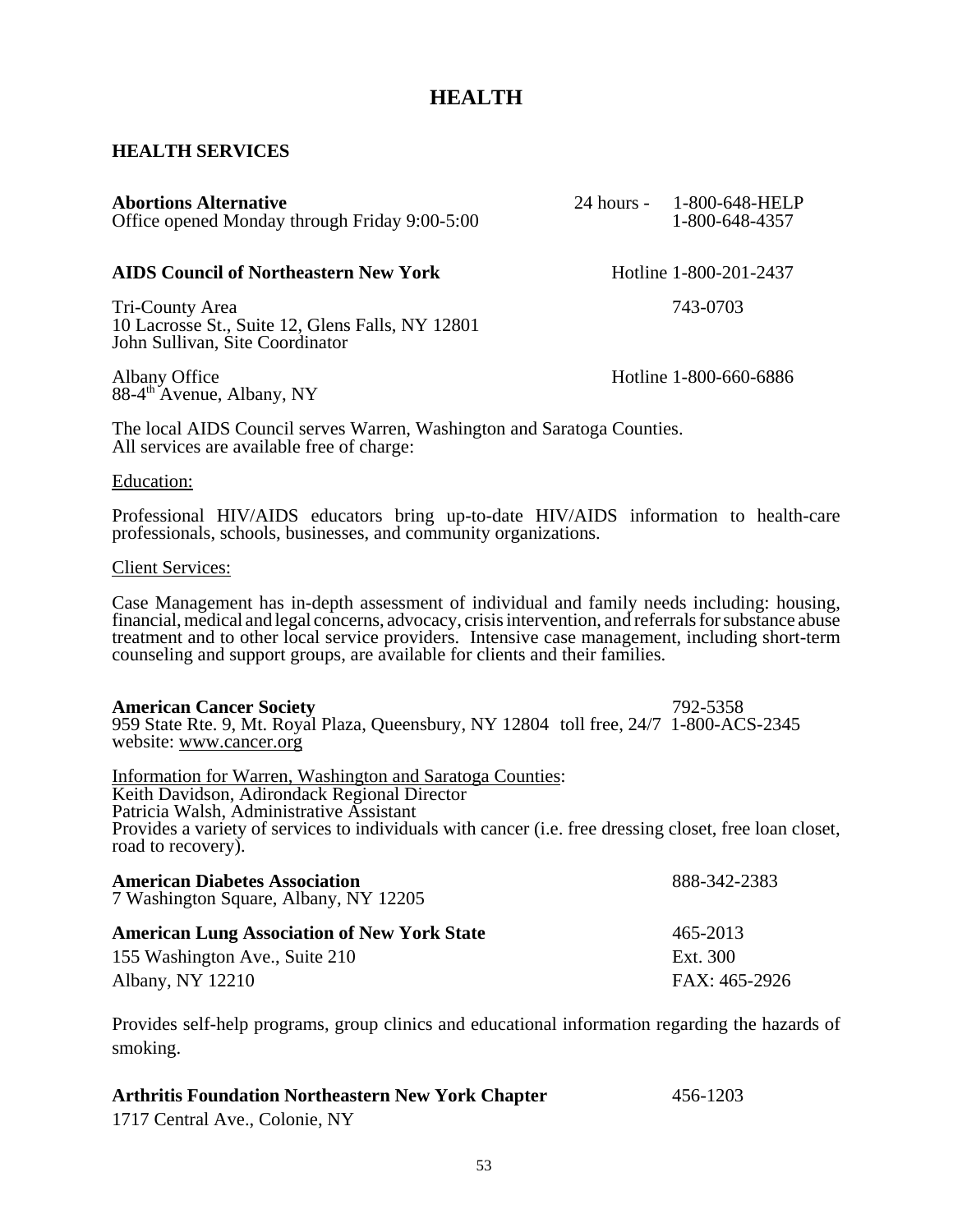**Birthright of Greater Glens Falls** 792-6539

22 Center St. Glens Falls, NY 12801 Barbara Quaresima, Director

Hours- Tuesday 10-1, First Saturday 10-1, any other by appointment

Emergency crisis pregnancy center. Provides free pregnancy testing, maternity clothes, baby clothes and any help which pregnant teens or women may need. All services are free and confidential.

#### **Caritas, Inc.** 798-6648

142 Bay St., Glens Falls, NY 12801 Denise Smith, Executive Director

Provides support to the seriously ill or terminally ill. Provides transportation, emotional support and companionship. No fee for services.

#### **Community Maternity Services** 642-1471

Washington County

19 Buckley Ave., Granville, NY 12832 Dahlia Del Debbio, Director

Integrated program of counseling, guidance, advocacy and health care monitoring to pregnant and parenting adolescents and their families through direct service and referral. Free pregnancy testing and free parenting classes. No age limit.

Through outreach services (home visits), CMS acts as an advocate on behalf of the adolescent, providing direct service and/or referrals in the following areas:

| Pre/post natal medical care             | Adoption                   |
|-----------------------------------------|----------------------------|
| Preparation for childbirth and delivery | Transportation             |
| Continuing education provisions         | <b>Foster Care</b>         |
| Nutrition education                     | <b>Residential Care</b>    |
| Health education                        | Child Care                 |
| Counseling                              | Consumer education         |
| Pregnancy testing                       | Pediatric health care      |
| Housing                                 | Financial assistance       |
| Parenting education                     | <b>Employment training</b> |
| Legal advocacy                          |                            |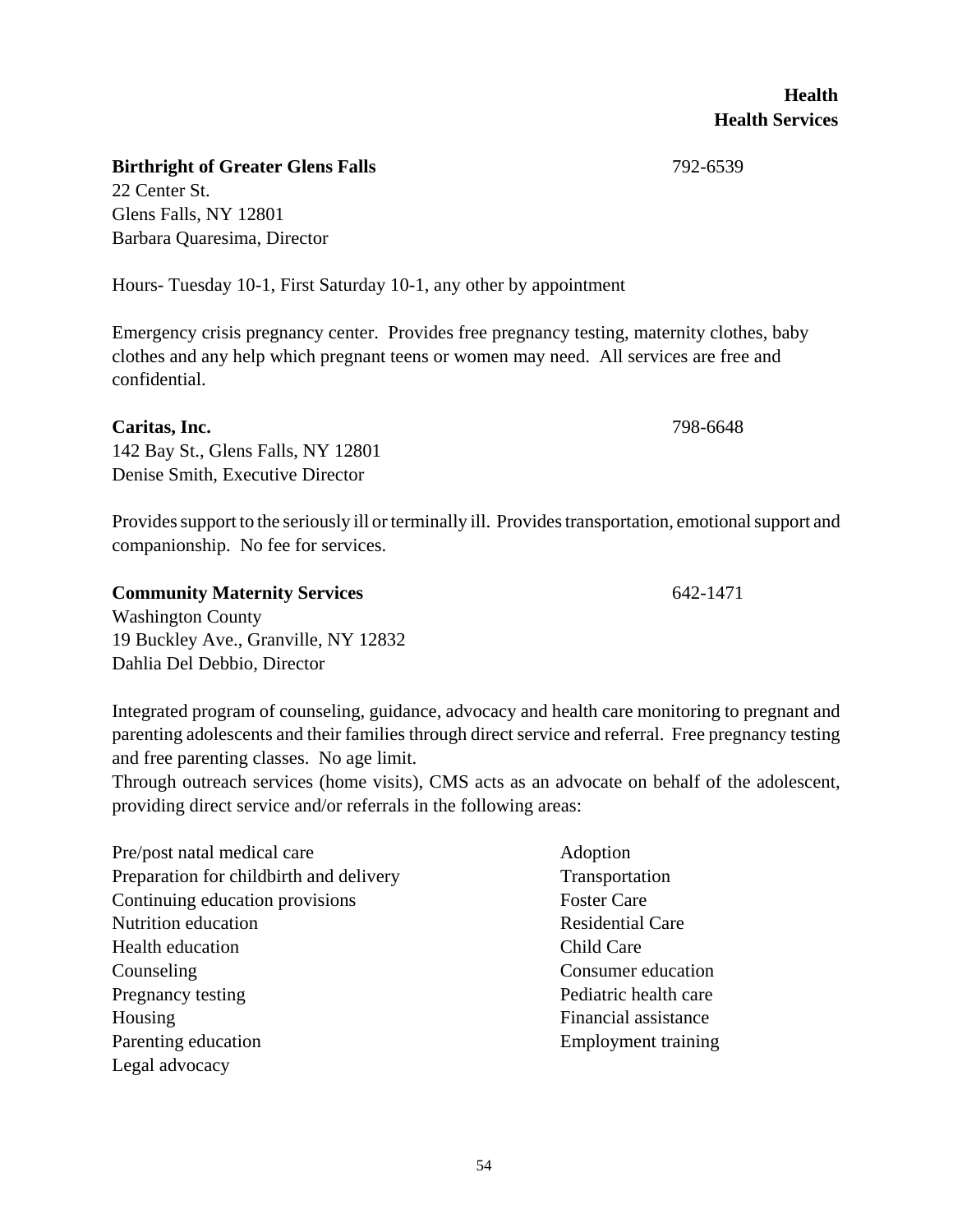| Monday - Friday 7:00am to 5:00pm<br>Saturday, Sunday, and holidays - 8:00am - 12:00pm                                                                                                                                                                 |                |
|-------------------------------------------------------------------------------------------------------------------------------------------------------------------------------------------------------------------------------------------------------|----------------|
| <b>Dental Van</b><br>Dr. Michael E. Valla, Dentist                                                                                                                                                                                                    | 926-5908       |
| Serves all school districts in Warren, Washington, Hamilton and Essex Counties. Dental care<br>provided to income eligible children through the area school system.                                                                                   |                |
| <b>Epilepsy Foundation of America</b><br>Hotline for information and referral.                                                                                                                                                                        | 1-800-332-1000 |
| <b>Foothills Clinic</b><br>37 Everts Ave., Glens Falls, NY 12801<br>Jackie Parten, Clinic Director                                                                                                                                                    | 793-4700       |
| Offers therapy services in a variety of specialty areas under the direction of a qualified physici<br>occupational, speech and physical therapy, psychological services, rehabilitation counseling, heal<br>care, and social services. Fees arranged. |                |
| <b>Glens Falls Association for the Blind</b><br>144 Ridge St., Glens Falls, NY 12801<br>Philip Jessen, CEO                                                                                                                                            | 792-3421       |
| <b>Glens Falls Association for the Hearing Impaired</b><br>126 South St., Glens Falls, NY 12801<br>Sandra Clark, Director                                                                                                                             | 761-0554       |
| Services and support for the hearing impaired including sign language classes, advocacy, mont<br>newsletter, hearing equipment loan out, education and support groups. Speech reading classes                                                         |                |
| <b>Glens Falls Hospital</b><br>100-102 Park St., Glens Falls, NY 12801                                                                                                                                                                                | 926-1000       |

**Convenient Medical Care** 792-2181

319 Bay Rd., Queensbury, NY 12804 Walk in medical care available, most insurances accepted.  **Health**

 **Health Services**

Lifeline Medical Social Service Dept.- Case Management Speech, Language and Audiology Clinic Emergency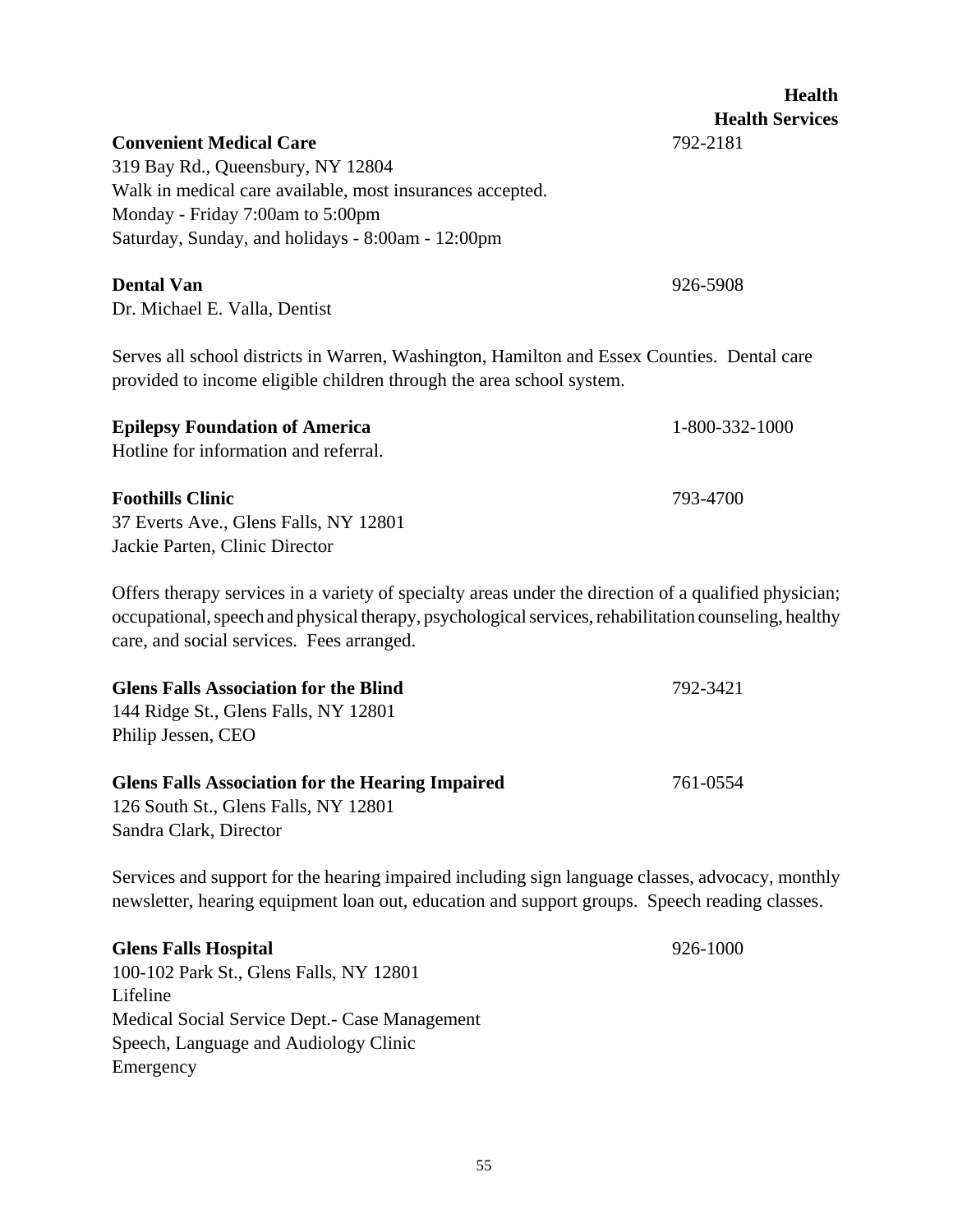## **Health Health Services**

| <b>Glens Falls Snuggery Education Program</b><br>Glens Falls Hospital<br>100-102 Park St., Glens Falls, NY 12801                                                                                                                                | 926-6095       |
|-------------------------------------------------------------------------------------------------------------------------------------------------------------------------------------------------------------------------------------------------|----------------|
| Geri Finnegan-Department Sect for Appts<br>Diane Read Kerchner, Director of Women's Children Services                                                                                                                                           | 926-6094       |
| Classes available on infant care, sibling attended delivery, breast-feeding, childbirth, preparation,<br>infant and toddlers CPR, boot camp for dads, massage during pregnancy and after infant massaging<br>classes.                           |                |
| <b>Hudson Headwaters Health Network</b><br>3767 Main St., Warrensburg, NY 12885<br>Dr. John Rugge, Executive Director<br>Paul Bachman, Medical Director                                                                                         | 623-2844       |
| <b>Juvenile Diabetes Foundation International</b><br>Hotline for information and referral. Involved with fund raising, and searches for cure. Provide<br>information and referral brochures.                                                    | 1-800-533-2873 |
| <b>Medicaid</b><br><b>Washington County Department of Social Services</b><br>383 Broadway, Fort Edward, NY 12828                                                                                                                                | 746-2300       |
| <b>Medicare</b><br>Social Security Office<br>17 Cronin Rd., Queensbury, NY 12804                                                                                                                                                                | 1-800-772-1213 |
| <b>MOMS</b> program (Medicaid Obstetrical Maternal Services)<br><b>Washington County Public Health Service</b><br>415 Lower Main St., Annex Bldg #1<br>Hudson Falls, NY 12839<br>Patty Hunt, Program Coordinator<br>Dorren Streeter, Supervisor | 746-2400       |

The MOMS Program is a service provided by Public Health Nurses that can initiate and expedite the Medicaid enrollment process for eligible pregnant women. Even if a woman is working, she may be eligible for Medicaid and the MOMS program. The program also provides health supportive services to pregnant women who are already receiving Medicaid benefits. Services include: One-on-one prenatal, postpartum and newborn care education, guidance in obtaining

cont. on next page...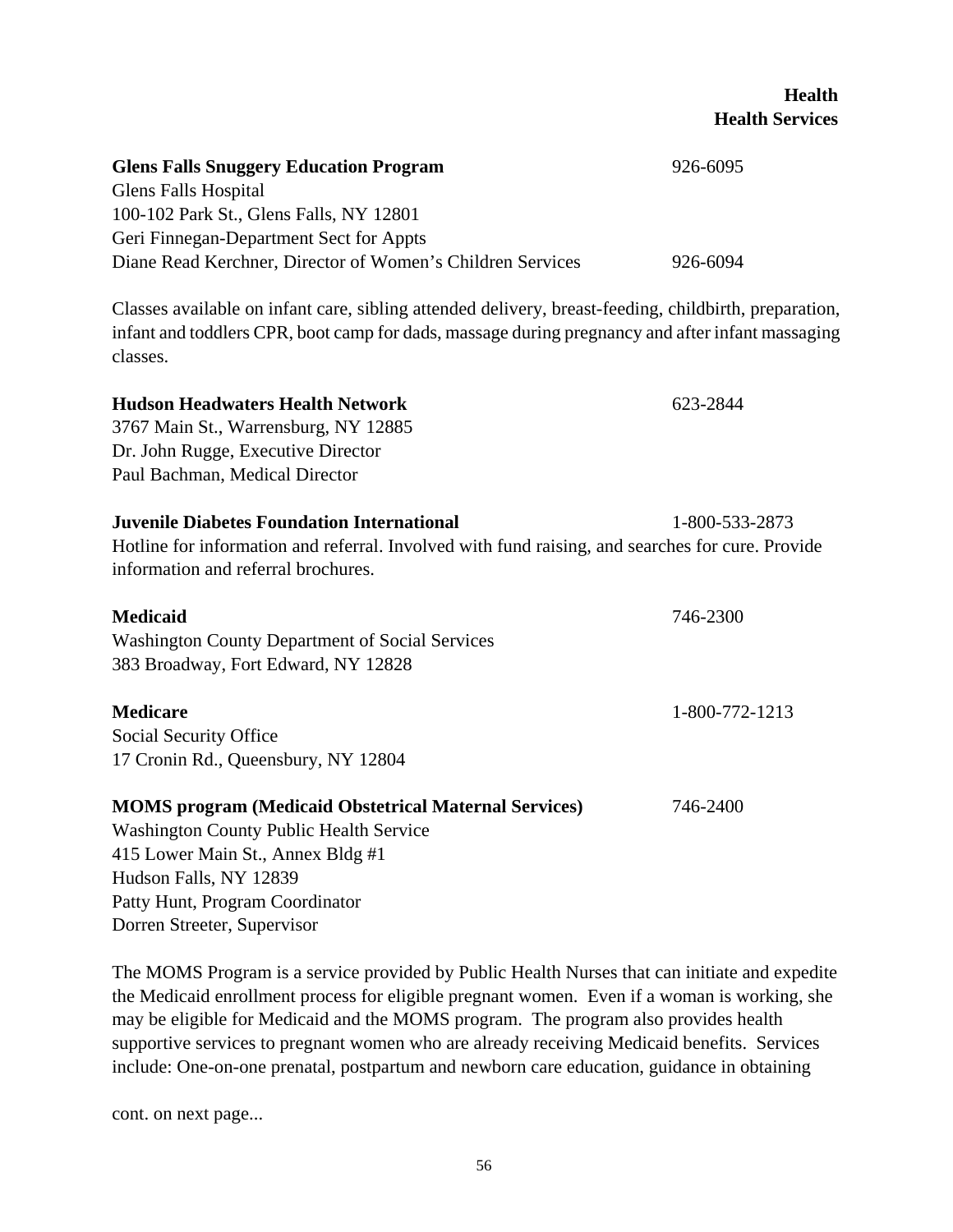prenatal care from a physician or certified nurse mid-wife, available childbirth education and parenting classes, HIV counseling and testing obtaining WIC (food assistance), pediatric services and services available through Washington County Social Services such as transportation to doctor's appointments and financial assistance programs.

| <b>Muscular Dystrophy Association</b>                                                  | 489-5495 |
|----------------------------------------------------------------------------------------|----------|
| 1 Marcus Blvd., Suite 203, Albany, NY 12203                                            |          |
| Penny Brand, Program Service Coordinator                                               |          |
| <b>National Kidney Foundation of Northeastern New York</b>                             | 458-9697 |
| 99 Troy Rd., East Greenbush 12061                                                      |          |
| website: nkfneny.org                                                                   |          |
| NYS Brain Injury Association Family Advocacy Counseling Training Service               |          |
| 10 Colvin Ave., Albany, NY 12206                                                       | 459-7911 |
| This association provides information and referrals to individuals with head injuries. |          |

| NYS Department of Health - Glens Falls District Office | 793-3893      |
|--------------------------------------------------------|---------------|
| 77 Mohican St., Glens Falls, NY 12801                  | Fax: 793-0427 |
| Anita Gabalski, District Director                      |               |

Serves Warren / Washington / Saratoga Counties. Seven inspectors and five engineers; inspect facilities - restaurants, campgrounds, trailer parks, subdivision reviews on environmental health programs, public water supply, swimming pools, beaches, wastewater treatment facilities, mobile home parks and much more, lead testing and oversees health officers in the tri-county area.

| <b>NYS Growing Up Healthy</b>                                           | 1-800-522-5006 |
|-------------------------------------------------------------------------|----------------|
| <b>Parkinson's Disease National Foundation</b>                          | 1-800-327-4545 |
| <b>Planned Parenthood Mohawk Hudson, Inc.</b>                           |                |
| <b>Washington County</b><br>11 Quaker St., Granville, NY 12832          | 642-1590       |
| Glens Falls<br>135 Warren St., Glens Falls, NY 12801                    | 792-0994       |
| Schenectady (main office)<br>1040 State St., Schenectady, NY 12305-1199 | 374-5353       |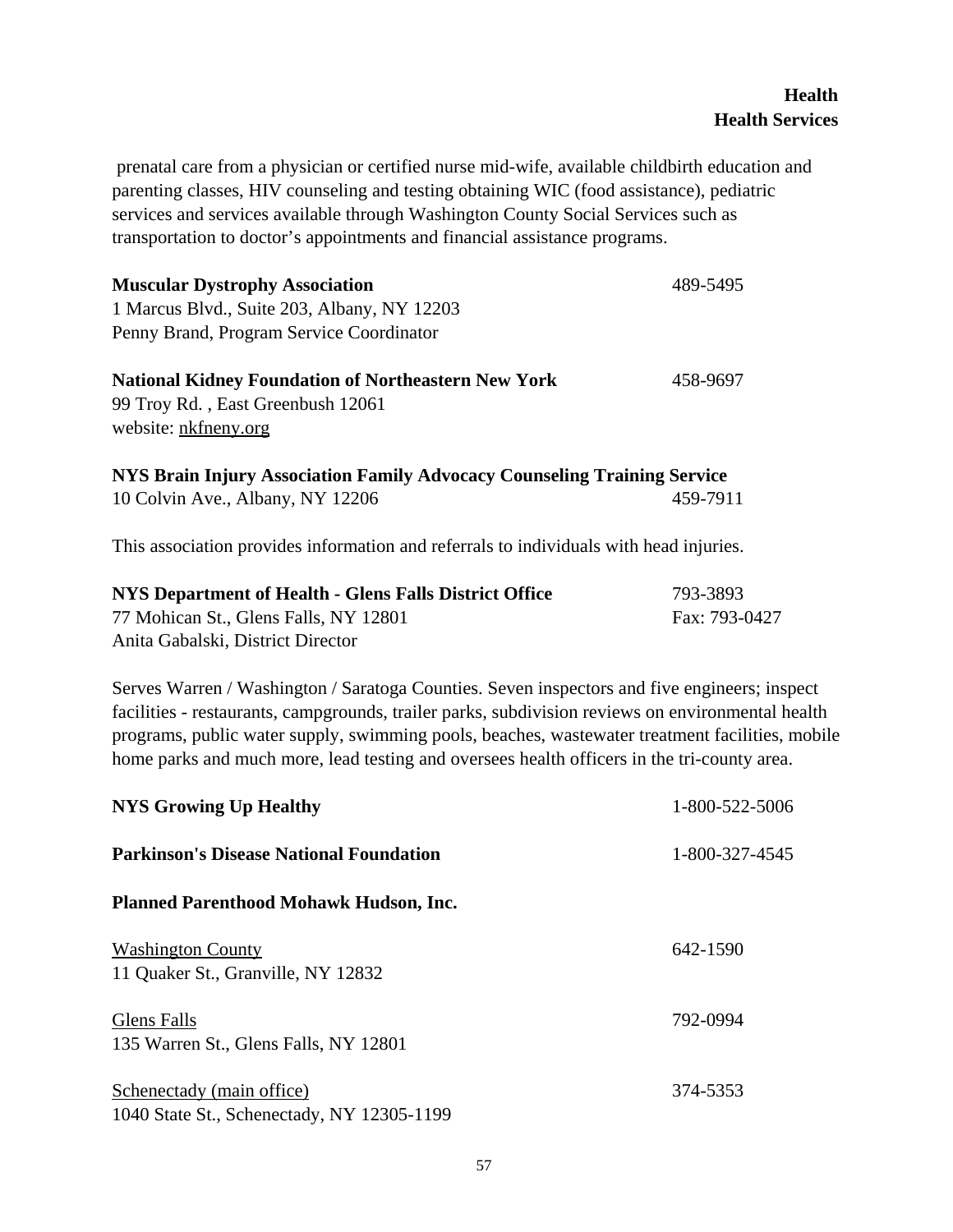| <b>Public Health Services</b><br>415 Lower Main St., Annex Bldg. #1<br>Hudson Falls, NY 12839<br>Patricia Harrison, Director<br>Noreen Nolan, Assistant Director      | 746-2400 |
|-----------------------------------------------------------------------------------------------------------------------------------------------------------------------|----------|
| No eligibility requirements. 2 months to 5 years.<br>Physicals and immunizations. Fee is \$6, but can be waived.                                                      |          |
| <b>Regional Diabetes Center</b><br><b>Glens Falls Hospital</b><br>102 Park St., Pruyn Pavilion, 3rd floor, Glens Falls, NY 12801<br>Lisa Hodgson, Program Coordinator | 926-2613 |
| Support group, diabetic screening, educational services and counseling.                                                                                               |          |

| <b>Sexually Transmitted Disease Clinic</b> | 761-3837 |
|--------------------------------------------|----------|
| Glens Falls Health Center                  |          |
| 65 Ridge St., Glens Falls, NY 12801        |          |

Testing for STDs is available at Planned Parenthood and Private Physicians

Warren and Washington Counties offer a joint, sexually-transmitted disease clinic at the Glens Falls Health Center. The clinic is free to participants and no appointment is necessary. AIDS testing, at the Glens Falls Health Center, is on the second and fourth Monday of each month - 10:30 AM to 3:30 PM. - Free. Other tests are done on Tuesdays - 7:00 AM to 8:30 PM - Free.

| <b>Sexually Transmitted Disease Hotline</b>  | 1-919-361-8488 |
|----------------------------------------------|----------------|
| The Health Center on Broad Street            | 792-2223       |
| 100 Broad St., Glens Falls, NY 12801         |                |
| Accept all Medicaid and Medicare patients    |                |
| Monday - Friday 8:30 AM to 8:30 PM           |                |
| Saturday and Sunday 9:00 AM to 5:00 PM       |                |
| The Leukemia and Lymphoma Society            | 438-3583       |
| 5 Computer Dr. West, Albany, NY 12205        |                |
| Maureen O'Brien-Thornton, Executive Director |                |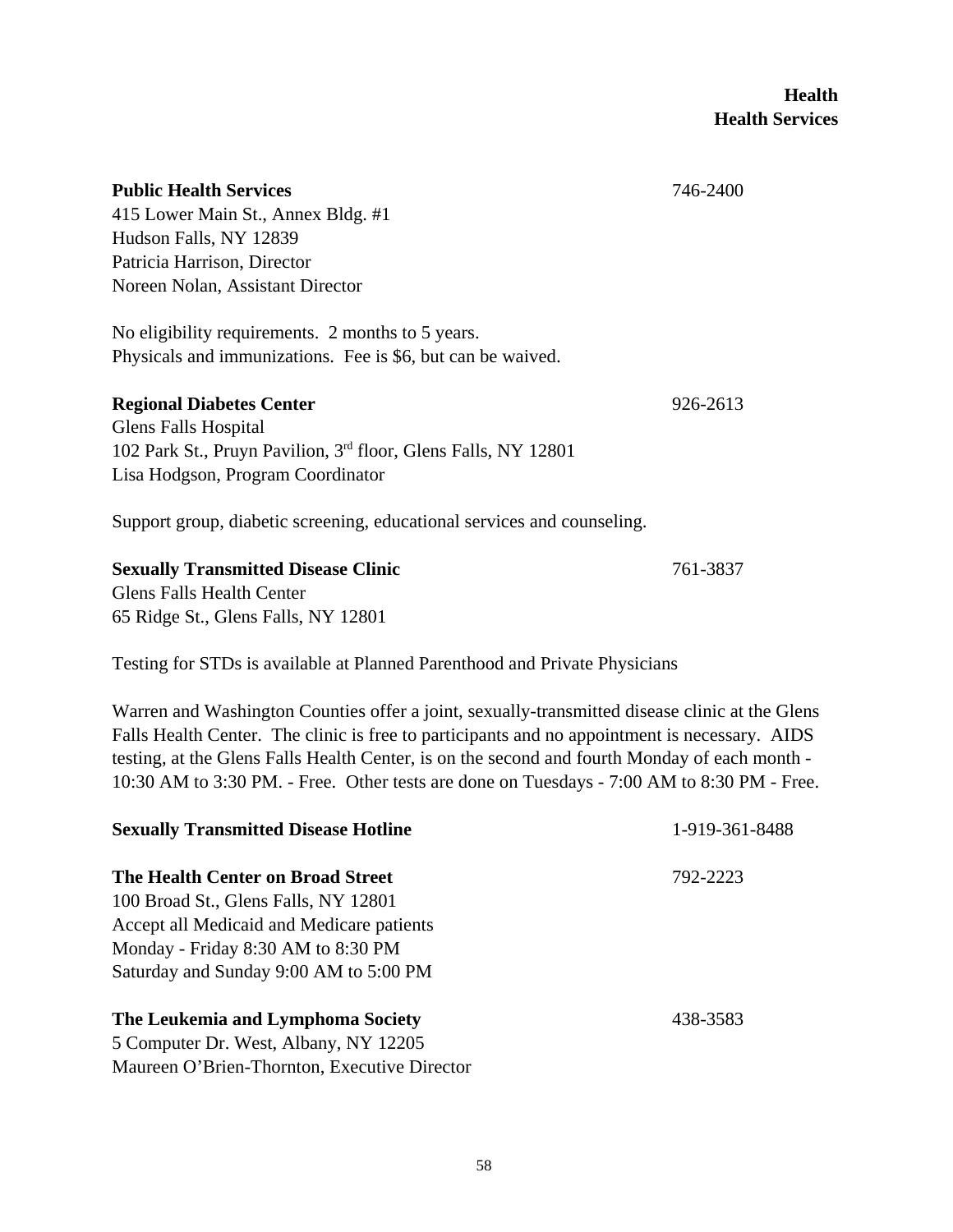#### **WIC (Women, Infants & Children)** 746-2400

Washington County Public Health 415 Lower Main St., Annex Bldg. #1 Hudson Falls, NY 12839 Marge Irwin, Coordinator

Food vouchers and educational information are available for pregnant, nursing or postpartum women, infants and children to age 5 who are income eligible. Eligibility is roughly 185% above the poverty level. WIC clinics are held at various locations throughout Washington County: Cambridge, Granville, Greenwich, Whitehall and Hudson Falls. Warren County WIC Clinics are held at North Creek, W. Glens Falls, Bryant Lake, Glens Falls, Lake George, Warrensburg and Luzerne.

### **NUTRITION EDUCATION**

## **Cornell Cooperative Extension of Washington County** 746-2560 415 Lower Main St., Annex Bldg. #1 1-800-548-0881 Hudson Falls, NY 12839 Brian Gilchrist, Director Dan Carusone, Nutrition Education Program Supervisor

Nutrition Education Program (NEP) provides Nutrition Program Assistants to work with individuals and families with children, who are living on limited resources. NEP offers handson, at-home and group learning experiences in the area of nutrition, health, food safety, shopping skills, meal management, and budgeting. Referrals taken at above phone number and address.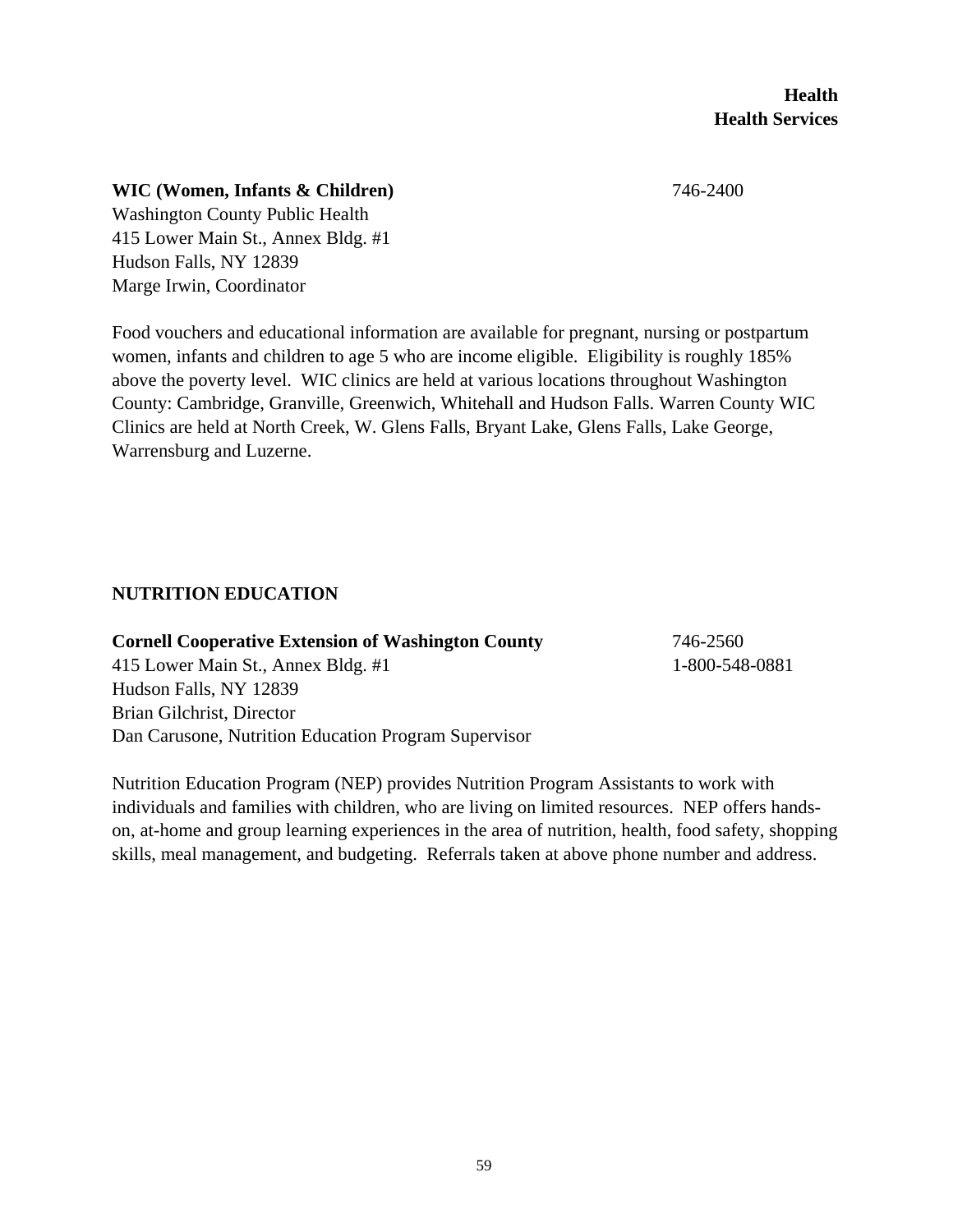# **SENIOR CITIZENS SERVICES**

| <b>American Association of Retired Persons</b>                                                                                                          | 745-5006 |
|---------------------------------------------------------------------------------------------------------------------------------------------------------|----------|
| North Country Chapter 3891, Queensbury, NY 12804                                                                                                        |          |
| Margaret Souran, President                                                                                                                              |          |
| For persons 50 years and older. Local chapters of a national organization which affects older<br>citizens. Volunteers for different Community services. |          |

# **Elderly Day Care Programs**

| Fort Hudson Nursing Home                                                                | 747-2811 |
|-----------------------------------------------------------------------------------------|----------|
| 319 Broadway, Fort Edward, NY 12828                                                     |          |
| <b>Holbrook Adult Home</b><br>73 North St., Granville, NY 12832 Judy Holbrook, Director | 642-3476 |
| Pleasant Valley<br>4573 State Rte. 40, Argyle, NY 12809                                 | 638-8274 |

Elderly Day Care programs that are open to people who do not require continuous 24-hour a day inpatient care. Call for further information. Has a social, adult day-care program.

| <b>EPIC</b> - Elderly Pharmaceutical Insurance Program                                        | 1-800-332-3742 |
|-----------------------------------------------------------------------------------------------|----------------|
| Call for information.                                                                         |                |
| <b>Greater Adirondack Home Aides</b>                                                          | 926-7070       |
| 5 Warren St., Glens Falls, NY 12801                                                           |                |
| John Penzer, CEO                                                                              |                |
| Provides trained and professionally supervised home-health aides to help the ill, elderly and |                |
| disabled in their homes. Contact services will be arranged.                                   |                |

| Life Line - Glens Falls Hospital       | 926-2130 |
|----------------------------------------|----------|
| 16 Pearl St., Glens Falls, NY 12801    |          |
| Stacy Murphy, Lifeline Program Manager |          |

A personal response system which links you to 24-hour assistance at the push of a button.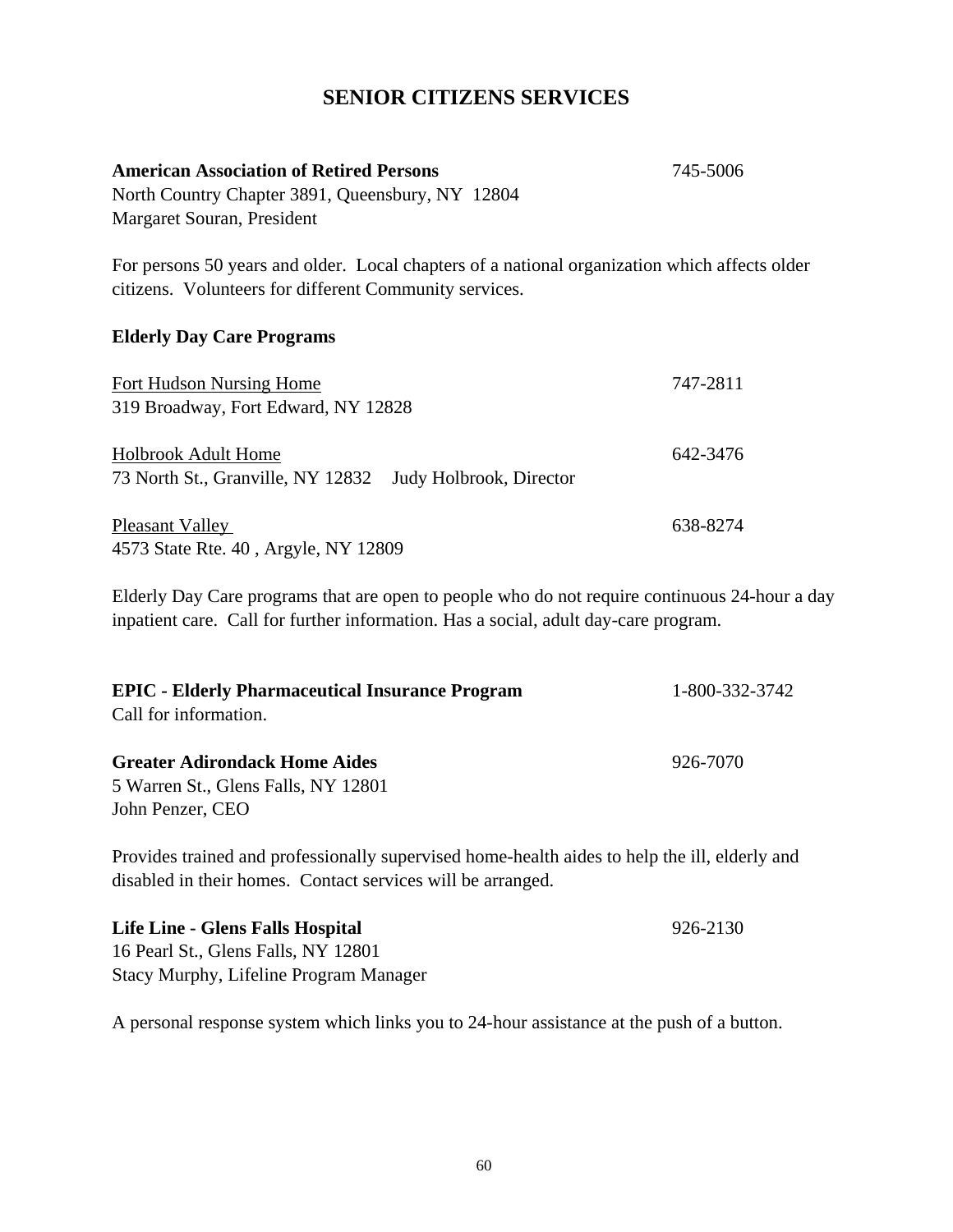#### **Retired Senior Volunteer Program (RSVP)** 743-9158

696 Upper Glen Street, Queensbury, NY 12804 Amy Collins, Project Director

Senior volunteer opportunity for 55 years and older. Addresses critical community needs in the communities of Warren and Washington Counties.

#### **Senior Citizens Centers**

| <b>Glens Falls Center</b>                 | 793-2189 |
|-------------------------------------------|----------|
| 380 Glen St., Glens Falls, NY 12801       |          |
| Rene Clements, Director                   |          |
| <b>Moreau Community Center</b>            | 792-6007 |
| 144 Main St., South Glens Falls, NY 12803 |          |
| Douglas Taylor, Director                  |          |

#### **Senior Citizens Programs**

Argyle Senior Citizens Argyle Fire Station Argyle, NY 12809 1<sup>st</sup> and 3<sup>rd</sup> Wednesday each month at 10 am

Socialization, community service, donate to local firehouse and library. Hold meetings two times a month with educational speakers. Hold parties, picnics, and sponsors trips.

Glen View Elder Club 793-0247 691 Glen St., PO Box 303, Glens Falls, NY 12801

Provides services for senior day care. Offers socialization, supervision and health monitoring, medicine administration, personal care assistance, hot noon meal, transportation for an additional fee, individual and group activities, community outings, and inter-generational activities. Open

Sixty Plus Senior Citizens 747-9352 78 Oak St., Hudson Falls, NY 12839 Joe Vanderwerken, President

Club meets every Tuesday and Thursday. Sponsors trips once a month during warm weather.

cont. on next page...

Monday to Friday 8:00 am to 4:30 pm. Sliding fee scale and half day rates, when applicable.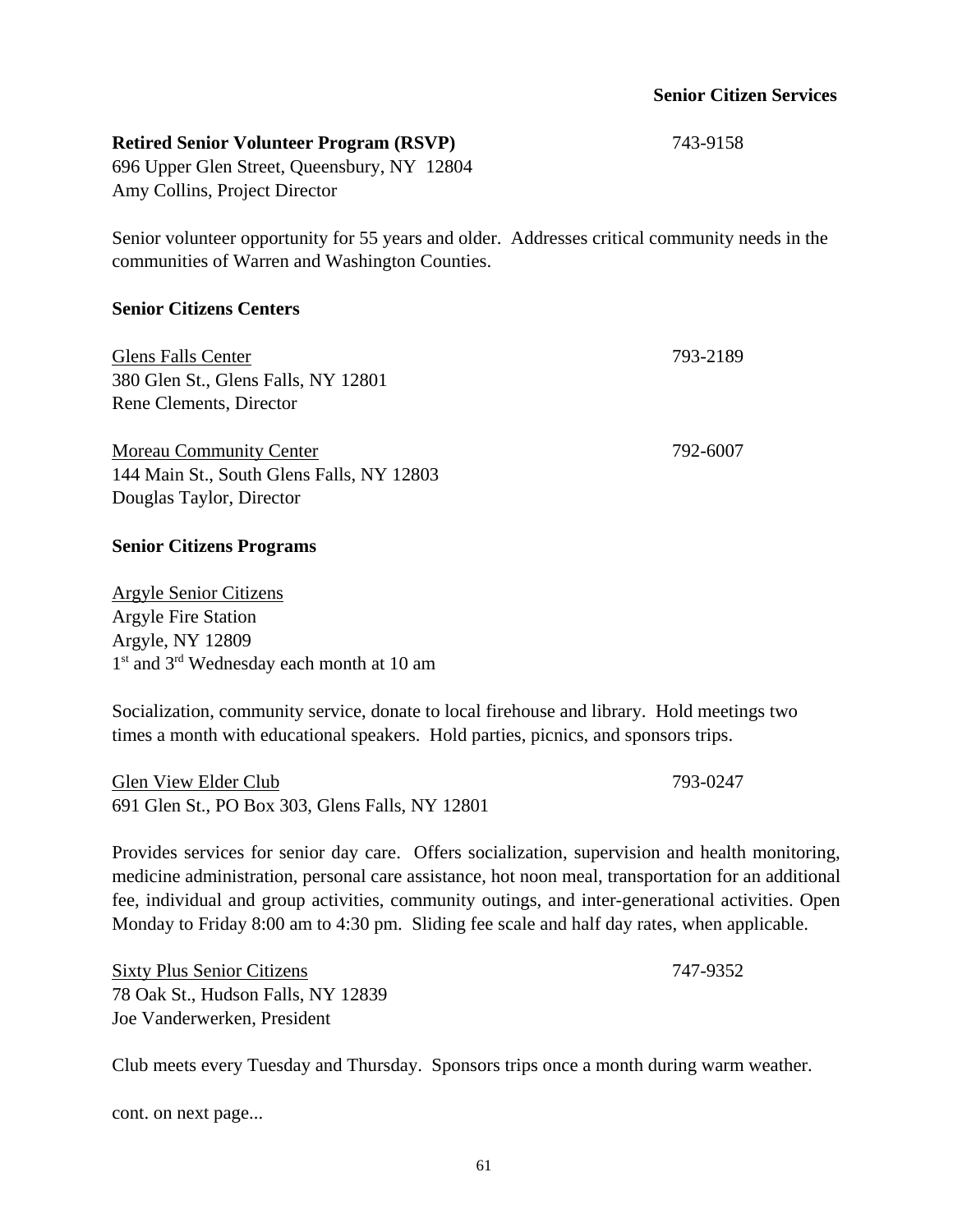Bingo is scheduled two times a month. Activities such as pool table, shuffle board, crafts are available. Osteoporosis Exercise Club meets every Tuesdays/Thursdays from 9 am - 10 am. Walking Club at the Glens Falls Civic Center on Tuesdays/Thursdays 11 am - 12 Noon. Also there is line dancing on Tuesdays/Thursdays. \$2.00 luncheon is served Monday - Friday, in conjunction with the Washington County Office of the Aging Nutrition Site. There is a library available at the center. Transportation is available upon request.

| <b>Washington County Economic Opportunity Council</b> | 746-2390 |
|-------------------------------------------------------|----------|
| 383 Broadway, Fort Edward, NY 12828                   |          |
| Joan Tarantino, Executive Director                    |          |

Offers an emergency services program that winterizes homes of low income, disabled or senior citizens, in attempt to make homes more energy efficient.

| <b>Washington County Nutrition Program</b> | 746-2420 |
|--------------------------------------------|----------|
| Washington Office for the Aging            |          |
| 411 Lower Main St., Hudson Falls, NY 12839 |          |
| Claire Murphy, Director                    |          |

Home-delivered meals can be arranged for the homebound due to illness. Call for information.

| <b>Washington County Office for the Aging</b> | 746-2420 or    |
|-----------------------------------------------|----------------|
| 383 Broadway, Fort Edward, NY 12828           | 1-800-848-3303 |
| Claire Murphy, Director                       |                |

Public agencies that provide residents with in-home services, job referrals, energy assistance, financial assistance for prescription drugs, and information regarding subjects of interest to older people.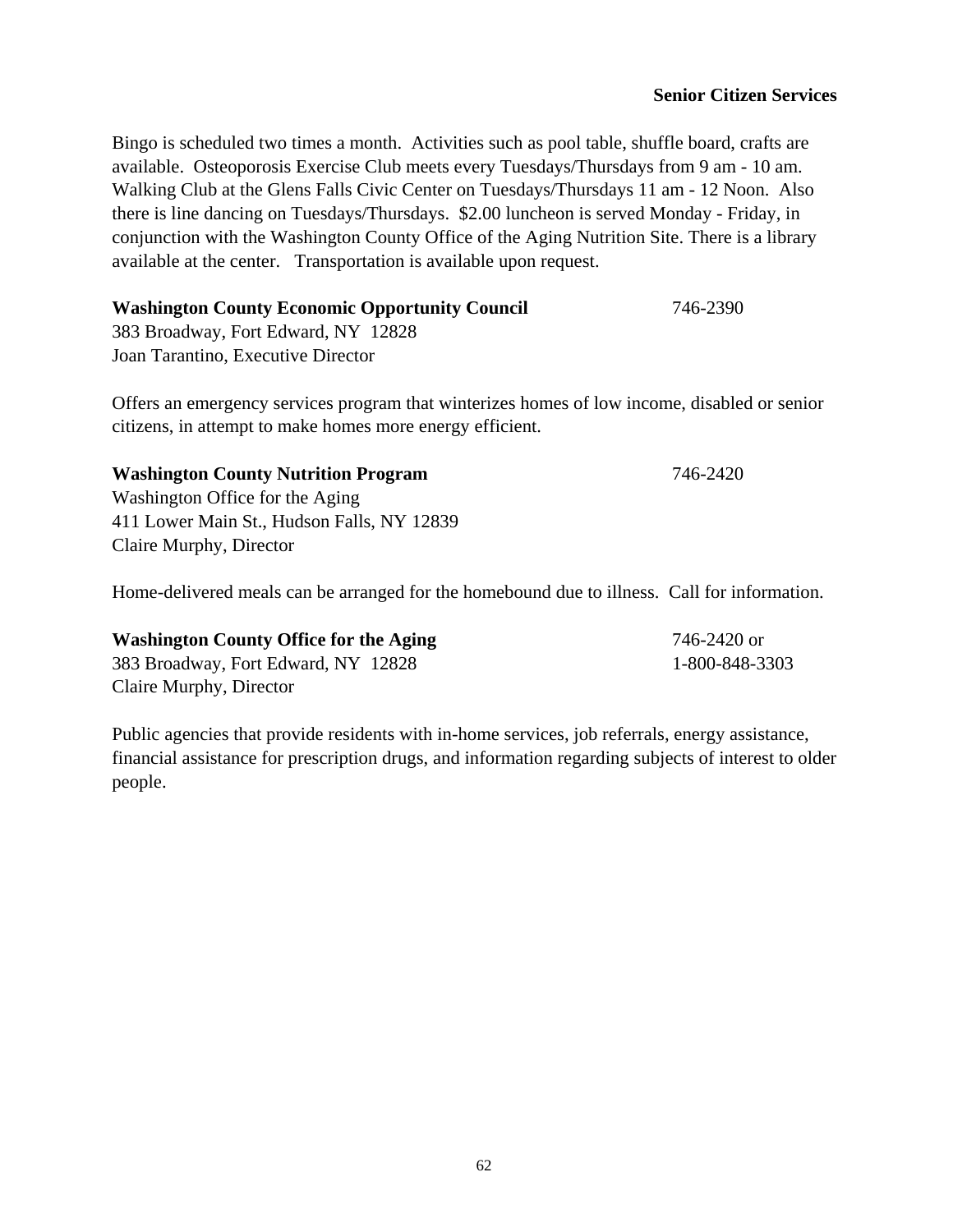# **SERVICES FOR THE DISABLED INDIVIDUAL**

#### **AIM Services, Inc.** 587-3208

3257 State Rte. 9, Saratoga Springs, NY 12866 Sandy Regan, Executive Director

#### **A.R.C. - Warren-Washington** 793-4204

375 Bay Rd., Queensbury, NY 12804 John Vanahn, Executive Director

Warren/Washington ARC is a not-for-profit organization dedicated to serving the needs of citizens of Warren and Washington Counties who have developmental disabilities. WWARC is a chapter of NYSARC, Inc.

The ultimate goal of all services offered by WWARC is to cultivate those behaviors and life skills that maximize an individual's ability to live, work, and learn in their community in the most "normal" and least restrictive environment. To obtain this goal the agency's programs are based on a philosophy of "Let each person be all he/she is capable of being."

**Community Residence (CR):** WWARC currently has four CR's, also having 8 to 12 persons living in each home. A CR is a home for individuals who are more independent, and need less supervision, than the ICF's. The CR's are located in Granville, Fort Edward, Hudson Falls, and Glens Falls.

**Family Support Services (FSS):** This program enables WWARC to provide and offer several services, such as services after school and in-home respite. WWARC has a Respite Center, which can be an "away from home" site for these services. Individual Support Services (ISS) enables individuals to experience more independent living situations. Family care enables individuals to participate and live in a family atmosphere.

#### **Home and Community Based Services (HCBS) and Case Management**

This service provides individualized case management services for people who live independently or with their families, as well as, providing the same types of services for individuals living in WWARC residential programs.

**Individualized Residential Alternative (IRA):** There are eleven IRA's; three in Glens Falls, six in Hudson Falls, one in Argyle and one in Warrensburg. An IRA is a small, community-based residence, which focuses on individual living preferences, individual personalities and living characteristics with other people who have the same interests. Each IRA is much smaller than more traditional programs. They have three to five people living in home. This smaller setting allows for a system to conform to individuals, instead of individuals conforming to a system.

**Intermediate Care Facility (ICF):** WWARC currently has four ICF's , with 8 to 12 people living in each home. An ICF is a group home for individuals who have specific needs, i.e. medical needs, behavioral needs, or increased staff needs. The State and Federal Governments very closely regulate an ICF. The ICF's are located in Granville, Fort Ann, Warrensburg, and Glens Falls.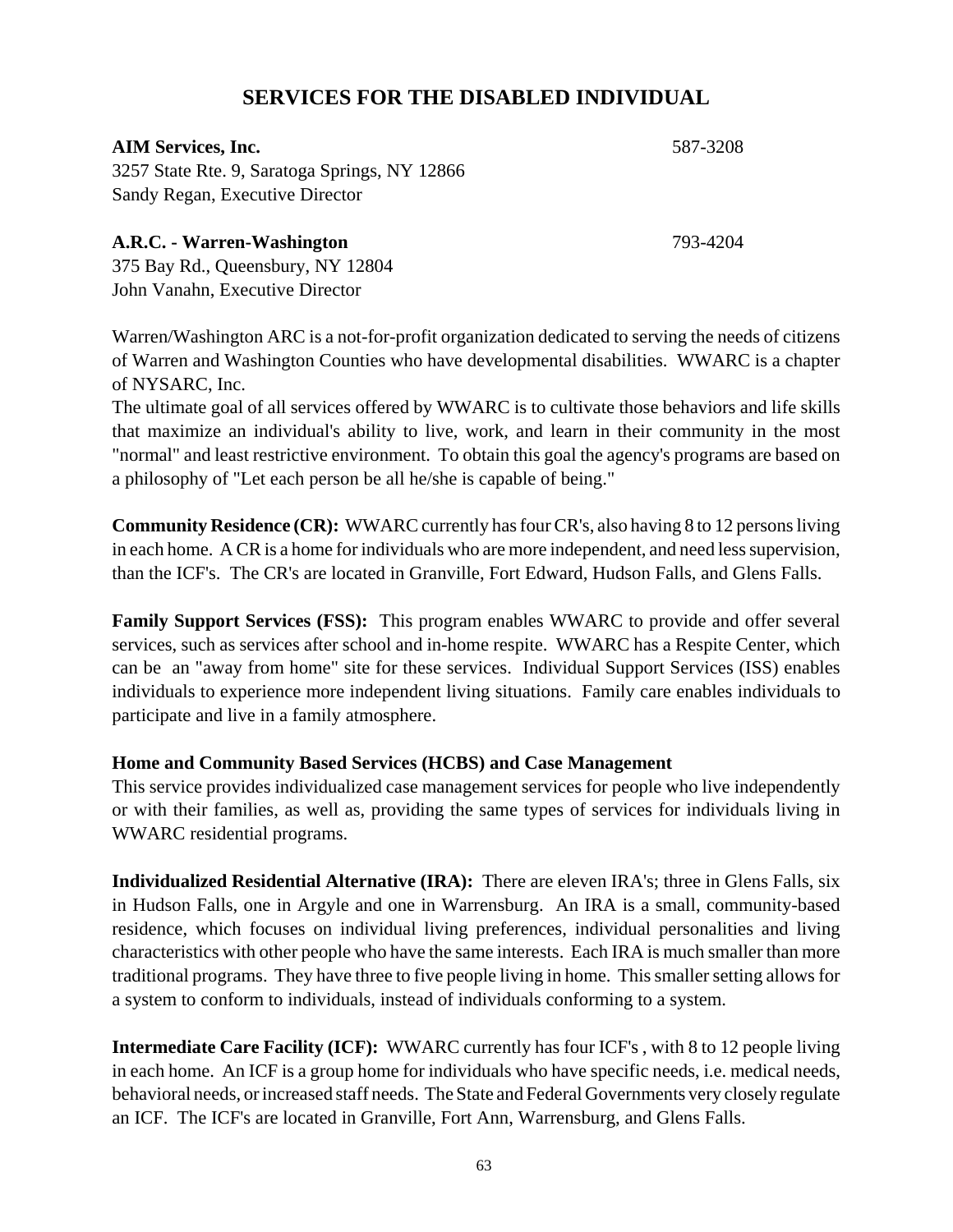#### **Services for the Disabled**

**Real Work Program:** This program provides training for competitive employment to individuals with developmental disabilities. WWARC operates a retail convenience store, named Partners, in the CAN Building in downtown Glens Falls. This store provides training to 10 to 15 people each week, as well as, providing goods to the employees working in this building.

Real Work also provides a recycling program with nearly 400 customers, and employs 22 individuals with developmental disabilities. This program collects approximately 4,000,000 pounds of paper a year.

In summary, WWARC advocates for individuals with disabilities. Providing services to help these persons acquire and/or maintain a community based setting.

**Supportive Living Program (SLP):** SLP currently services 24 individuals in 13 apartments in the greater Glens Falls Area. The services provided to people in these programs vary in degree depending upon individual needs. Independent living is a central focus for this program.

| <b>Comprehensive Case Management</b> | 793-4204 |
|--------------------------------------|----------|
| 375 Bay Rd., Queensbury              |          |
| John Vonahn, Director                |          |

A caseworker works with individuals to see if they qualify for certain needed community resources such as Social Services, clinics, and various medical services.

| <b>CWI</b> (Community Workshop, Inc.) | 793-4700 |
|---------------------------------------|----------|
| P.O. Box 303, Glens Falls 12801       |          |
| Debra Rowell, President/CEO           |          |
| Dove Habilitation Compose             |          |

Day Habilitation Services Mary Beth Gilligan, Director

In addition to the Work Center opportunities, which are open to individuals with developmental disabilities as well as mental health clients, CWI provides Day Treatment, and Family Support programs. CWI provides vocational rehabilitation, social services, educational services, sheltered employment, and work activity to emotionally, mentally, and physically disabled individuals.

#### **Day Treatment Programs:**

765 Quaker Rd. 2635 County Rte. 17 Glens Falls, NY 12801 North Granville, NY 12854 Mary-beth Gilligan, Director Betsy Buekcing, Director 793-4150 642-9360 (Certified Capacity - 56) (Certified Capacity - 75)

cont. on next page...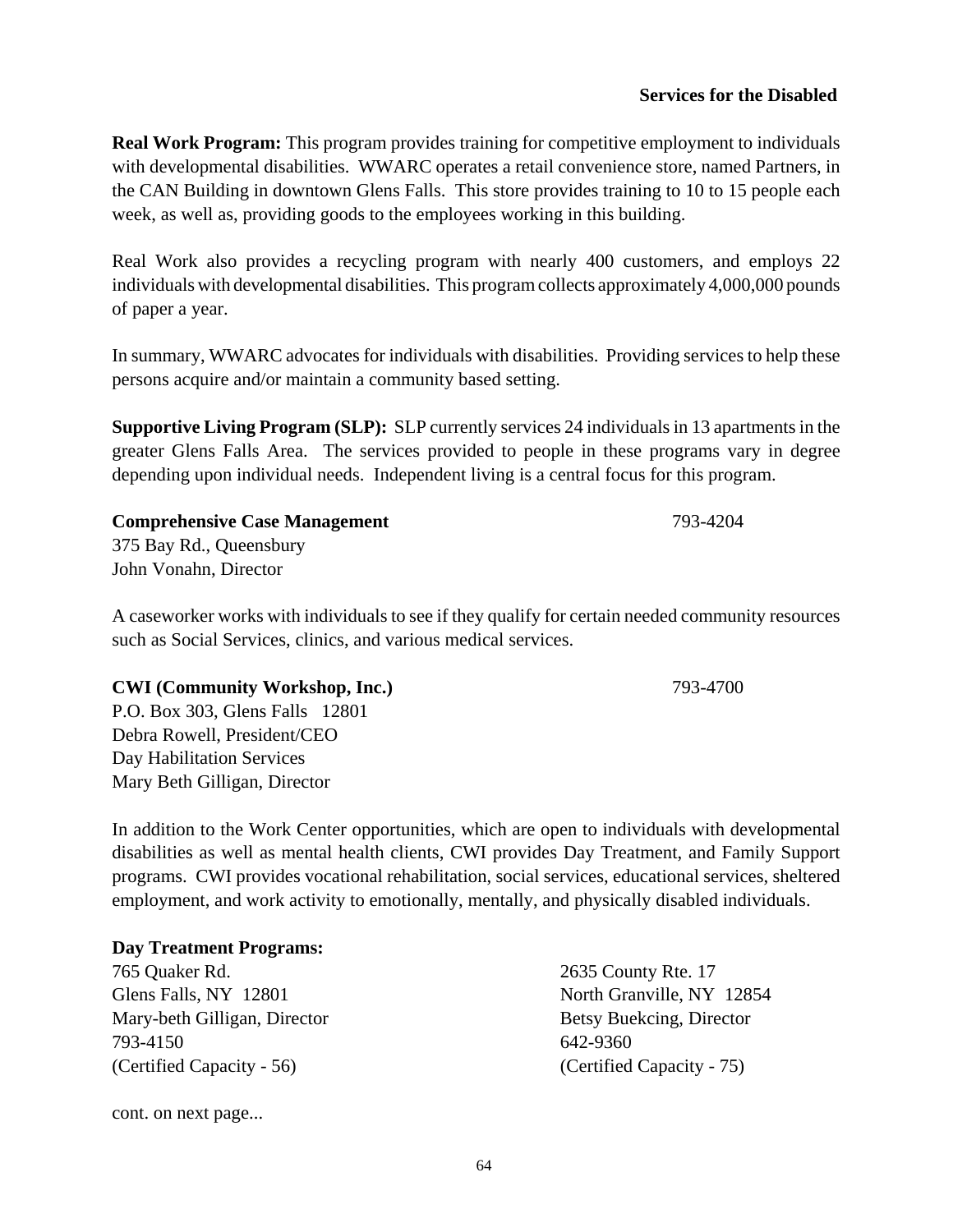#### **Services for the Disabled**

The Treatment Centers offer a therapeutic and enriching environment for adults with developmental disabilities. The program services are multifaceted, integrated and include: pre-vocational training, occupational therapy, physical therapy, speech pathology, recreation and nutritional services, social and psychological counseling, transportation, independent living and health services.

#### **Clinic Services (Foothill Clinic):**

#### **Jean Herman, Community Service Director**

CWI offers diagnostic, palliative, preventive and rehabilitation/habitation services in the area of physical therapy, occupational therapy, speech therapy, social work, psychology, rehabilitation counseling and nursing.

# **FAME (Freedom and Mobility Express)** 792-1085

495 Queensbury Ave., Queensbury, NY 12804 Scott Sopczyk, Director Timothy Nolin, Dispatcher

A transportation program designed for those Greater Glens Falls Transit Area residents who are physically unable to use the existing Greater Glens Falls Transit system service. Specialized curb to curb service. 24 hour advanced reservations.

# **Family Support Services (**Off-site individual locations)

Lou Deepe, Coordinator

CWI offers in-home counseling and education services to families with a member with a developmental disability. Approximately forty-five families are served each year. These services help families cope with crisis, maintain the level of functioning and expand independence.

| Glens Falls Association for the Blind & Visually Impaired | 792-3421 |
|-----------------------------------------------------------|----------|
| 144 Ridge St., Glens Falls, NY 12801                      |          |
| Phillip Jessen, Director                                  |          |
| Monday - Friday 8:30 - 4:30                               |          |
| Information and referral                                  |          |
|                                                           |          |
| Glens Falls Association for the Hearing Impaired, Inc.    | 761-0554 |
| 71 Glenwood Ave., Queensbury, NY 12804                    |          |

Brooke Newell, Director

Services and support for the hearing impaired include: sign language classes, advocacy, monthly newsletters, hearing equipment loan out, education, support groups, and speech/reading classes. A wide variety of equipment, books, and videos are available. Office hours are 9:00 am to 4:00 pm, Monday through Friday. Call for further information.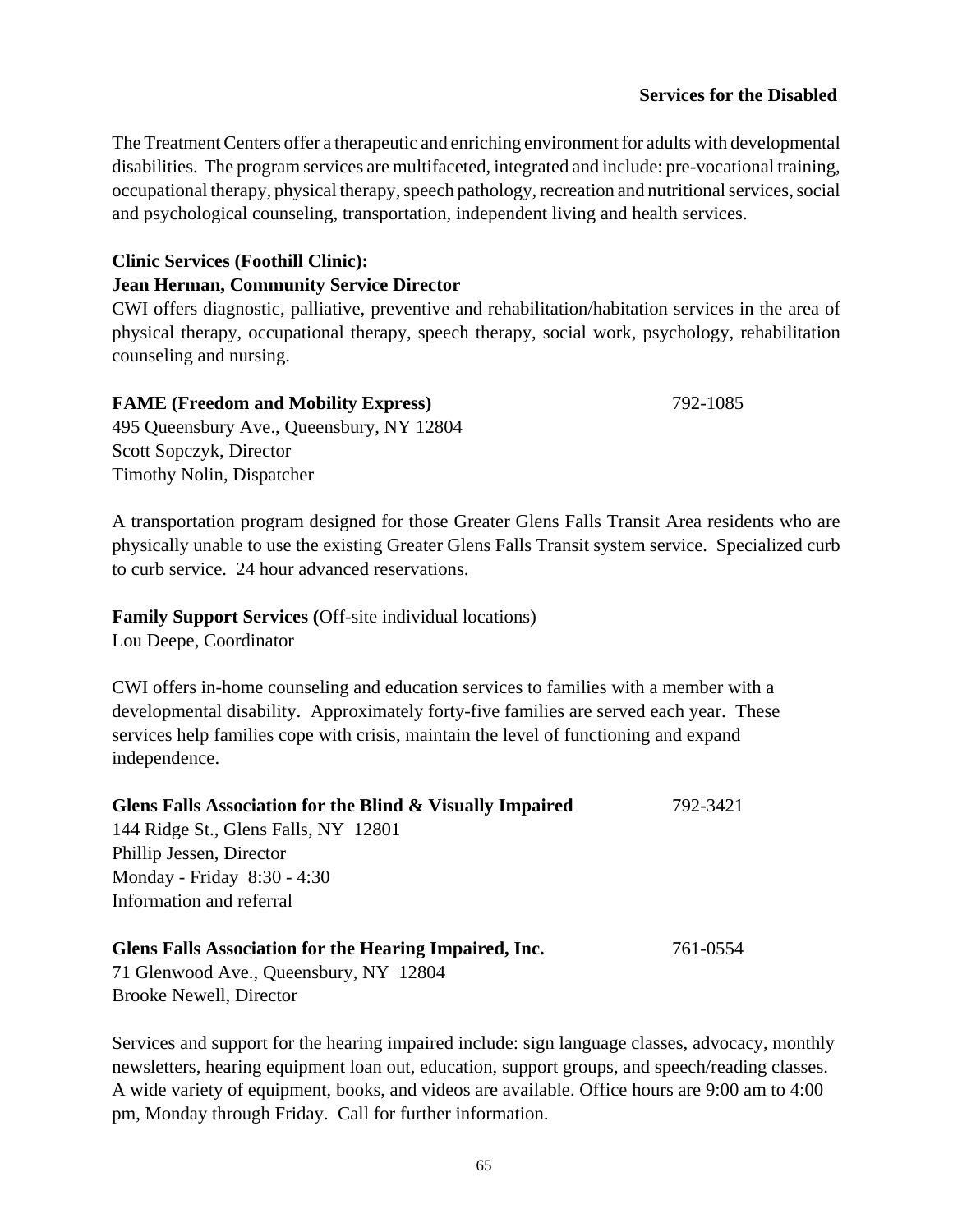**Liberty House Foundation, Inc.** 798-1066

# **Services for the Disabled**

71 Glenwood Ave., Glens Falls, NY 12801 Karen Thayer, Executive Director

Sponsors seminars on topics of interest to individuals with disabilities and their families. Conducts group support meetings. Offers different types of support groups.

**Glens Falls Independent Living Center** 792-3537

54 Bay St., Glens Falls, NY 12801 Julia Beebe, Executive Director

The Psycho/Social Club provides services to emotionally recovering adults (over the age 18), and other individuals with handicapping conditions who live in Warren and Washington Counties. Liberty House clients receive comprehensive services which include case management, housing supports, transportation, MICA Group, evening and weekend socials, education group, home visits, reach-out, contractual services, diagnostic vocational evaluations, work adjustment training, assistive competitive employment and independent employment.

Liberty House has a strong emphasis on employment and is active in making competitive employment placements.

| <b>National Downs Syndrome Support Group</b>             | 793-0507       |
|----------------------------------------------------------|----------------|
| "AIM HIGH"                                               |                |
| JoAnn Fracchia, Director                                 |                |
| <b>NYS Commission on Quality of Care and</b>             |                |
| and Advocacy for Persons with Disabilities               | 1-800-624-4143 |
| 401 State St., Schenectady, N.Y. 12305                   |                |
| William Combes, Protection Advocacy Services Coordinator |                |

Advise disabled individuals of the benefits provided under the Rehabilitation Act; provide legal administrative and other remedies to protect the rights of disabled individuals under the Rehabilitation Act. Please call for more information

#### **Outpatient Behavioral Mental Health Center of Glens Falls Hospital** 926-3210

100 Park St. Glens Falls, NY 12801 Ralph Berry, Executive Director

#### **Polly's House for Therapeutic Arts** 761-3355

73 Glenwood Ave., Glens Falls, NY 12801 Associated with Center for Independent Living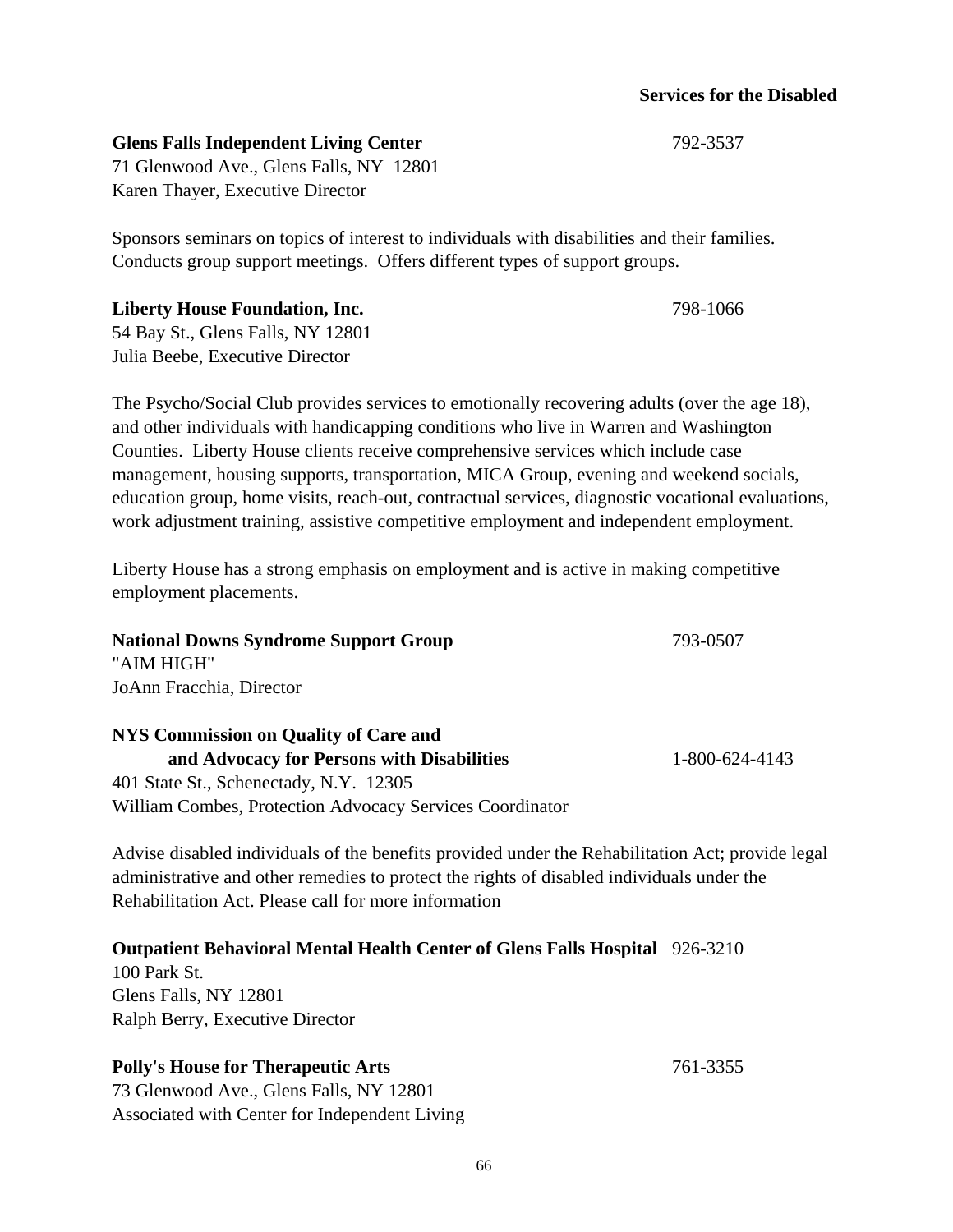**Prospect Child and Family Center** 798-0170 Aviation Road, Queensbury, NY 12804

Developmental screening of suspected developmental delay of infants and toddlers, center and home based educational programs, family support, counseling, respite and advocacy. The Prospect Center also provides nursery daycare, case management, medical services, pediatric clinics, neurological services, orthopedic services, psychiatric services, physical and speech therapy. These services are available Monday through Friday. Contact the Prospect Center for a schedule of services.

#### **United Cerebral Palsy Association** 798-0170

Prospect Center for the Developmentally Disabled 133 Aviation Rd., Queensbury, NY 12804 Larrie Gouge, Director

United Cerebral Palsy Association of the Tri-Counties, (UCP), reaches out to the community to help locate and identify children with special needs realizing that disabled people can enjoy life and contribute once their needs are filled. Initially, UCP conducts an evaluation to determine exactly what problems may exist. The evaluations include: social and developmental history, gross motor development, fine motor skills, speech and language development, psychological development, health screening and profile. From the evaluation results, a treatment plan is created with close family involvement. The UCP provides education, family support, and outpatient services to children with disabling conditions and their families (birth to 21 years). Provides evaluations and/or orthopedic clinics.

| <b>Warren-Washington Association for Mental Health</b> | 747-2284 |
|--------------------------------------------------------|----------|
|--------------------------------------------------------|----------|

3043 State Rte. 4, Hudson Falls, NY 12839 Peter Goff, Executive Director

The Association for Mental Health provides residential programs, case management, services, operates the "South Street Center" and Caleo Counseling Services.

The Association was originally established in 1948 as a private non-profit organization for the purpose of "attracting mental health professionals to the area." The Association role was to work with the community to identify mental health service needs and to advocate for the establishment of programs to meet those needs. In 1978 the Board of Directors made a change in the operating philosophy and decided to become a direct provider of ongoing services.

Genesis House and Pearl Street House

11 Chester St. 16 Pearl St. Glens Falls, NY 12801 Hudson Falls, NY 12839 798-0567 747-4628 cont. on next page...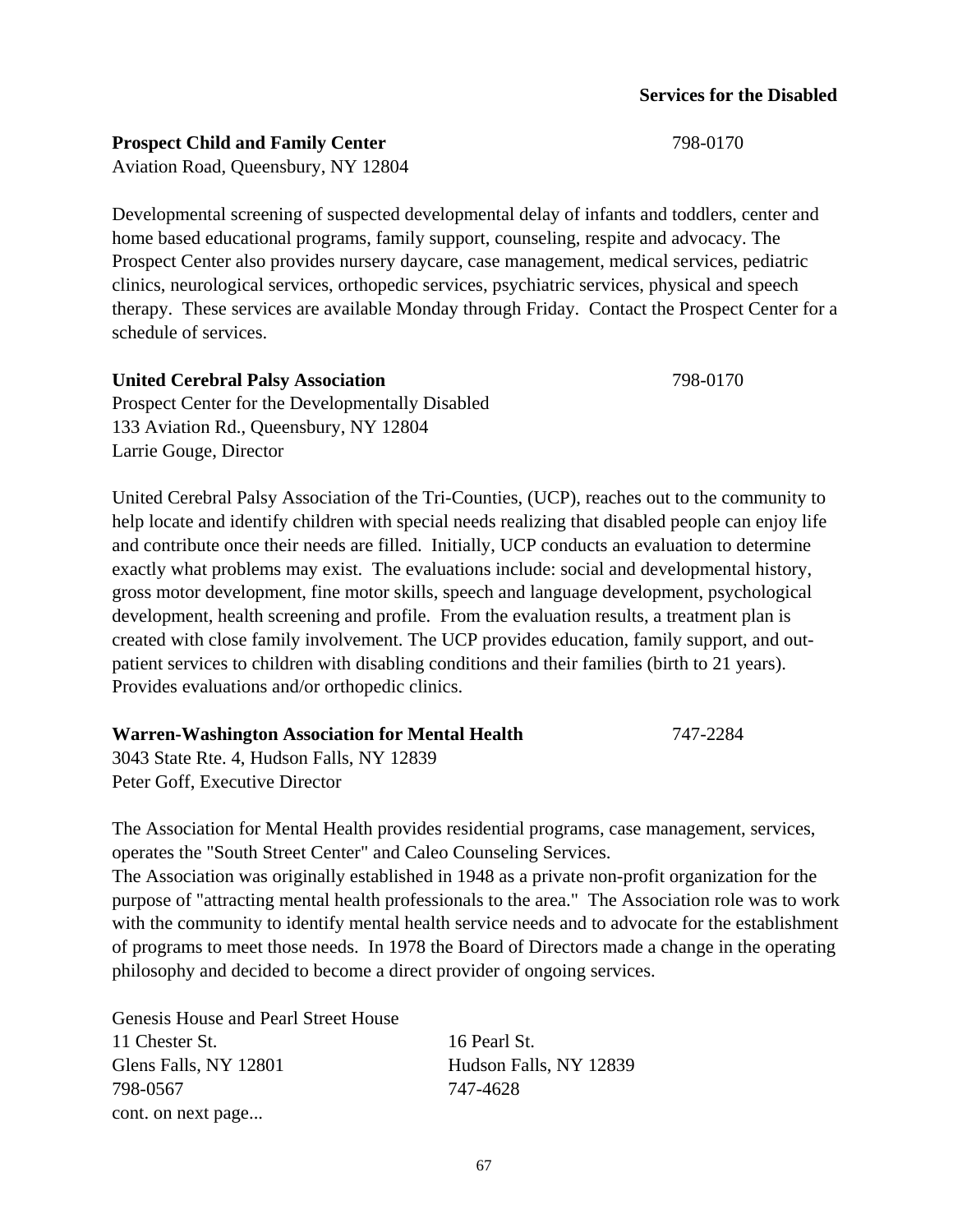Genesis and Pearl Street Residences are group homes designed to provide daily, on-going contacts and services to individuals who are most in need of support as they transition into the community. There are a total of 25 beds at the two residences, offering a full range of services such as supportive counseling, crisis intervention, teaching of living skills and medication management. The age range of clients, both male and female, is eighteen to seventy, with a little more than half the clients in the 25 to 45 age range.

### **Satellite Apartment Program** 747-2146

25 Maple St. Hudson Falls, NY 12839

The Satellite Apartment Program is a psychiatric community residence program similar to the Maple Street program. The satellite apartments are scattered throughout Hudson Falls and Glens Falls and serve 19 people. The program has been in existence since 1979. The program provides

support and learning opportunities for those clients who have had a difficult time living in the Community.

As with the programs mentioned above, the Satellite Apartment program is linked strongly to other residential programs, vocational, recreational and therapeutic day programming, case management services and clinical services. The goal is that with practical help and emotional support, clients of the program are able to live more independently.

### **Residential Programs**

Clients of the residential programs have usually experienced thinking or mood problems, and are dealing with the residual problems from previous psychiatric crisis. The residents do not need to be in a hospital because of acute psychiatric problems, but need help with many secondary problems such as loss of income, housing, stigma, rejection and discouragement.

Fees: Genesis, Pearl Street, Maple Street Center and the Satellite Apartment Programs are supported by client fees set by the Office of Mental Health and the Social Security.

Administration: Generally this fee is paid, by the clients, from Social Security Disability payments and special rates of Supplemental Security Income. No client is refused service due to inability to pay. Client fees pay about 40% of the program operating costs, the rest is paid directly by the State Office of Mental Health.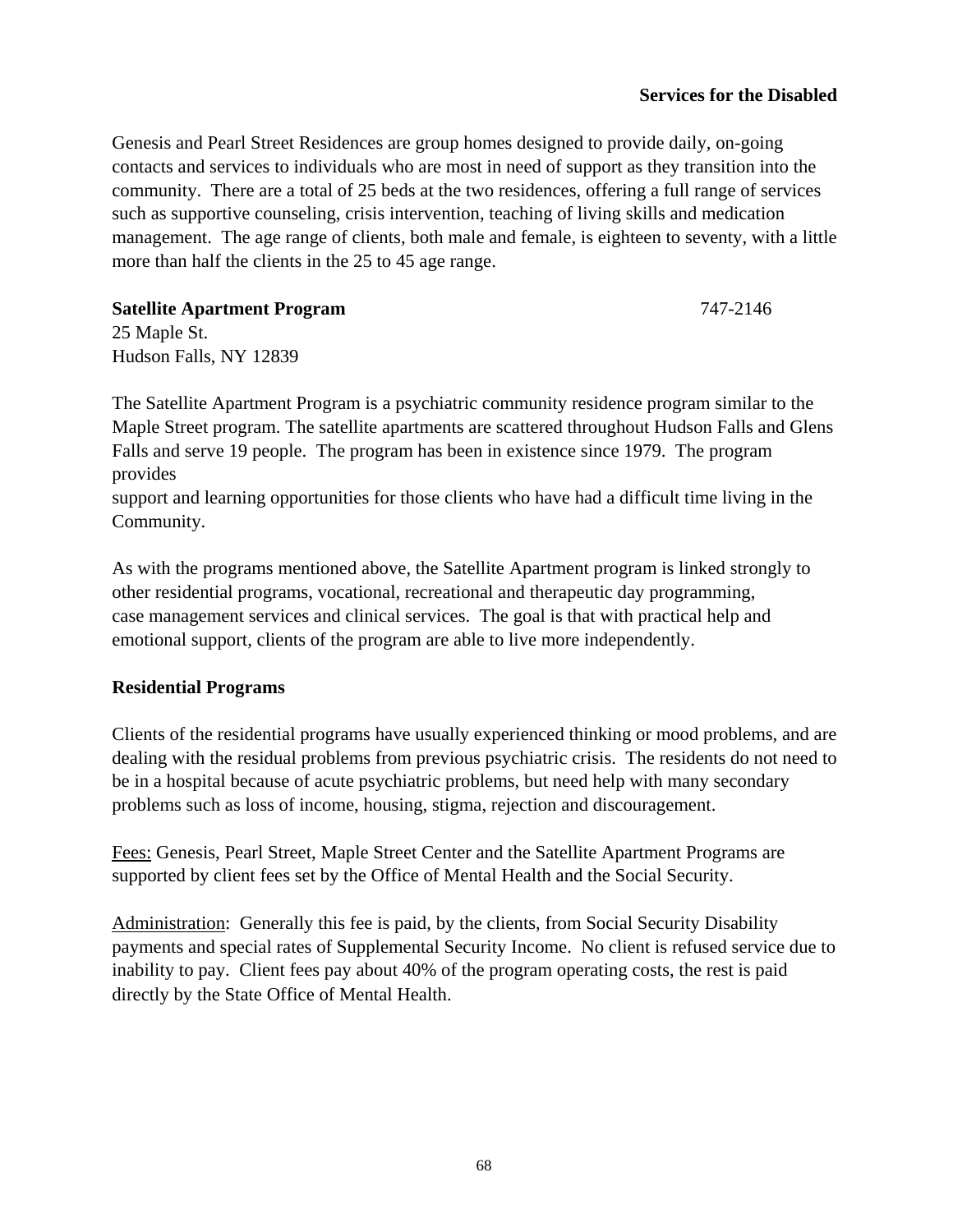**Washington County Physically Handicapped Children Program** 746-2400 Washington County Public Health Services 415 Lower Main St., Annex Bldg. #1 Hudson Falls, NY 12839 Patricia Hunt, Assistant Director

Services for children to age 5 with special needs either physical or mental. Also offers medical and orthodontic services to age 21. Eligibility based on income.

# **Work Center (CWI) (North Country Ventures)** 793-4700

37 Everts Ave., Glens Falls, NY 12801

The Work Center, with a certified capacity of 175, provides job training and paid work opportunities to individuals with disabilities in a controlled work environment. The program is structured to include prime manufacturing and subcontract work solicited from the Federal Government, New York State and commercial industry. Each employee is paid according to the amount he/she produces based on prevailing CWI's vocational training services. (Rehab counselors, Nursing, Case Management, etc.).

# **Community Living Apartments**

**East Side Center** 793-4799 230 Maple St. Glens Falls, NY 12801 Belinda Bradley, Director

East Side Center is geared to adults with chronic mental health problems, however, it is open to all clients who meet certain Office of Mental Health funding criteria. The intent is a social and working environment that is supportive both in structure and in staff attitudes. On an average day, as many as (65) clients attend East Side Center. Recreation, drop-in and work programs activities are offered 7 days a week. There is also a social club which offers a recreational program on Saturdays and 5 evenings a week. Clients are free to choose programs according to their interests and many choose two or more program options on the same day. Work activities vary.

In addition to on-site projects, workers provide mowing services, maintenance work, repairs, and painting in agency-oriented residences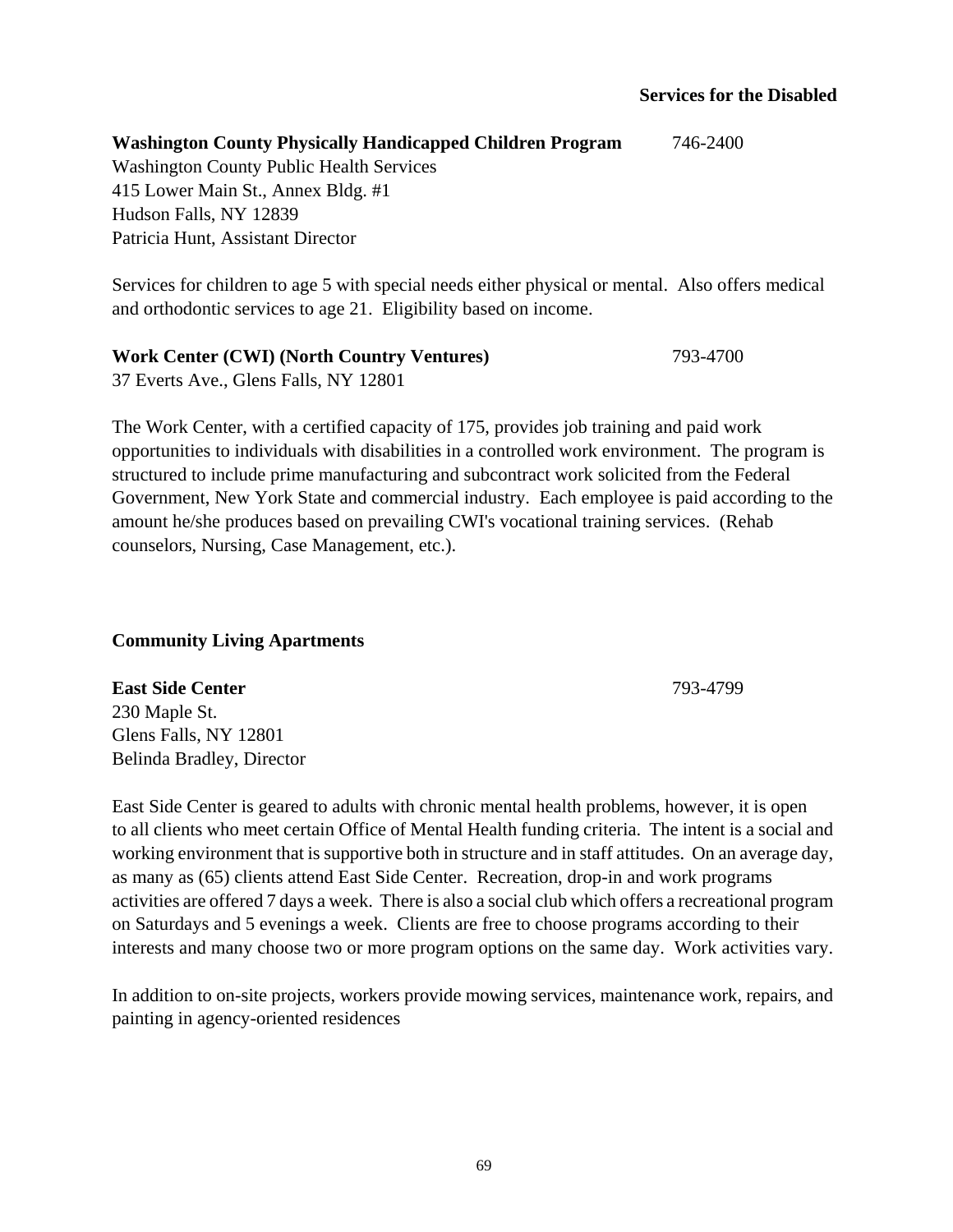# **Services for the Disabled**

# **Maple Street Program** 747-6913

23-25 Maple St. Hudson Falls, NY 12839 Frank Molinari, Director of Residential Services

The Maple Street Program is a psychiatric community residence program, started in 1983, serving fourteen (14) people between the ages of 18 to retirement age. Residents live in eight apartments located within a single building. For the most part, residents of Maple Street are people who transition from the two supervised community residences, Genesis and Pearl Street. The program is classified as "intensive-supportive." This means that staff members have, on average, one hour of contact per day with each resident. Some of the support offered is emotional, however, a great deal is practical.( i.e. living skills are learned which will help the person's transition to more stable independence.) Maple Street is linked strongly to other residential programs, as well as to vocational, recreational and therapeutic day programming. Case management and clinical services are also facilitated.

# **OTHER SPECIALIZED SERVICES**

### **Tri-County United Way** 793-3136

696 Upper Glen St., Queensbury, NY 12804 e-mail: *tcuwny@adelphia.net* website: www.tcuwny.org

The Tri-County United Way is an organization which supports a network of agencies and programs who address local needs in Warren, Washington, and northern Saratoga counties. The Tri-County United Way raises money so that the various agencies can spend their time helping the young, those with health problems, and the elderly. Please see our web site, listed above, for a complete description of the services through our twenty member agencies.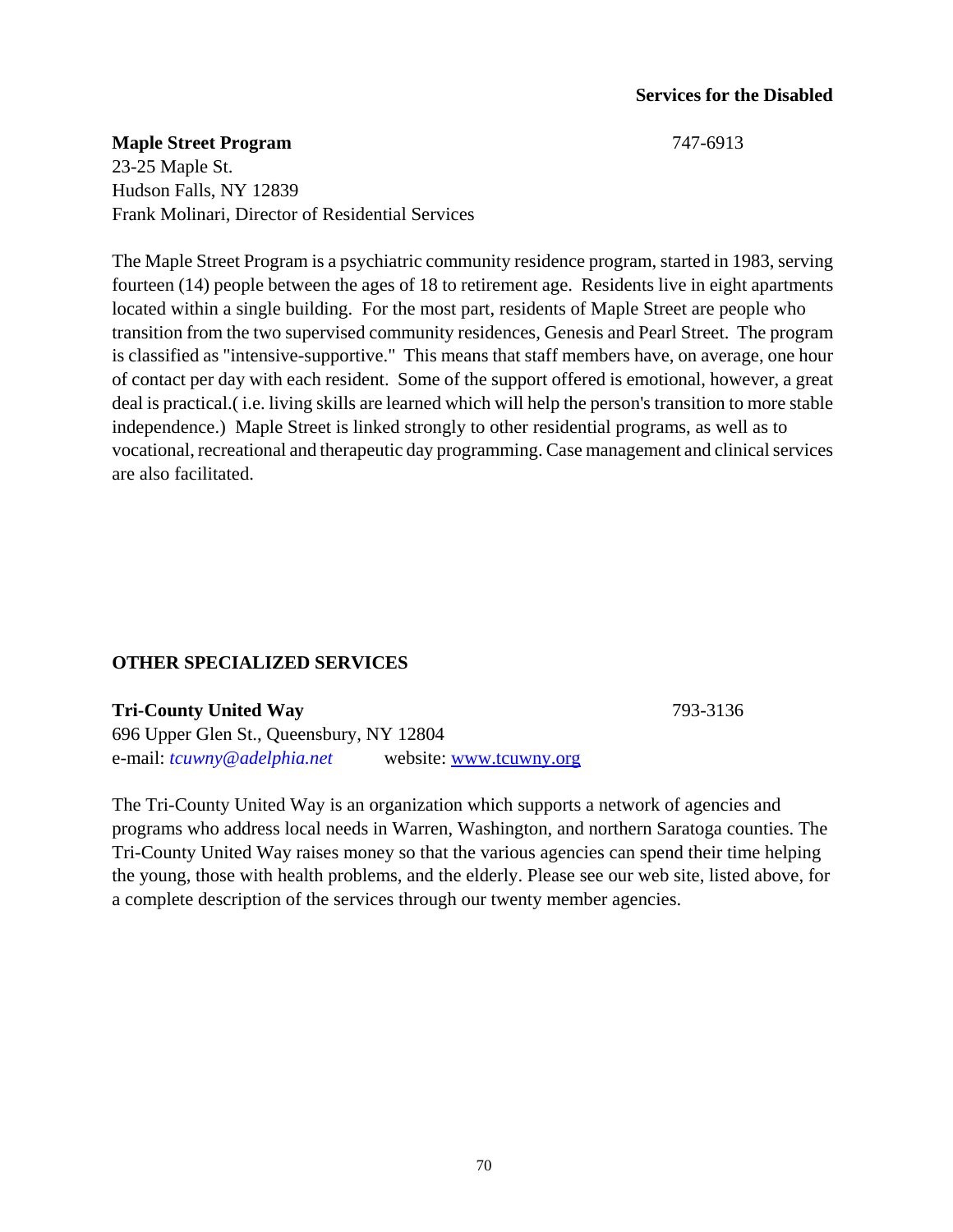# **AVAILABLE HOT LINES**

| <b>American Academy of Pediatrics</b>                                                                    | 1-800-433-9016                   |
|----------------------------------------------------------------------------------------------------------|----------------------------------|
| <b>Child Abuse Hotline</b>                                                                               | 1-800-342-3720                   |
| <b>Child Abuse Hotline for Mandated Reporters</b>                                                        | 1-800-635-1522                   |
| <b>Child Abuse and Neglect Prevention information line</b>                                               | 1-800-342-7472                   |
| <b>Disabilities Hotline</b>                                                                              | 1-800-522-4369                   |
| <b>Domestic Violence Hotline</b><br>(English & Spanish - 7:00 am - 11:00 pm)                             | 1-800-942-6906<br>1-800-942-6908 |
| <b>Families Anonymous, 12 Step Support Network</b>                                                       | 1-800-736-9805                   |
| <b>Lawyer Referral &amp; Information, NYS Bar Association</b>                                            | 1-800-342-3661                   |
| <b>National Highway Safety</b>                                                                           | 1-800-424-9393                   |
| <b>Narcotics Anonymous</b>                                                                               | 1-818-773-9999                   |
| <b>National Resource for Victims of Crime</b>                                                            | 1-800-627-6872                   |
| <b>Seat Belt Safe U.S.A.</b>                                                                             | 1-800-745-SAFE                   |
| <b>VESID - Office of Vocational and Educational Services</b><br><b>For Individuals with Disabilities</b> | 1-800-272-5448                   |
| <b>Growing up Healthy Hotline</b>                                                                        | 1-866-522-5006                   |